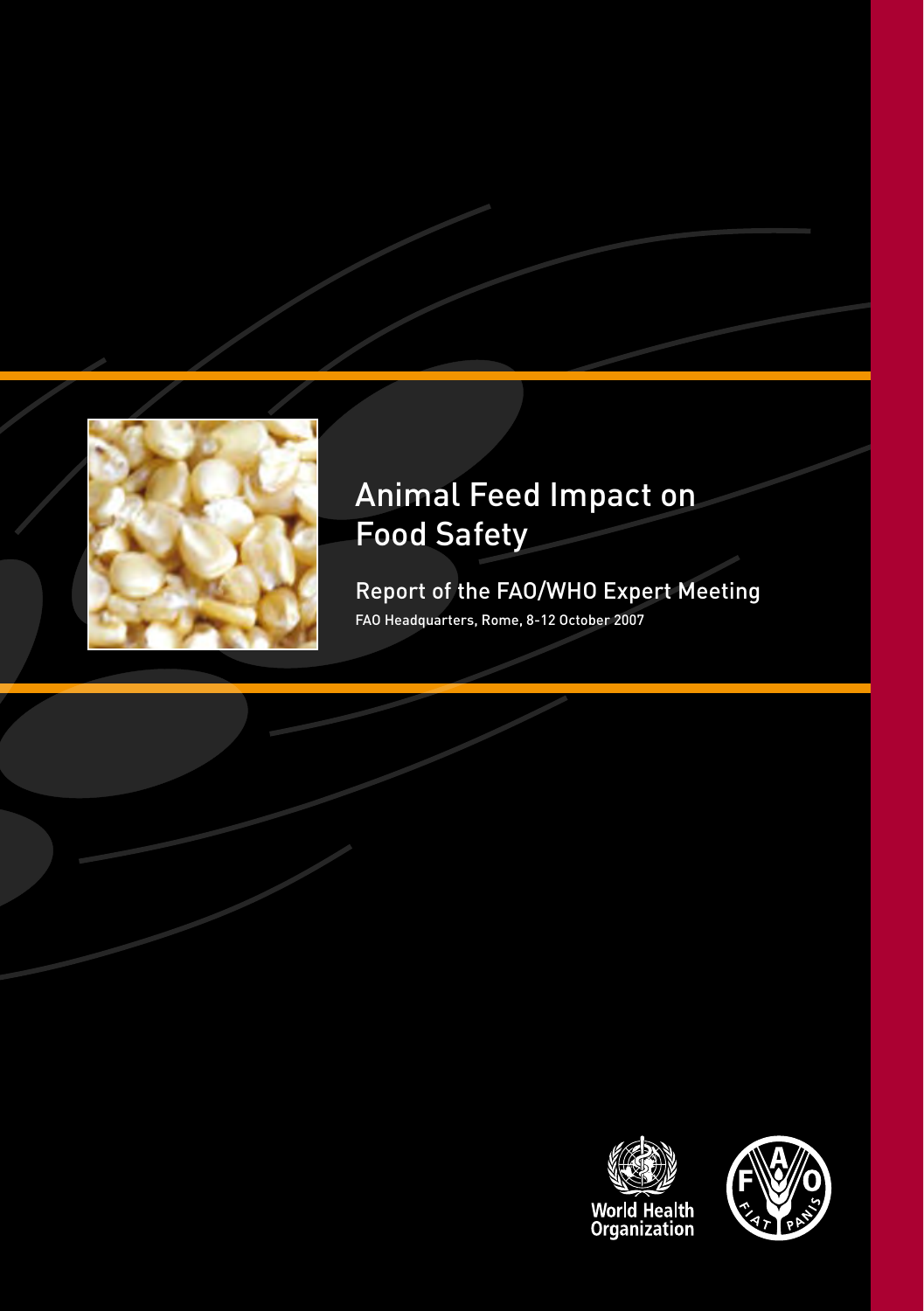# **Animal Feed Impact on Food Safety**

Report of the FAO/WHO Expert Meeting FAO Headquarters, Rome 8-12 October 2007

FOOD AND AGRICULTURE ORGANIZATION OF THE UNITED NATIONS Rome, 2008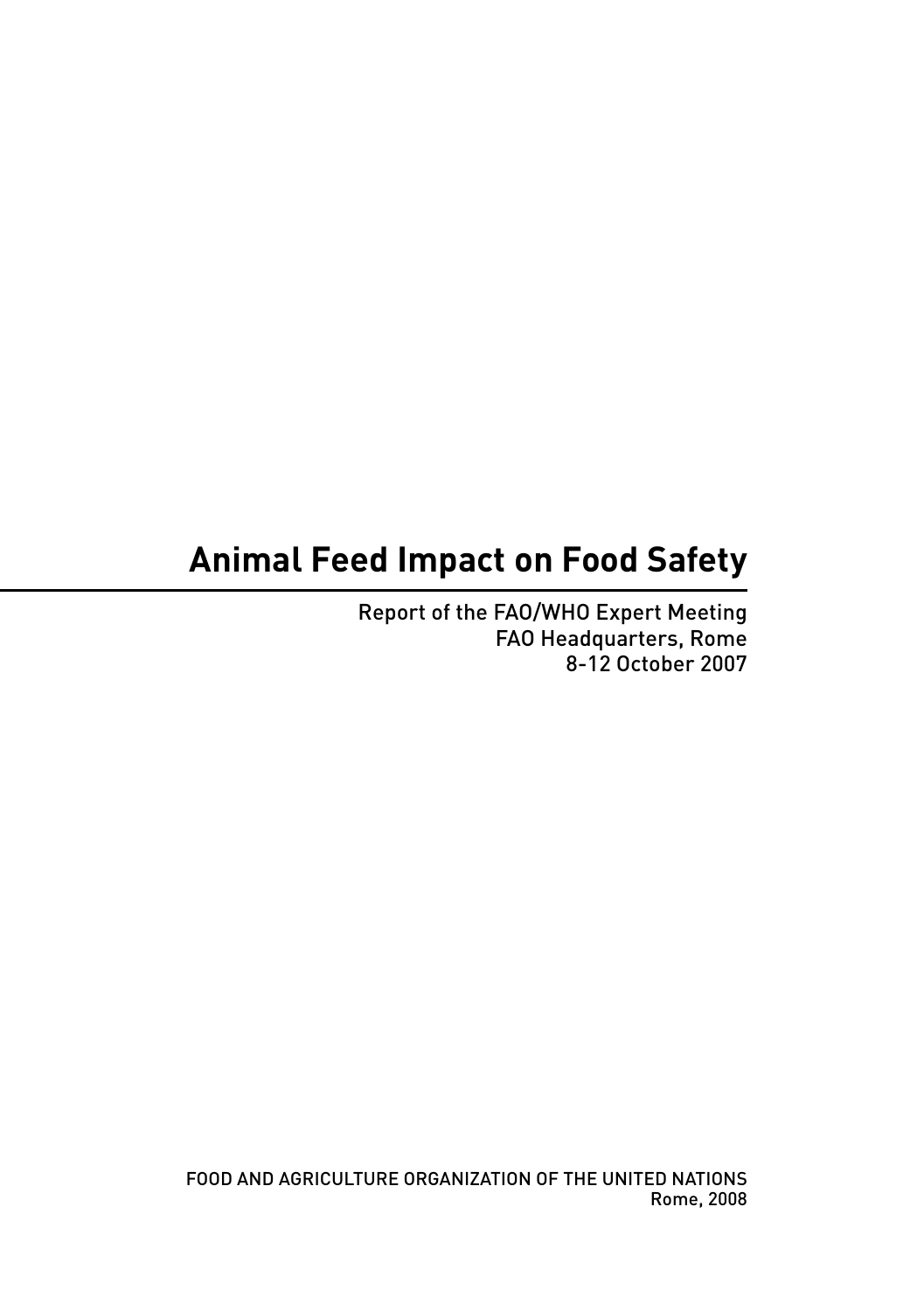The designations employed and the presentation of material in this information product do not imply the expression of any opinion whatsoever on the part of the Food and Agriculture Organization of the United Nations (FAO) or of the World Health Organization (WHO) concerning the legal or development status of any country, territory, city or area or of its authorities, or concerning the delimitation of its frontiers or boundaries. The mention of specific companies or products of manufacturers, whether or not these have been patented, does not imply that these have been endorsed or recommended by FAO or WHO in preference to others of a similar nature that are not mentioned.

ISBN 978-92-5-105902-9

All rights reserved. Reproduction and dissemination of material in this information product for educational or other non-commercial purposes are authorized without any prior written permission from the copyright holders provided the source is fully acknowledged. Reproduction of material in this information product for resale or other commercial purposes is prohibited without written permission of the copyright holders. Applications for such permission should be addressed to: Chief Electronic Publishing Policy and Support Branch Communication Division FAO Viale delle Terme di Caracalla, 00153 Rome, Italy or by e-mail to: copyright@fao.org

© FAO and WHO 2008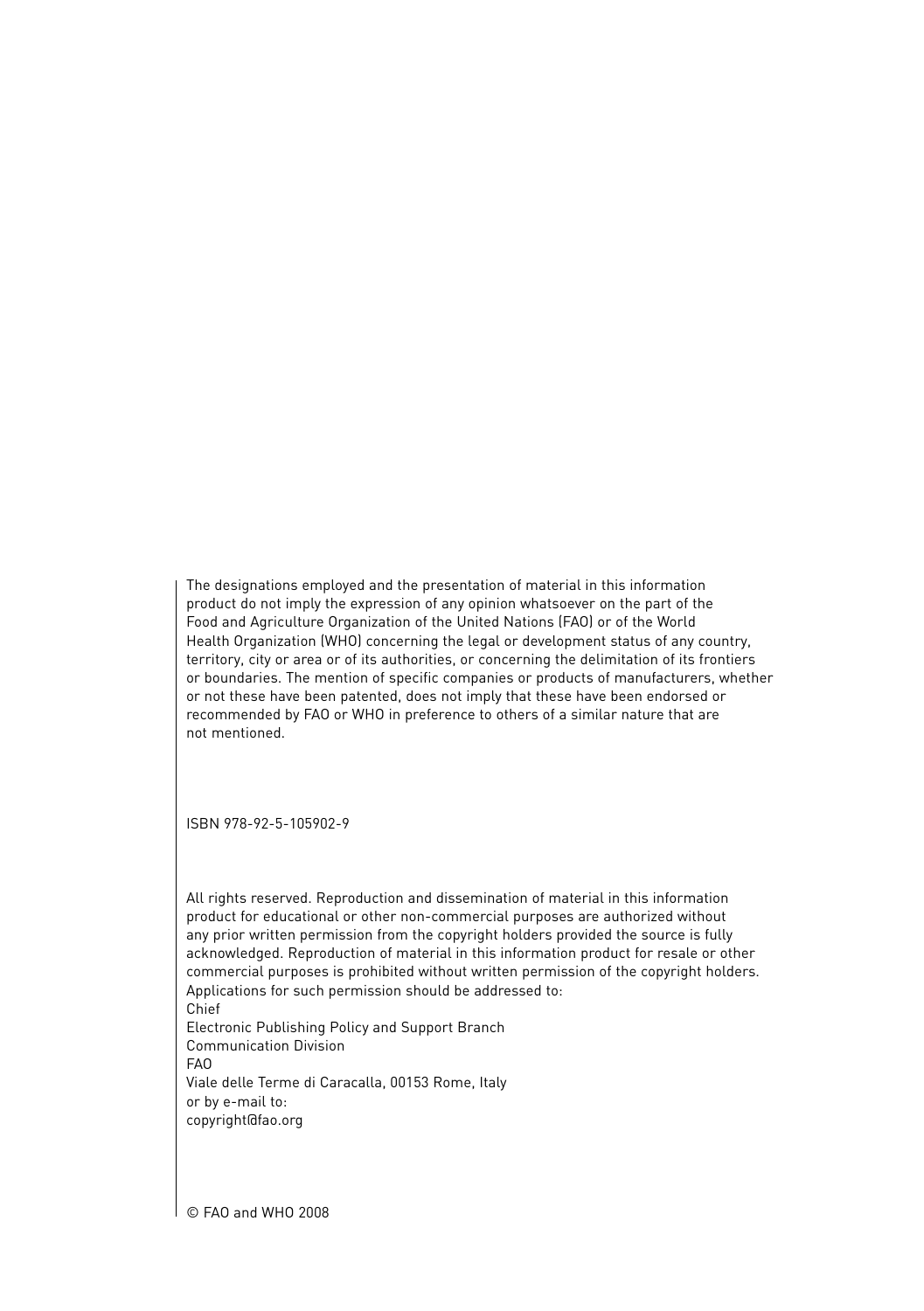# **Contents**

|          | Acknowledgments                                                                                                           | $\vee$          |
|----------|---------------------------------------------------------------------------------------------------------------------------|-----------------|
|          | <b>Meeting participants</b>                                                                                               | vi              |
|          | <b>Declarations of interest</b>                                                                                           | ix              |
|          | <b>Abbreviations and acronyms</b>                                                                                         | x               |
| Glossary |                                                                                                                           | xii             |
|          | <b>Executive summary</b>                                                                                                  | XV              |
|          | 1. Introduction                                                                                                           | 1               |
| 1.1      | Background                                                                                                                | 2               |
|          | 1.2 Scope and purpose of the expert meeting                                                                               | 4               |
|          | 2. Activities of international standard-setting organizations                                                             | 5               |
| 2.1      | FAO and WHO work on animal feeding                                                                                        | 5               |
|          | 2.2 Codex work on animal feeding                                                                                          | 6               |
|          | 2.3 OIE work on animal feeding                                                                                            | 7               |
|          | 3. Current status of knowledge on the impact of animal feed<br>on food safety and on international trade of feed and food | 9               |
|          | 3.1 Globalization                                                                                                         | 10              |
|          | 3.2 Consumer awareness and risk communication                                                                             | 10 <sup>1</sup> |
|          | 3.3 Technological development                                                                                             | 10              |
|          | 4. Safety assessment and detection of hazards in animal feed                                                              |                 |
|          | and feed ingredients related to public health                                                                             | 11              |
|          | 4.1 Risk assessment                                                                                                       | 11              |
|          | 4.2 Selection of undesirable substances and micro-organisms of concern                                                    | 13              |
|          | 4.3 Methods of analysis for the detection of undesirable substances<br>and micro-organisms                                | 17              |
|          | 5. Prevention and control of risks in animal feed associated with public health                                           | 21              |
| 5.1      | Implementation of the Code                                                                                                | 21              |
|          | 5.2 Information sharing and training                                                                                      | 21              |
| 5.3      | Emergency response                                                                                                        | 22              |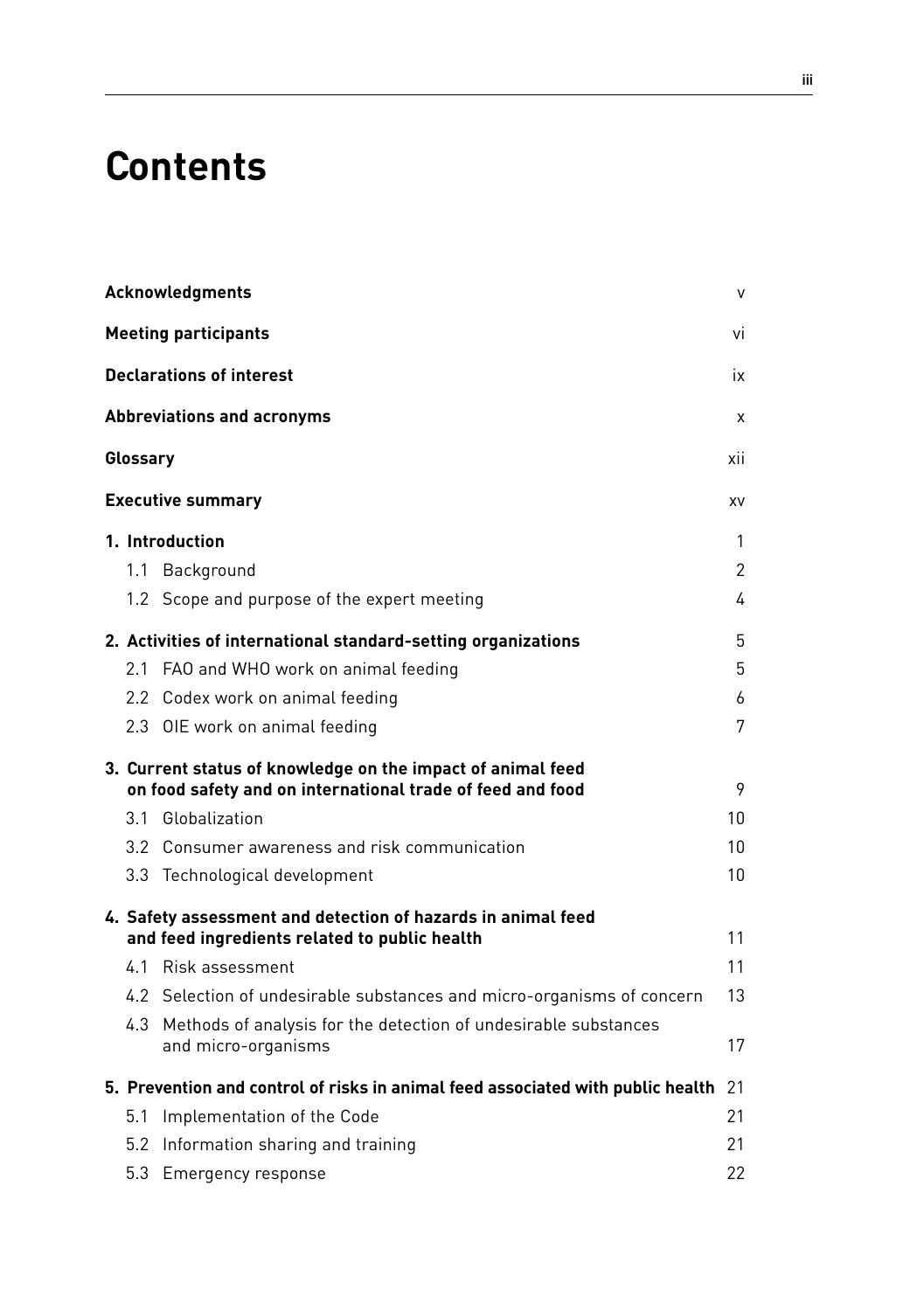| 6. Conclusions and identification of relevant areas<br>for further work on animal feed in relation to food safety | 25 |
|-------------------------------------------------------------------------------------------------------------------|----|
| 7. Recommendations                                                                                                | 27 |
| <b>Appendices</b>                                                                                                 |    |
| Appendix A. Agenda of the meeting                                                                                 | 29 |
| Appendix B. List of participants                                                                                  | 31 |
| Appendix C. Experts' Résumés                                                                                      | 39 |
| <b>Appendix D. List of documents</b>                                                                              | 45 |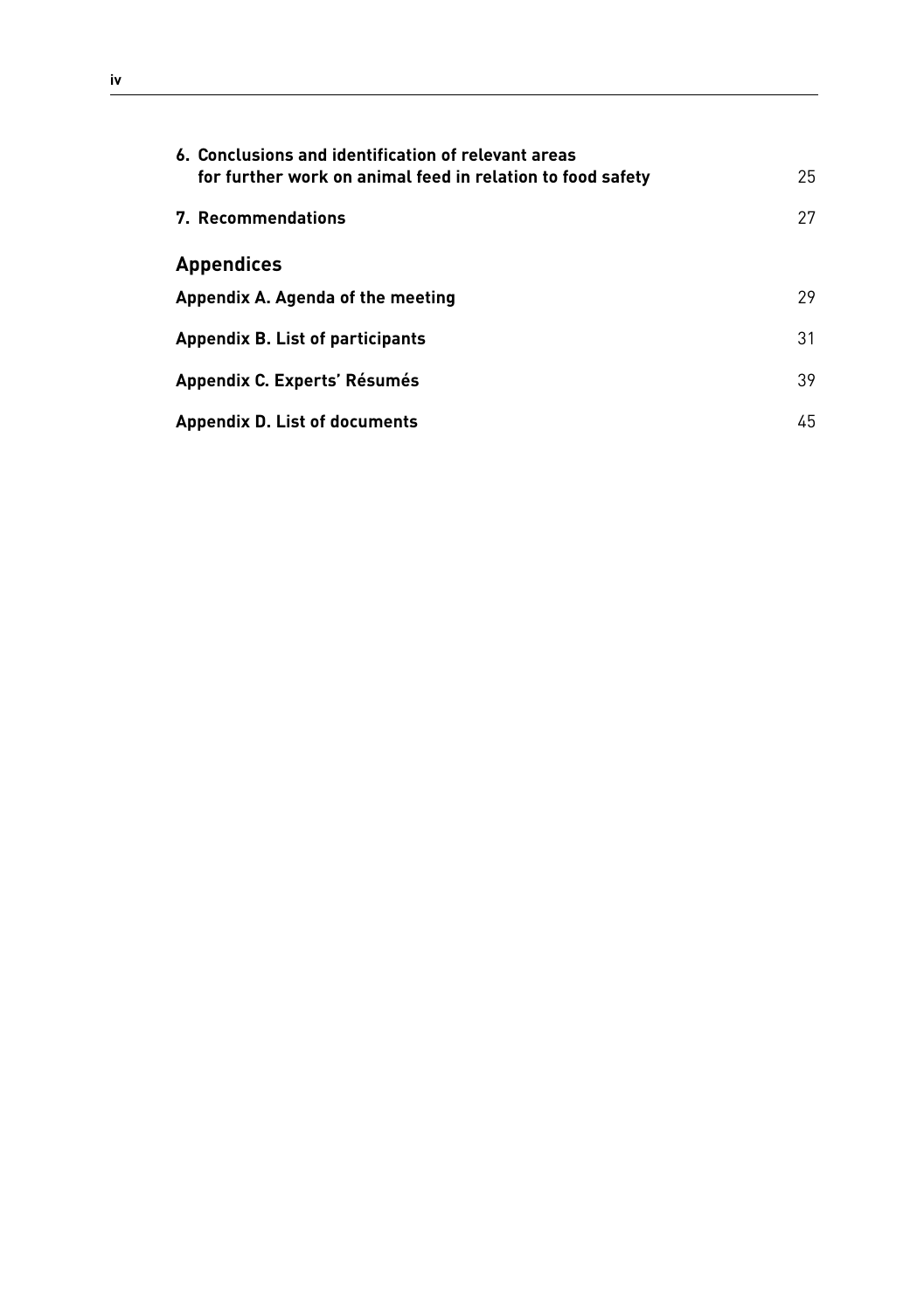# **Acknowledgments**

The Food and Agriculture Organization of the United Nations (FAO) and the World Health Organization (WHO) would like to express their appreciation to all those who contributed to the preparation of this report whether by providing their time and expertise, data and other relevant information, or by reviewing and providing comments on the document.

Appreciation is also extended to all those who responded to the call for data that was issued by FAO and WHO and thereby drew our attention to information that was not readily available in the mainstream literature and official documentation.

The role of the Canadian Food Inspection Agency, the Danish Plant Directorate, the European Commission and the United States Food and Drug Administration in supporting the participation of some experts is also acknowledged.

The participation of the World Organisation for Animal Health (OIE) at the meeting is also acknowledged.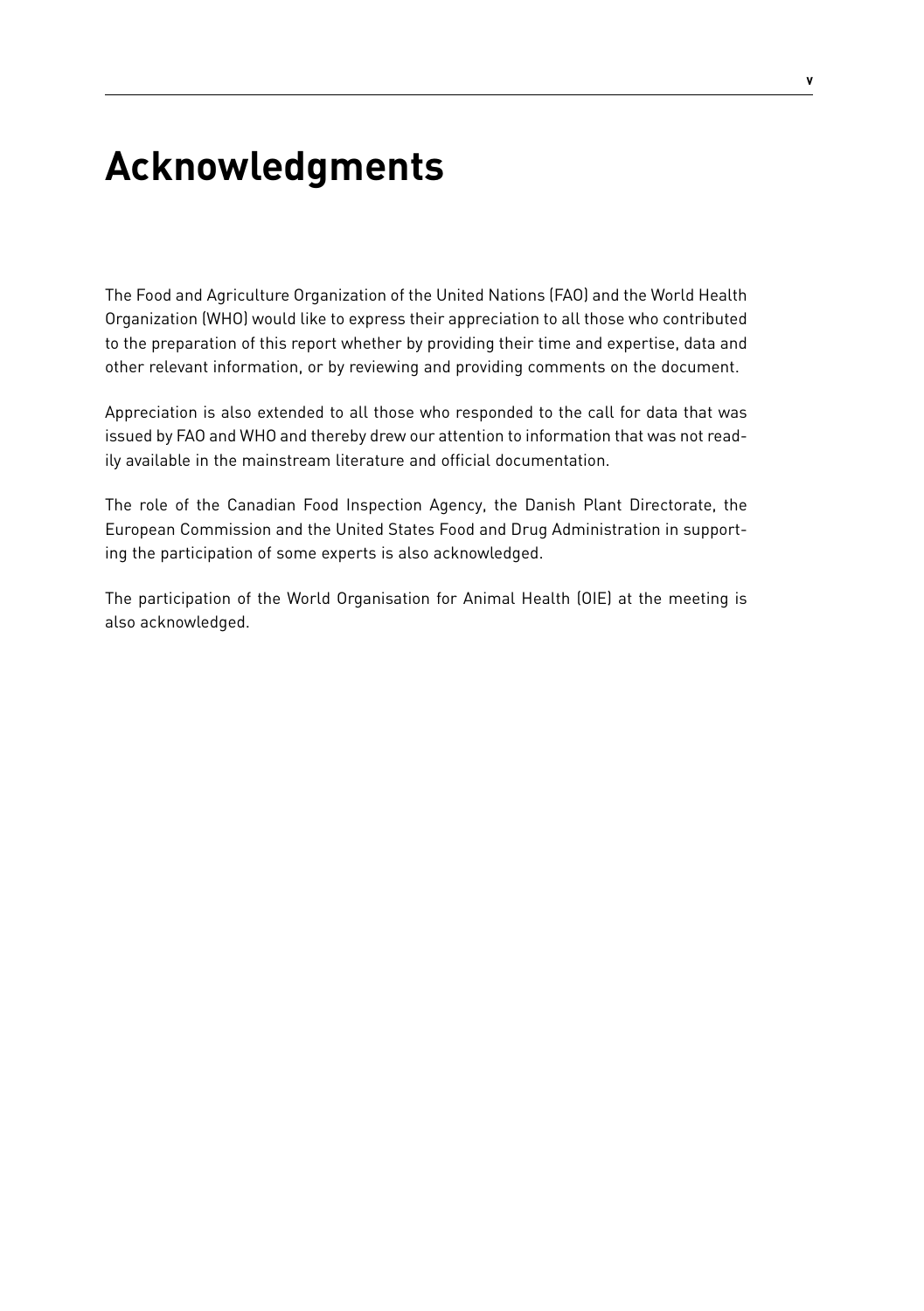# **Meeting participants**

## **Keith Behnke**

Professor, Department of Grain Science and Industry, Kansas State University (United States of America)

#### **Michel Bellaiche**

Veterinary Toxicologist and Epidemiologist, Israeli Veterinary Services and Animal Health (Israel)

#### **Birgitte Broesbøl-Jensen**

Expert, Department of Feedingstuffs and Fertilizers, Danish Plant Directorate, Ministry of Food, Agriculture and Fisheries (Denmark)

#### **Jacob De Jong**

Coordinator, Regulatory Feed Programme, RIKILT - Institute of Food Safety, Wageningen University and Research Centre (The Netherlands)

#### **Miguel Angel Granero Rosell**

Civil servant, European Commission, DG Health and Consumer Protection Animal Welfare and Feed Unit (European Commission)

#### **Catherine Italiano**

Toxicology Coordinator, Feed Program, Canadian Food Inspection Agency (Canada)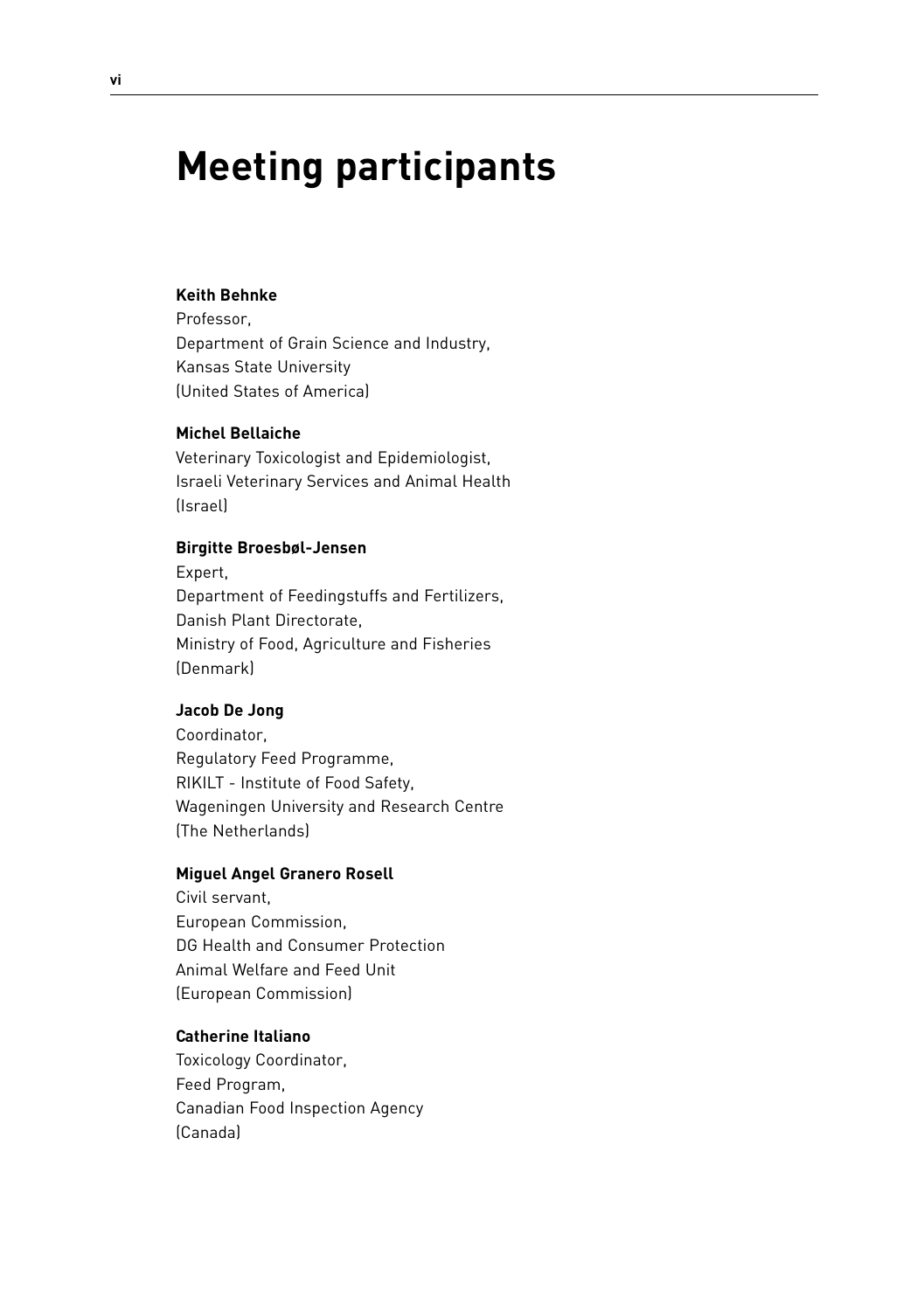## **Alexander Komarov**

Head of Food and Feed Safety Department, All-Russian State Centre for Quality and Standardization of Veterinary Drugs and Feed (Russian Federation)

## **Sabine Kruse**

Civil servant, Federal Ministry of Food, Agriculture and Consumer Protection (Germany)

# **Germana Lasway**

Professor, Sokoine University of Agriculture (United Republic of Tanzania)1

# **Fernanda Marussi Tucci**

Secretary of Animal and Plant Health, Ministry of Agriculture, Livestock and Food Supply (Brazil)

## **Daniel McChesney**

Director, Office of Surveillance and Compliance, United States Food and Drug Administration Center for Veterinary Medicine (United States of America)

## **Sergio Morgulis**

Technical Manager, Minerthal Prod. Agropec. Ltda, Sao Paulo (Brazil)

## **Lea Pallaroni**

Secretary General and Responsible for the Technical Area, ASSALZOO, Italian Feed Producers' Association (Italy)

<sup>1</sup> Unable to attend.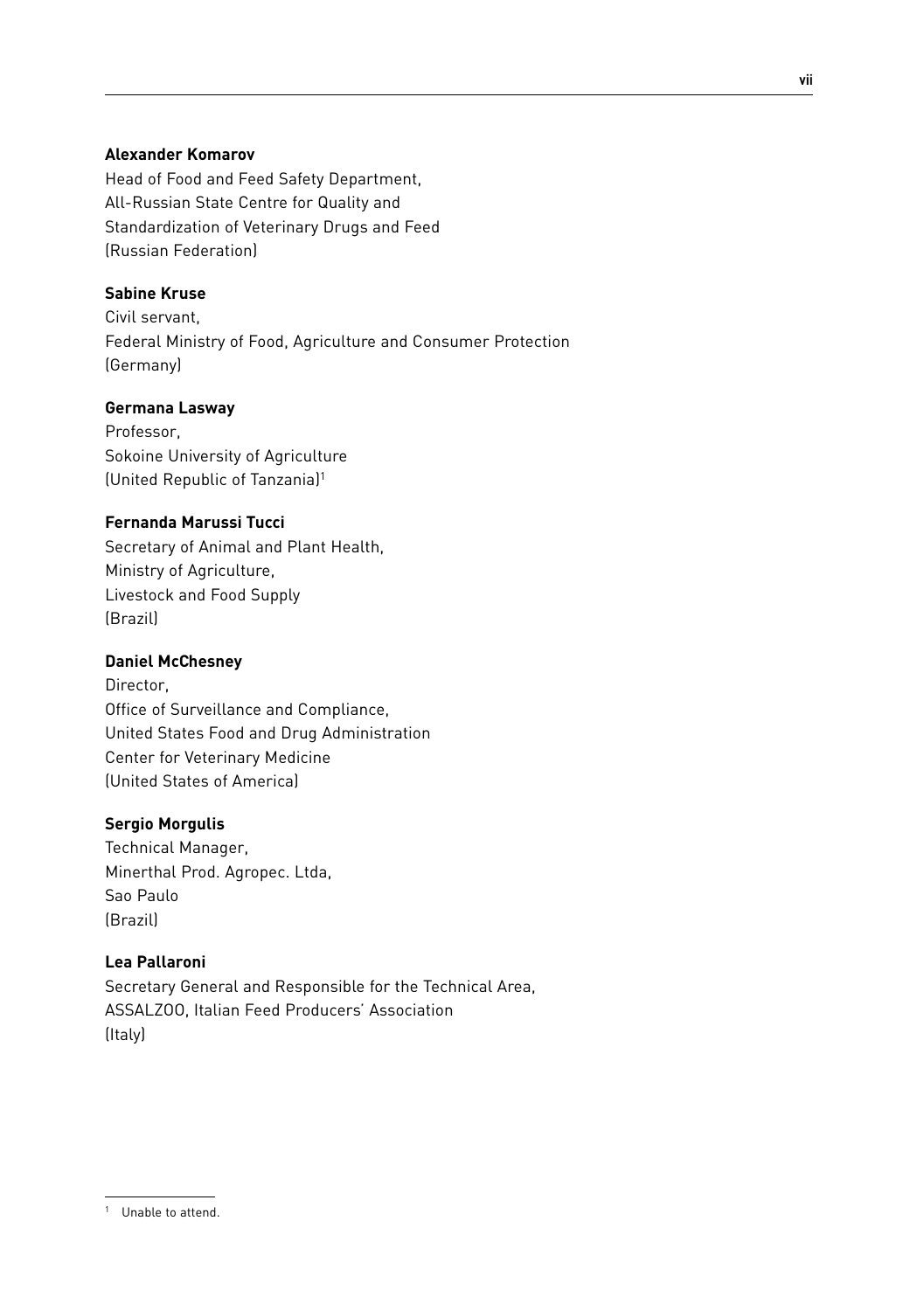# **Narinder Singh Sharma**

Veterinary Bacteriologist, Department of Veterinary Microbiology, College of Veterinary Science (India)

# **Bill Spooncer**

Director, Kurrajong Meat Technology Pty Ltd (Australia)

# **Liying Zhang**

Chief of the Laboratory, Professor of China Agricultural University, Feed Industry Center, Ministry of Agriculture (China)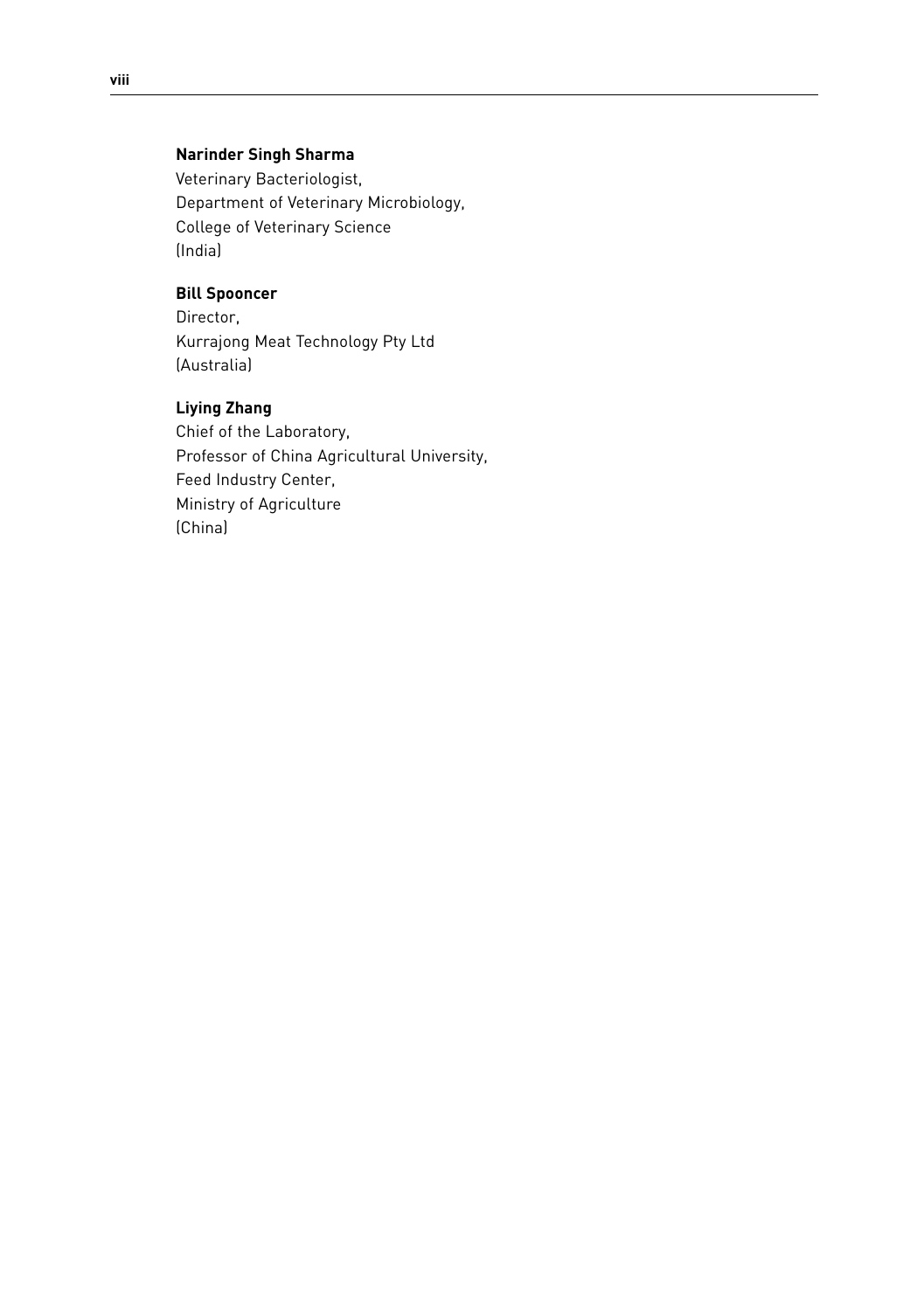# **Declaration of Interest**

Of 16 experts who were invited to the meeting, 15 were able to attend. Four participants declared an interest in the topics under consideration.

**Dr Keith Behnke:** is Professor of Feed Science in the Department of Grain Science and Industry at Kansas State University, Manhattan, Kansas (United States of America). He is a currently providing advice and facility evaluation for a firm which produce animal health products.

**Mr Sergio Carlo Franco Morgulis:** is Technical Director of a company dealing with animal nutrition, animal health and pet animals. Currently, he is President of the Brazilian Association of Mineral Supplement Industries and Director of a Feed Industry Union. He is an expert on animal nutrition and collaborates with the Ministry of Agriculture in several commissions.

**Dr Lea Pallaroni:** is Secretary General of the National Association of Feed Producers (ASSALZOO) in Italy. She is an expert on mycotoxins and good manufacturing practices.

**Mr Bill Spooncer:** is the Managing Director of a consulting firm. He is an expert on rendering. He holds the honorary position of Technical Director of the Australian Renderers Association.

The above-mentioned experts were selected because their respective areas of technical expertise were very valuable to the meeting and of key importance to ensure a thorough discussion. Their declared interests were acknowledged by the participants. Their participation was considered necessary because the scope of the meeting included providing scientific advice and recommendations on management options to reduce risks to human health associated with animal feeding. It was decided that the interests declared by these experts should not prevent them from participating in the meeting and contributing to the discussions - including the formulation of conclusions and recommendations. Their activities were not considered to represent a potential conflict of interest in the meeting.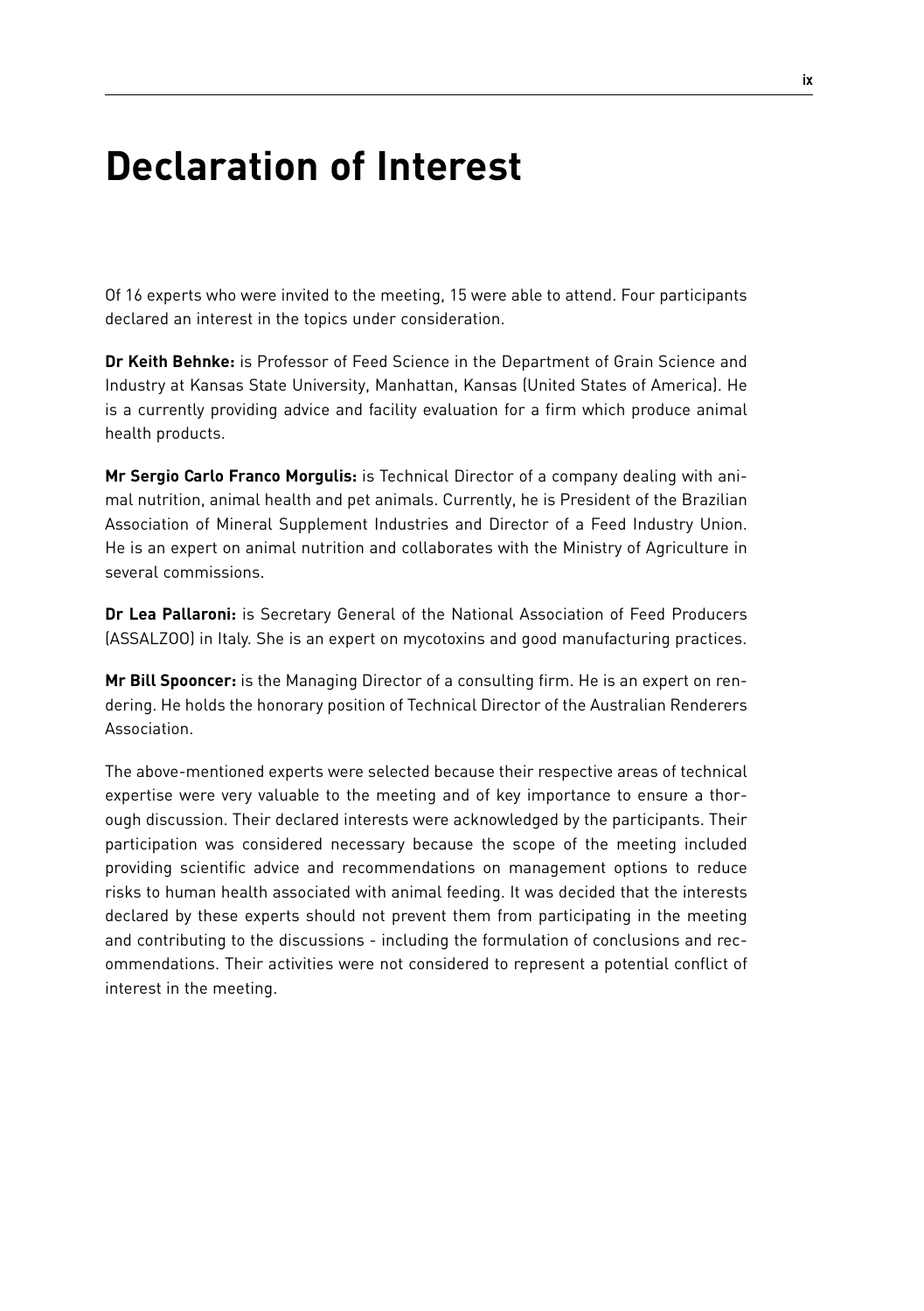# **Abbreviations and acronyms**

| AAS           | <b>Atomic Absorption Spectrometry</b>                   |
|---------------|---------------------------------------------------------|
| ADI           | <b>Average Daily Intakes</b>                            |
| <b>AFRIS</b>  | Animal Feed Resources Information System                |
| BSE           | Bovine Spongiform Encephalopathy                        |
| <b>CCMAS</b>  | Codex Committee on Methods of Analysis and Sampling     |
| <b>CEN</b>    | European Committee for Standardization                  |
| <b>CRM</b>    | <b>Certified Reference material</b>                     |
| CV-AAS        | Cold Vapour Atomic Absorption Spectrometry              |
| <b>DDGS</b>   | Dried Distillers' Grains with Solubles                  |
| <b>DGS</b>    | Distillers' Grains with Solubles                        |
| ECD           | <b>Electon Capture Detection</b>                        |
| <b>ELISA</b>  | Enzyme-Linked ImmunoSorbent Assay                       |
| EPIC          | <b>Emergency Prevention and Intelligence Centre</b>     |
| EC            | <b>European Community</b>                               |
| EU            | European Union                                          |
| FA0           | Food and Agriculture Organization of the United Nations |
| GAP           | <b>Good Agriculutral Practices</b>                      |
| GC/HR-MS      | Gas Chromatography - High Resolution Mass Spectrometry  |
| <b>GF-AAS</b> | <b>Graphite Furnace Atomic Absorption Spectrometry</b>  |
| GMO           | <b>Genetically Modified Organism</b>                    |
| GMP           | <b>Good Manufacturing Practice</b>                      |
| GOARN         | Global Outbreak Alert and Response Network              |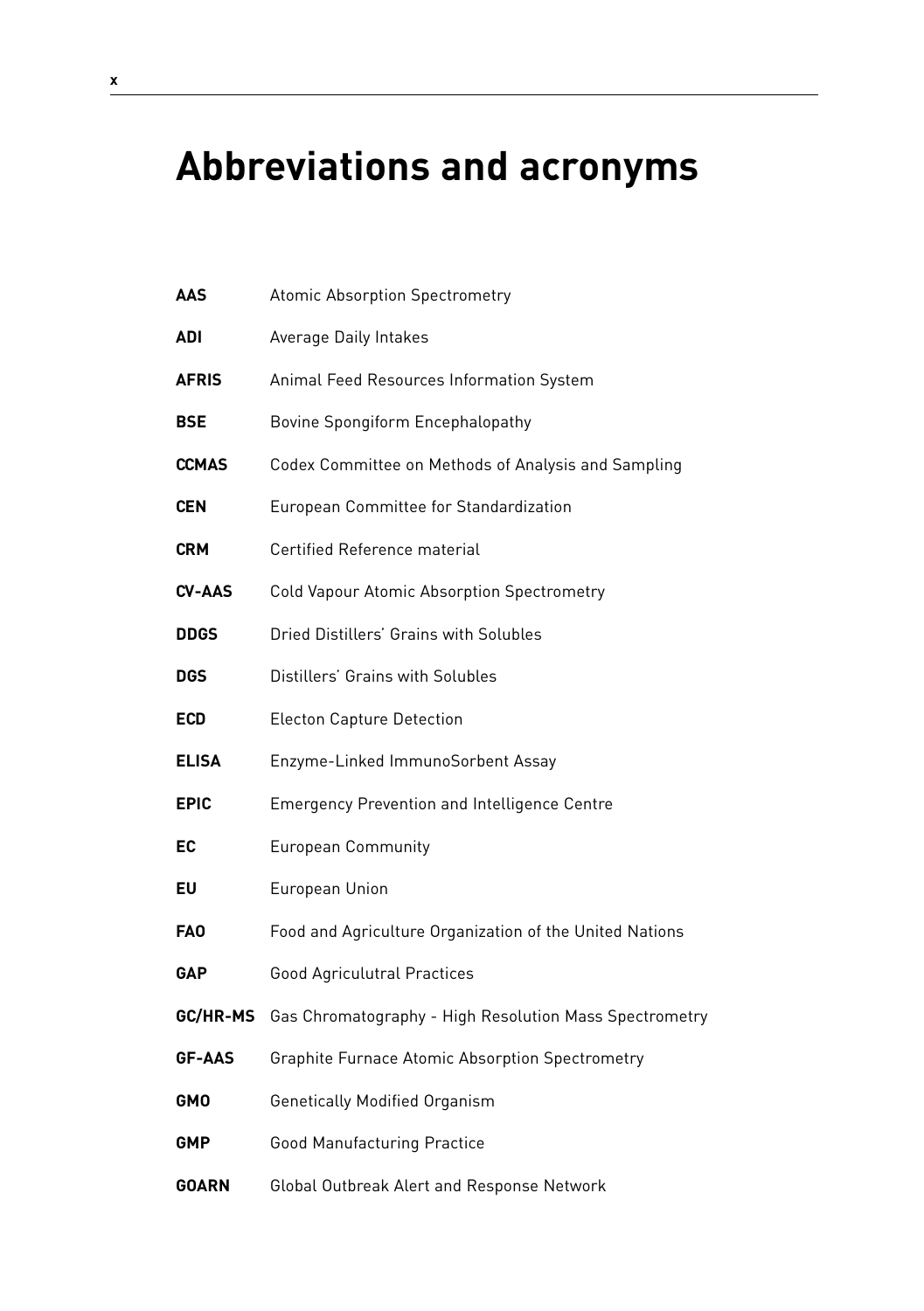| <b>GPVD</b>     | Good Practices in the Use of Veterinary Drugs            |
|-----------------|----------------------------------------------------------|
| <b>HACCP</b>    | Hazard Analysis and Critical Control Point               |
| <b>HG-AAS</b>   | Hydride Generation Atomic Absorption Spectrometry        |
| <b>HPLC</b>     | High Performance Liquid Chromatography                   |
| ICP-AES         | Inductively Coupled Plasma-Atomic Emission Spectrometry  |
| <b>IFIF</b>     | International Feed Industry Federation                   |
| <b>INFOSAN</b>  | International Food Safety Authorities Network            |
| IS <sub>0</sub> | International Standardization Organization               |
| <b>LC-DAD</b>   | Liquid Chromatography with Diode Array Detector          |
| LC-MS           | Liquid Chromatography-Mass Spectronomy                   |
| $LD_{50}$       | Lethal Dose 50 Percent                                   |
| <b>JEFCA</b>    | Joint FAO/WHO Expert Committee on Food Additives         |
| <b>JEMRA</b>    | Joint Expert Meetings on Microbiological Risk Assessment |
| <b>JMPR</b>     | Joint FAO/WHO Meetings on Pesticide Residues             |
| <b>MRL</b>      | Maximum Residue Limits                                   |
| МS              | Mass Spectronomy                                         |
| <b>NACA</b>     | Network of Aquaculture Centres in Asia-Pacific           |
| 0IE             | World Organisation for Animal Health                     |
| <b>PCB</b>      | Polychlorinated Biphenyl                                 |
| <b>PCR</b>      | Polymerase Chain Reaction                                |
| РT              | <b>Proficiency Testing</b>                               |
| <b>TDI</b>      | Tolerable Daily Intake                                   |
| <b>TEF</b>      | <b>Toxicity Equivalence Factor</b>                       |
| <b>WHO</b>      | World Health Organization                                |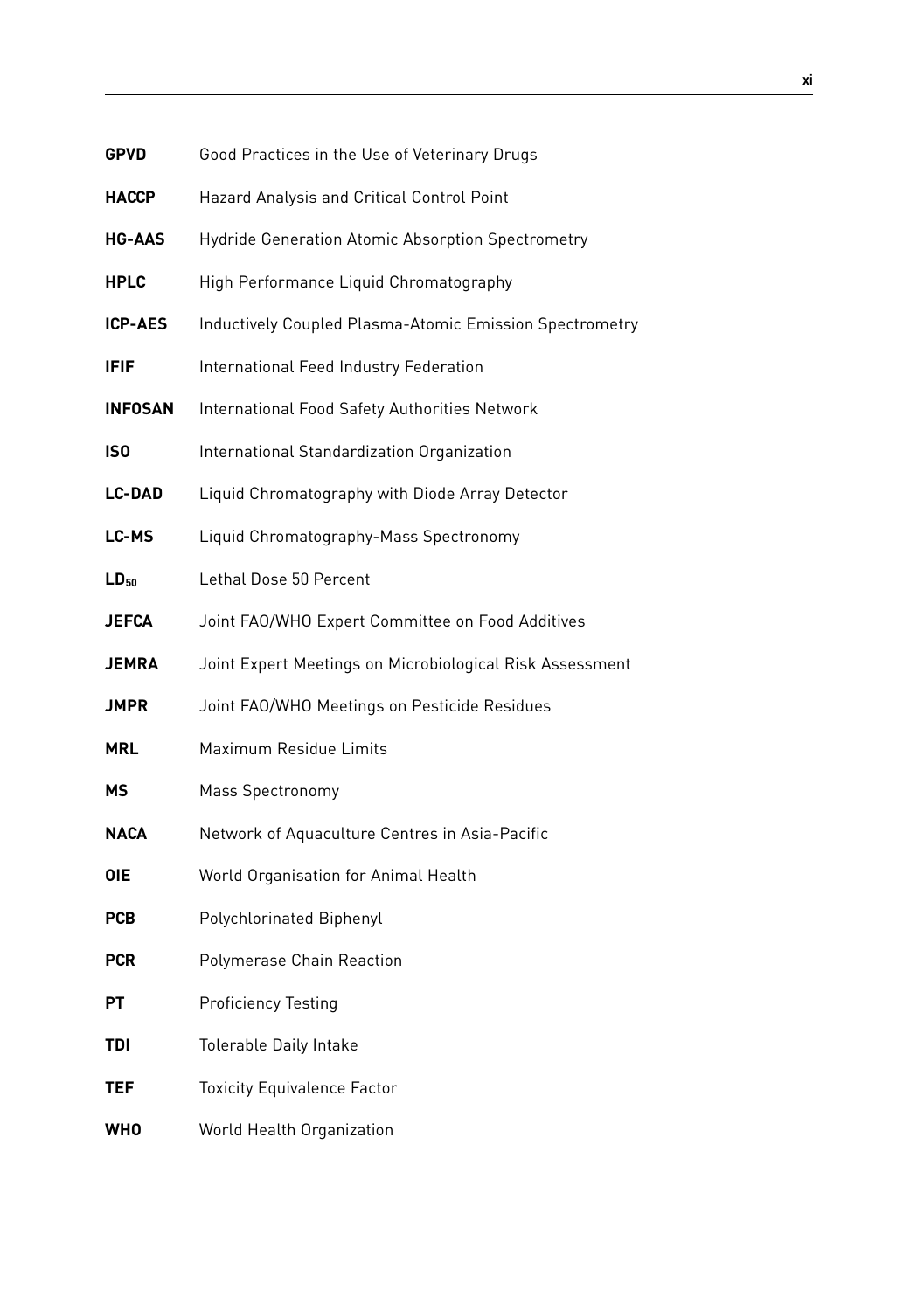# **Glossary**

**Exposure assessment:** The qualitative and/or quantitative evaluation of the likely intake of biological, chemical, and physical agents via food, as well as exposures from other sources if relevant.2

**Feed (Feedingstuff):** Any single or multiple materials, whether processed, semi-processed or raw, which is intended to be fed directly to food-producing animals.<sup>3</sup>

Feed ingredient: A component part or constituent of any combination or mixture making up a feed, whether or not it has a nutritional value in the animal's diet, including feed additives. Ingredients are of plant, animal or aquatic origin, or other organic or inorganic substances.3

**Feed additive:** Any intentionally added ingredient not normally consumed as feed by itself, whether or not it has nutritional value, which affects the characteristics of feed or animal products.3

Micro-organisms, enzymes, acidity regulators, trace elements, vitamins and other products fall within the scope of this definition depending on the purpose of use and method of administration.

**Hazard:** A biological, chemical or physical agent in, or condition of, food with the potential to cause an adverse health effect.2

**Hazard identification:** The identification of biological, chemical, and physical agents capable of causing adverse health effects and which may be present in a particular food or group of foods.2

**Hazard characterization:** The qualitative and/or quantitative evaluation of the nature of the adverse health effects associated with biological, chemical and physical agents which may be present in food. For chemical agents, a dose-response assessment should be performed. For biological or physical agents, a dose-response assessment should be performed if the data are obtainable.<sup>2</sup>

<sup>2</sup> **FAO/WHO.** 2007**.** Codex Alimentarius principles for risk analysis, (Procedural Manual of the Codex Alimentarius Commission), Seventeenth Edition. Joint FAO/WHO Food Standards Programme. Rome. (available at http://www.codexalimentarius.net/web/procedural\_manual.jsp)

<sup>&</sup>lt;sup>3</sup> **FAO/WHO.** 2004. Code of practice on good animal feeding (CAC/RCP 54-2004). Rome. (available at http:// www.codexalimentarius.net/download/standards/10080/CXC\_054\_2004e.pdf)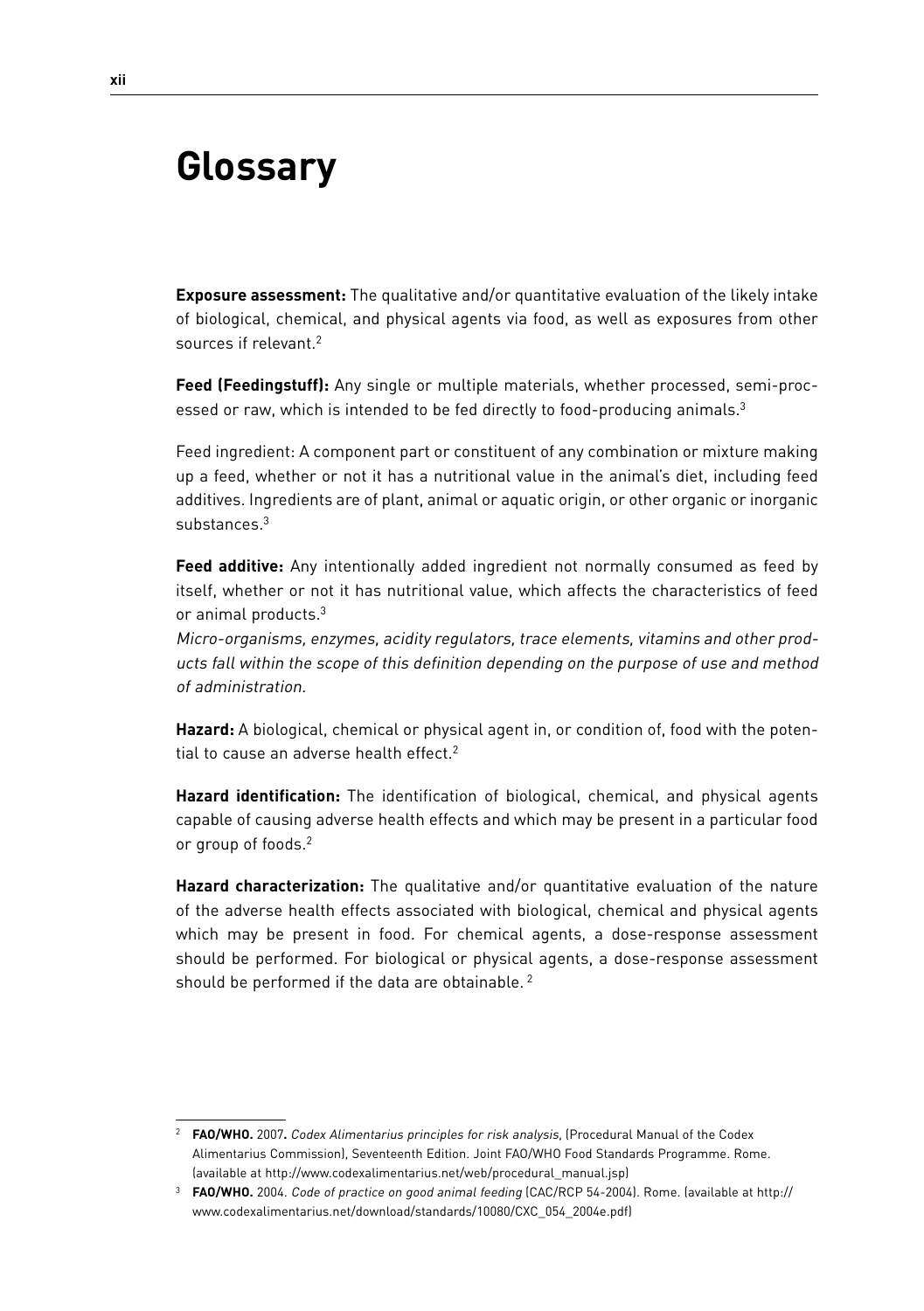**Pesticide:** Any substance intended for preventing, destroying, attracting, repelling, or controlling any pest including unwanted species of plants or animals during the production, storage, transport, distribution and processing of food, agricultural commodities, or animal feeds or which may be administered to animals for the control of ectoparasites. The term includes substances intended for use as a plant growth regulator, defoliant, desiccant, fruit thinning agent, or sprouting inhibitor and substances applied to crops either before or after harvest to protect the commodity from deterioration during storage and transport. The term normally excludes fertilizers, plant and animal nutrients, food additives, and animal drugs.<sup>2</sup>

**Risk:** A function of the probability of an adverse health effect and the severity of that effect, consequential to a hazard(s) in food.<sup>2</sup>

**Risk analysis:** A process consisting of three components: risk assessment, risk management and risk communication.2

**Risk assessment:** A scientifically based process consisting of the following steps: (i) hazard identification, (ii) hazard characterization, (iii) exposure assessment and (iv) risk characterization.2

**Risk assessment policy:** Documented guidelines on the choice of options and associated judgements for their application at appropriate decision points in the risk assessment, such that the scientific integrity of the process is maintained.<sup>2</sup>

**Risk characterization:** The qualitative and/or quantitative estimation, including attendant uncertainties, of the probability of occurrence and severity of known or potential adverse health effects in a given population based on hazard identification, hazard characterization and exposure assessment.2

**Risk communication:** The interactive exchange of information and opinions throughout the risk analysis process concerning risk, risk-related factors and risk perceptions, among risk assessors, risk managers, consumers, industry, the academic community and other interested parties, including the explanation of risk assessment findings and the basis of risk management decisions.2

**Risk estimate:** The quantitative estimation of risk resulting from risk characterization.2

**Risk management:** The process, distinct from risk assessment, of weighing policy alternatives, in consultation with all interested parties, considering risk assessment and other factors relevant for the health protection of consumers and for the promotion of fair trade practices, and, if needed, selecting appropriate prevention and control options.2

**Risk profile:** The description of the food safety problem and its context.2

**Traceability/Product tracing:** The ability to follow the movement of a food through specified stage(s) of production, processing and distribution.2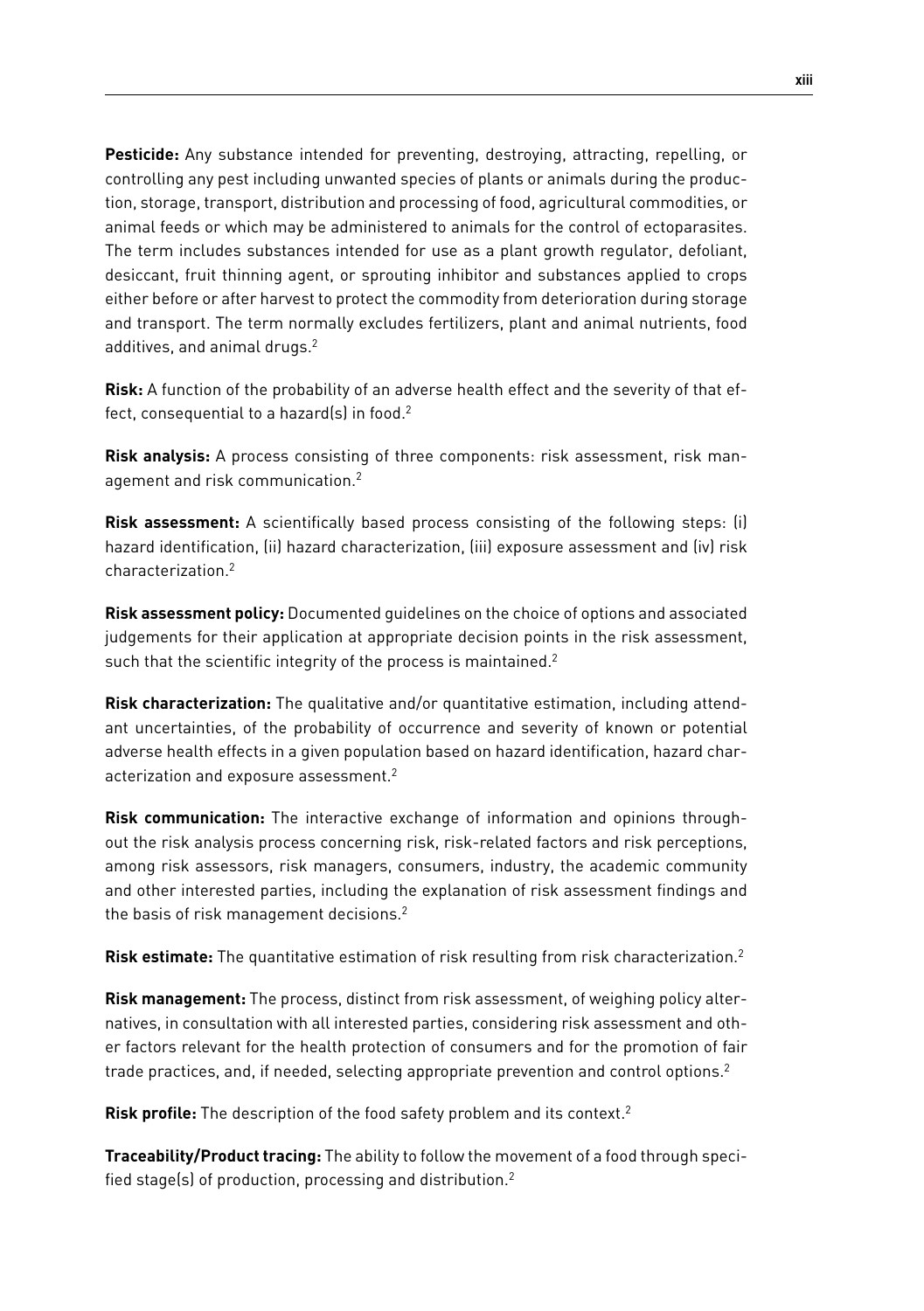**Undesirable substances:** Contaminants and other substances which are present in and/or on feed and feed ingredients and which constitute a risk to consumers' health, including food safety-related animal health issues.3

**Veterinary drug:** Any substance applied or administered to any food producing animal, such as meat or milk producing animals, poultry, fish or bees, whether used for therapeutic, prophylactic or diagnostic purposes or for modification of physiological functions or behaviour.2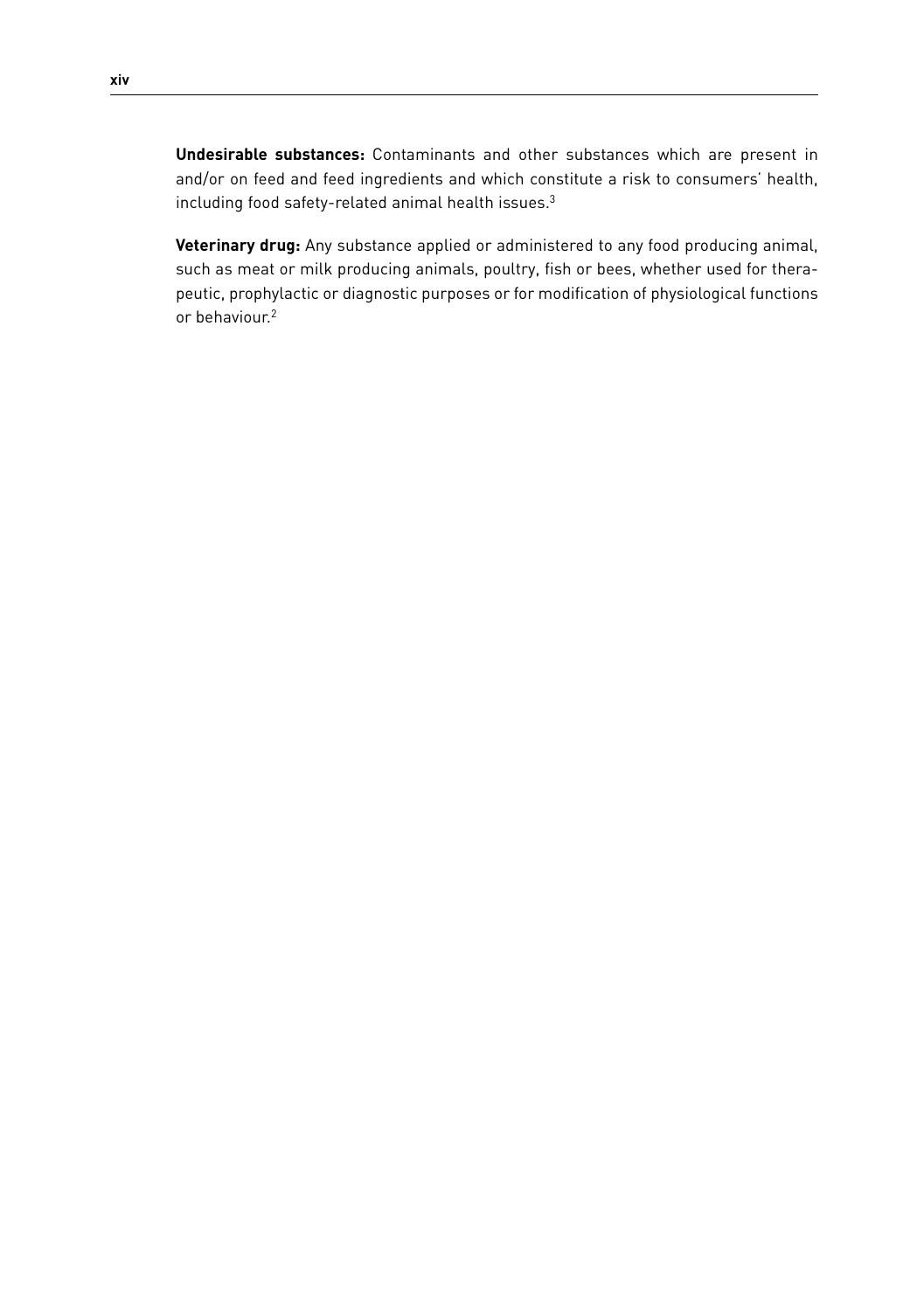# **Executive Summary**

The Expert Meeting was jointly organized by the Animal Production and Health Division and the Nutrition and Consumer Protection Division of the Food and Agriculture Organization of the United Nations (FAO) and the Department of Food Safety, Zoonoses and Foodborne Diseases of the World Health Organization (WHO), to review current knowledge on animal feed and its impact on food safety and international food and feed trade, and to provide orientation advice on this matter to their Members and to international organizations. The World Organisation for Animal Health (OIE) kindly joined this effort and was an important resource.

The experts discussed a diverse list of hazards that present human health risks and disrupt trade. This list is very large and constantly evolving. Consumers are increasingly aware of, and sensitive to, food safety issues and their linkage to animal production, including feeding practices. At the same time, in many countries, people are chronically short of food and there is a need to improve the efficiency of animal production to provide better access to affordable protein. Global trade in food and feed continues to expand, with countries and sectors continually emerging as new participants. Trade problems continue to arise as a result of countries establishing different national tolerances for residues, lack of harmonization with international standards, and sometimes from the lack of international standards. Differences among countries' capabilities to conduct analyses also contribute to trade problems. Economics and technological advances are driving the development of new feed products which may challenge established regulatory approaches to feed and food safety.

The meeting concluded that ensuring safe feed is an important component of efforts to reduce and prevent food safety hazards. Potential measures to ensure safe feed include:

- applying valid methods for decontamination, disinfection and cleaning;
- developing rapid and economical analytical methods for screening feed and feed ingredients;
- reporting the presence of undesirable substances to national and international authorities; to this end, minimum criteria for reporting such events to trading partners are needed;
- developing international standards for certain undesirable substances using the "Tolerable Daily Intake" (TDI) approach;
- rapidly notifying the competent authorities of feed safety incidents that could result in human food safety hazards;
- training regulators, inspectors, feed and livestock industry personnel and farmers to produce and use safe feed;
- implementing communication strategies to address consumers and the food industry, highlighting the importance of feed safety in producing safe food products; and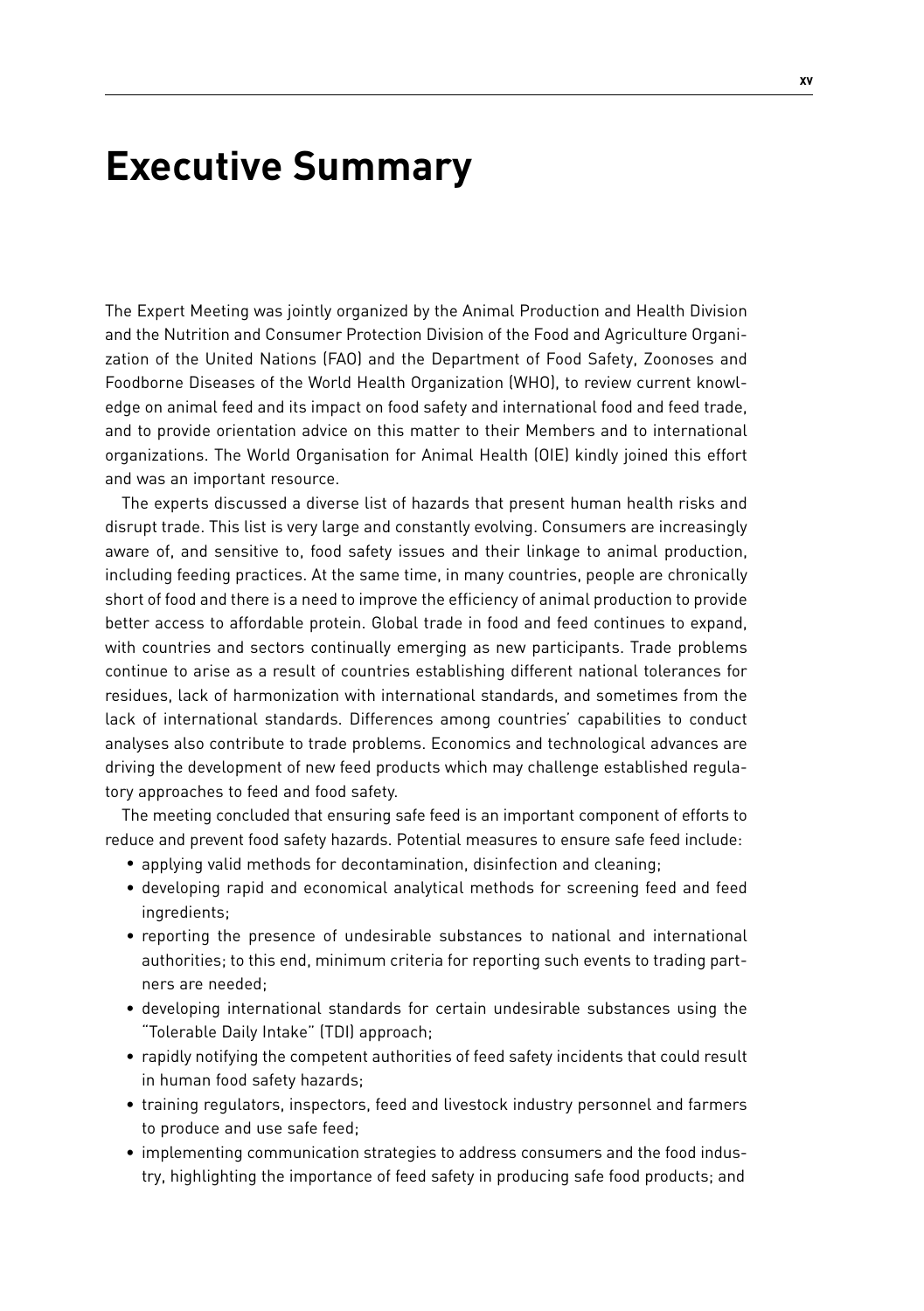• assisting less-developed countries to meet international standards through the provision of technical advice and assistance.

The Expert Group made the following recommendations:

- (i) The application of the Codex Code of Practice on Good Animal Feeding<sup>4</sup> should be promoted in order to minimize risks.
- (ii) General principles and guidelines for the assessment of risk for feed ingredients or categories of ingredients should be developed.
- (iii) A prioritized list of hazards of international relevance for which standards could be developed for feed and feed ingredients with respect to food safety were identified during this Expert Meeting. Countries should assess the need for further evaluation by international scientific expert committees.
- (iv) The existing Codex Code of Practice for Source Directed Measures to Reduce Contamination of Food with Chemicals (CAC/RCP 49-2001)<sup>5</sup>, which also encompasses feed, should be reviewed to include specific provisions related to feed safety.
- (v) Research on the of rates of transfer and accumulation of dioxins, dibenzofurans, and dioxin-like PCBs from feed to edible tissue in animal-derived products and management measures should be continued.
- (vi) Inexpensive and accurate screening methods for the detection and quantification of dioxins, dibenzofurans and dioxin-like PCBs in feed and feed ingredients should be developed.
- (vii) Rapid and semi-quantitative screening methods for detection of aflatoxin  $B_1$ in both feed and feed ingredients are needed. The methods should be simple enough for use by non-technical personnel and inexpensive so as to encourage their use.
- (viii) Communication should be improved to raise the awareness among biofuel (e.g. ethanol and biodiesel) processors, livestock producers and the feed industry of the need for safety assessments prior to the use in animal feeds of by-products from the production of biofuels.
- (ix) More research is needed to determine the fate and residual concentration of aflatoxin  $B_1$ , and any antibiotics used to control unwanted microbial growth during the biofuels fermentation process. Research is also needed to evaluate the risk of residual levels of methanol in glycerol from biodiesel production when it is used as a feed ingredient, particularly in dairy production.
- (x) The existing Codex Codes regarding emergency situations, which also encompass feed, should be reviewed to include specific provisions on feed emergencies related to food safety.

FAO/WHO. 2004. Code of practice on good animal feeding, (CAC/RCP 54-2004). Rome. (available at www. codexalimentarius.net/download/standards/10080/CXC\_054\_2004e.pdf).

<sup>5</sup> **FAO/WHO.** 2001. Code of practice for source directed measures to reduce contamination of food with chemicals (CAC/RCP 49-2001). Rome. (available at www.codexalimentarius.net/download/standards/373/ CXP\_049e.pdf).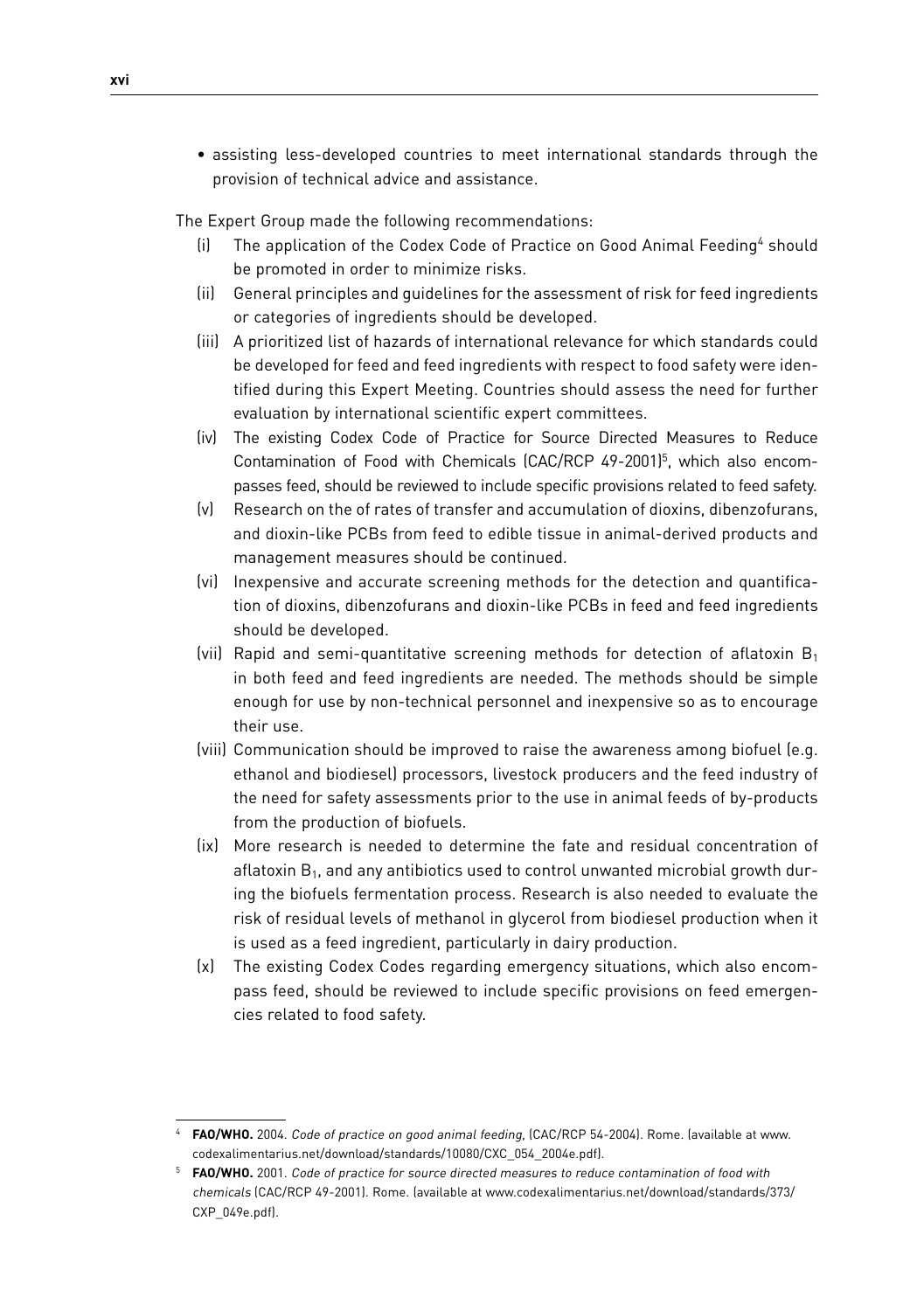- (xi) The international emergency notification system for food (INFOSAN) should be expanded in collaboration with the OIE to consider linkages between food and feed emergencies and to incorporate appropriate changes to include feed emergency notifications.
- (xi) Emergency response systems for feed and food should be developed at the national and regional levels to contribute to food safety. FAO and WHO should assist in the development and application of such systems.
- (xii) Training for regulators, inspectors, all sectors of the feed manufacturing and distribution chain, the livestock industry, farmers and other stakeholders relating to the production of safe feed should be carried out where possible using existing training materials, i.e. guidelines and manuals. FAO, WHO and other organizations should assist in the development of training methods.
- (xiii) FAO and WHO should convene regular expert meetings and other fora to continue monitoring the situation, update information on the impact of feed on food safety, foster the dialogue among partners and identify areas needing attention.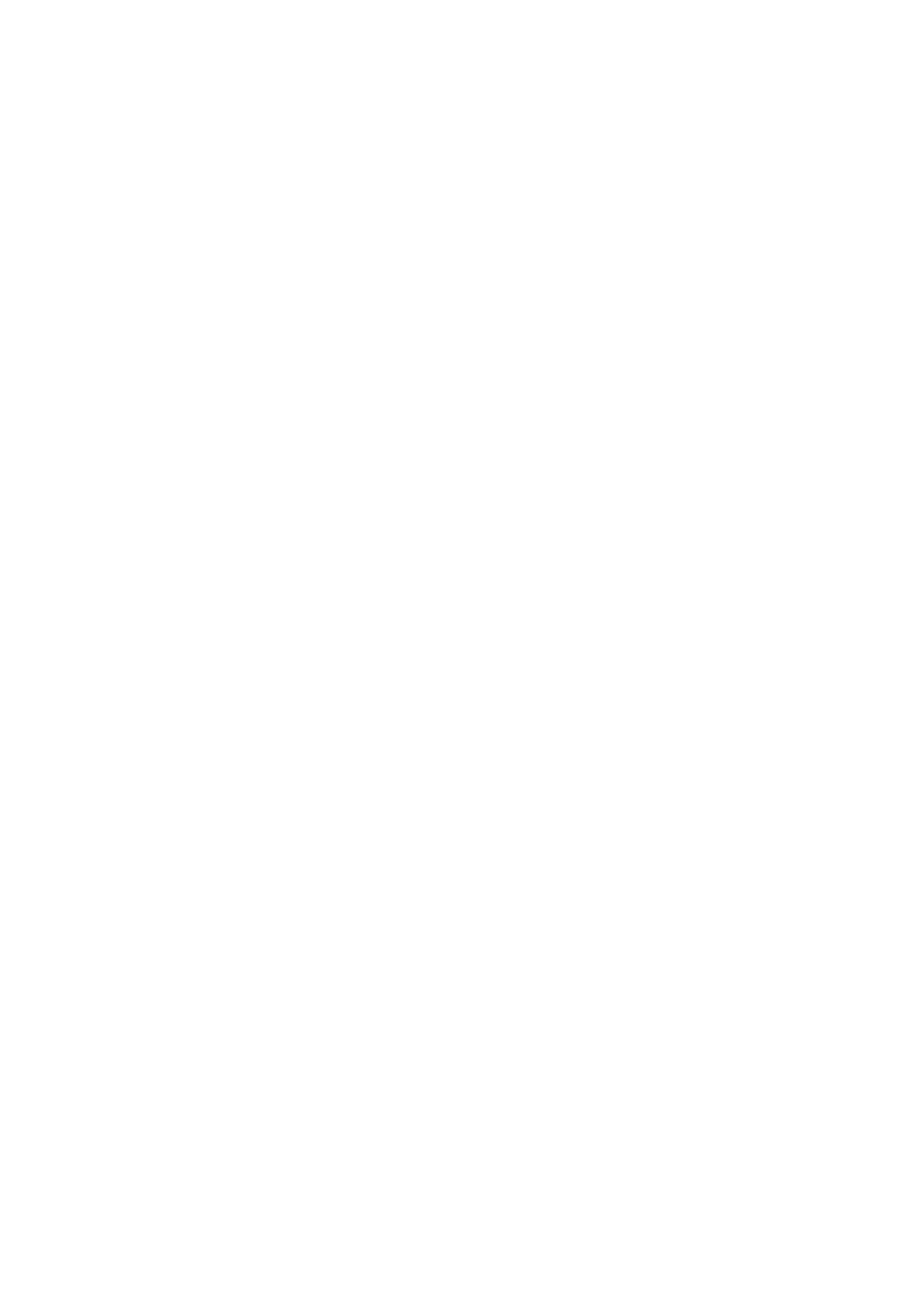# **1. Introduction**

A Joint FAO/WHO Expert Meeting on Animal Feed Impact on Food Safety was held at FAO Headquarters in Rome from 8 to 12 October 2007 (the agenda of the meeting is provided in Appendix A). The meeting was jointly organized by the Animal Production and Health Division and the Nutrition and Consumer Protection Division of FAO and the Department of Food Safety, Zoonoses, and Foodborne Diseases of WHO. OIE kindly joined this effort and participated as an important resource. The Expert Meeting was organized according to the principles of the FAO/WHO Framework for the Provision of Scientific Advice on Food Safety and Nutrition<sup>6</sup>.

In response to a demand from interested parties, a stakeholder meeting was held prior to the Expert Meeting, with the objective of allowing stakeholders to inform the experts on the state of the art in the field of animal feed standards, present their position on how to ensure the safety of animal feed and provide their opinions regarding relevant areas for the development of new specific standards for animal feed, and other actions required at international, regional and national levels. The position papers provided by the stakeholders<sup>7</sup> were made available to the experts. The meeting was opened by Samuel Jutzi, Director of FAO's Animal Production and Health Division and by Ezzeddine Boutrif, Director of the Nutrition and Consumer Protection Division, who welcomed the participants on behalf of the Directors-General of FAO and WHO. In welcoming the participants, they pointed out that the role of animal feed in the production of safe food is well recognized, and that FAO and WHO include several activities that address this matter in their programmes of work. FAO and WHO had considered it appropriate to call an Expert Meeting to review current knowledge on animal feed and its impact on food safety and international food and feed trade, and to provide orientation advice on this matter to their Members and to international organizations.

A total of sixteen experts from seven regions - Africa, Asia, Europe, the Near East, North America, South America and the Southwest Pacific, - were invited. The experts participated in their independent professional capacities and not as representatives of their governments, employers or institutions. A full list of participants is provided in Appendix B and the experts' résumés are presented in Appendix C. The meeting elected Miguel Granero Rossell as chairperson and Keith Behnke and Catherine Italiano were appointed as rapporteurs. Four working groups were established to address specific aspects of the agenda; Birgitte Broesbøl-Jensen, Jacob de Jong, Sarah Kahn and Daniel McChesney were appointed as rapporteurs of the working groups. The meeting was supported by a number of technical papers<sup>8</sup> prepared by some of the experts at the

<sup>6</sup> **FAO/WHO.** 2007. Framework for the provision of scientific advice on food safety and nutrition. Rome. (available at http://www.fao.org/ag/agn/agns/files/Final\_Draft\_EnglishFramework.pdf).

<sup>7</sup> See Appendix D, Part 3

<sup>8</sup> See list of papers in Appendix D, Part 1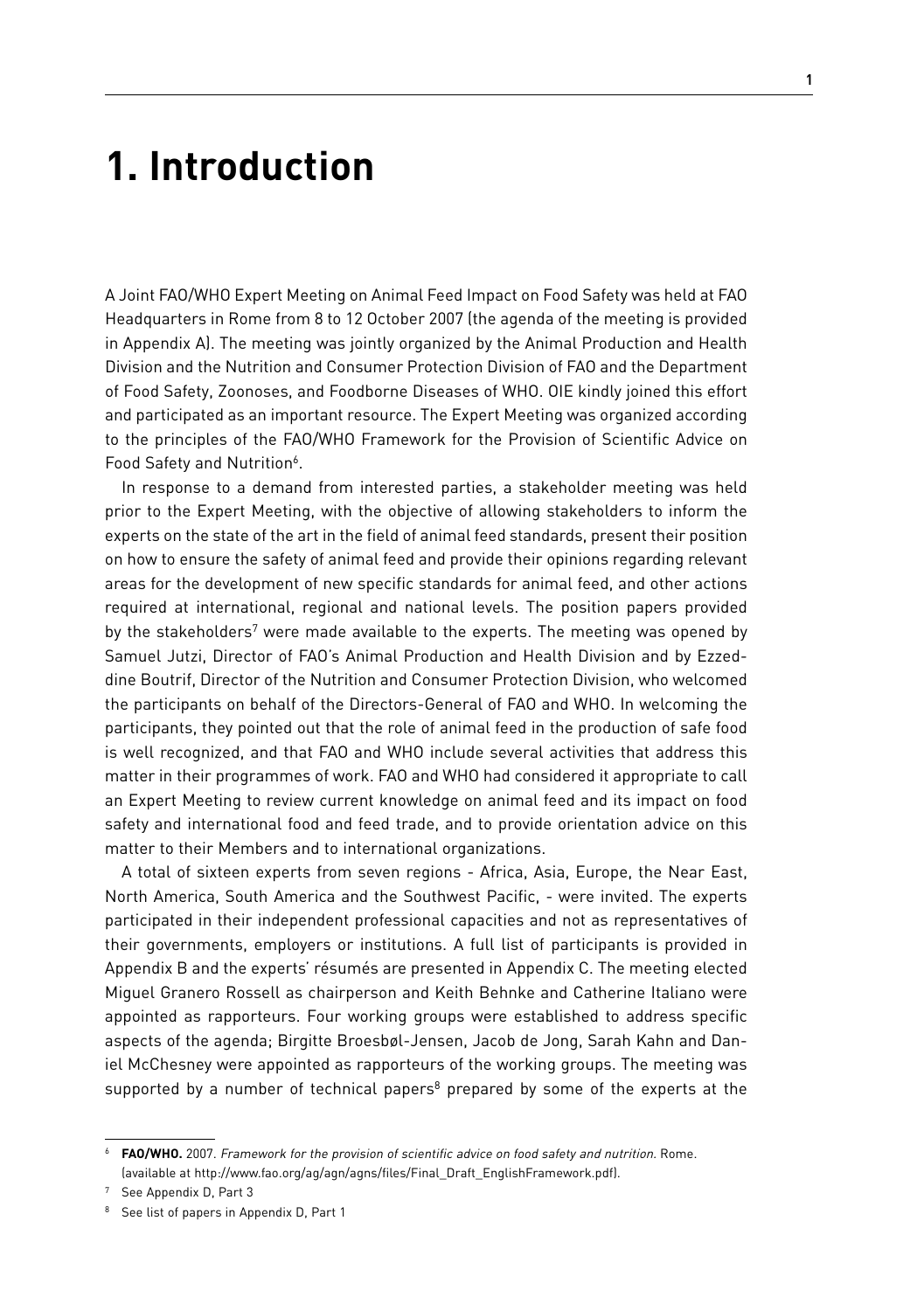request of the secretariat, which addressed the following subjects: current state of knowledge on the impact of animal feed on public health and on international trade; safety assessment of feed and feed ingredients; and the current situation of risk management addressing animal feed at international, regional and national levels, of both governmental and private sectors, including emergency situations. Other documents were submitted in response to an open call for information and data on issues related to the impact of animal feed on food safety. Finally, FAO, WHO, Codex and OIE documents and information were provided by the secretariat. These documents, as listed in Appendix D of this report, were distributed to the experts, as the need arose, prior to and during the meeting.

#### **1.1 Background**

The role of animal feed in the production of safe food is recognized worldwide, and recent events have underlined its impacts on public health, feed and food trade, and food security. Concerns prompted by the outbreak of bovine spongiform encephalopathy (BSE) in the United Kingdom, and other more common food problems associated with Salmonella, enterohaemorrhagic Escherichia coli and other micro-organisms, have encouraged health professionals and the feed industry to scrutinize more closely the causes of these diseases and methods for their control. Some corrective measures are as basic as improving housekeeping and staff training in feed mills. Other measures are more challenging, and may require limiting the use of some ingredients or radically changing the way in which they are prepared (processed) or sourced, or restricting the locations where animals are grazed.

Development work on the application of the risk analysis framework provided by Codex in the field of animal feeding has facilitated understanding of the potential impact of animal feed safety on public health and of the implementation of risk-based measures to prevent and control hazards.

Development of improved practices in the feeding of food-producing animals, improvement of feed production systems and the development of sampling and analytical techniques suitable for animal feed have also facilitated the characterization of problems.

The scientific basis for these developments was analysed by an Expert Consultation on Animal Feeding and Food Safety organized by FAO in 19979. The consultation restricted its considerations to food safety matters that pertained strictly to feeds. The consultation made the following recommendations:

- (i) The feed industry and the animal production industries should recognize their important role in the production of safe food and should evaluate consequences to human health when using new feed ingredients, new suppliers or introducing new processing methods.
- (ii) As quality assurance is applicable at all stages of food production to ensure the safety of the consumer, a code of practice for good animal feeding should be followed.

FAO. 1998 Animal feeding and food safety. Report of an FAO Expert Consultation Rome, 10-14 March 1997. FAO Food and Nutrition Paper No. 69. Rome. (available at http://www.fao.org/docrep/w8901e/w8901e00.htm).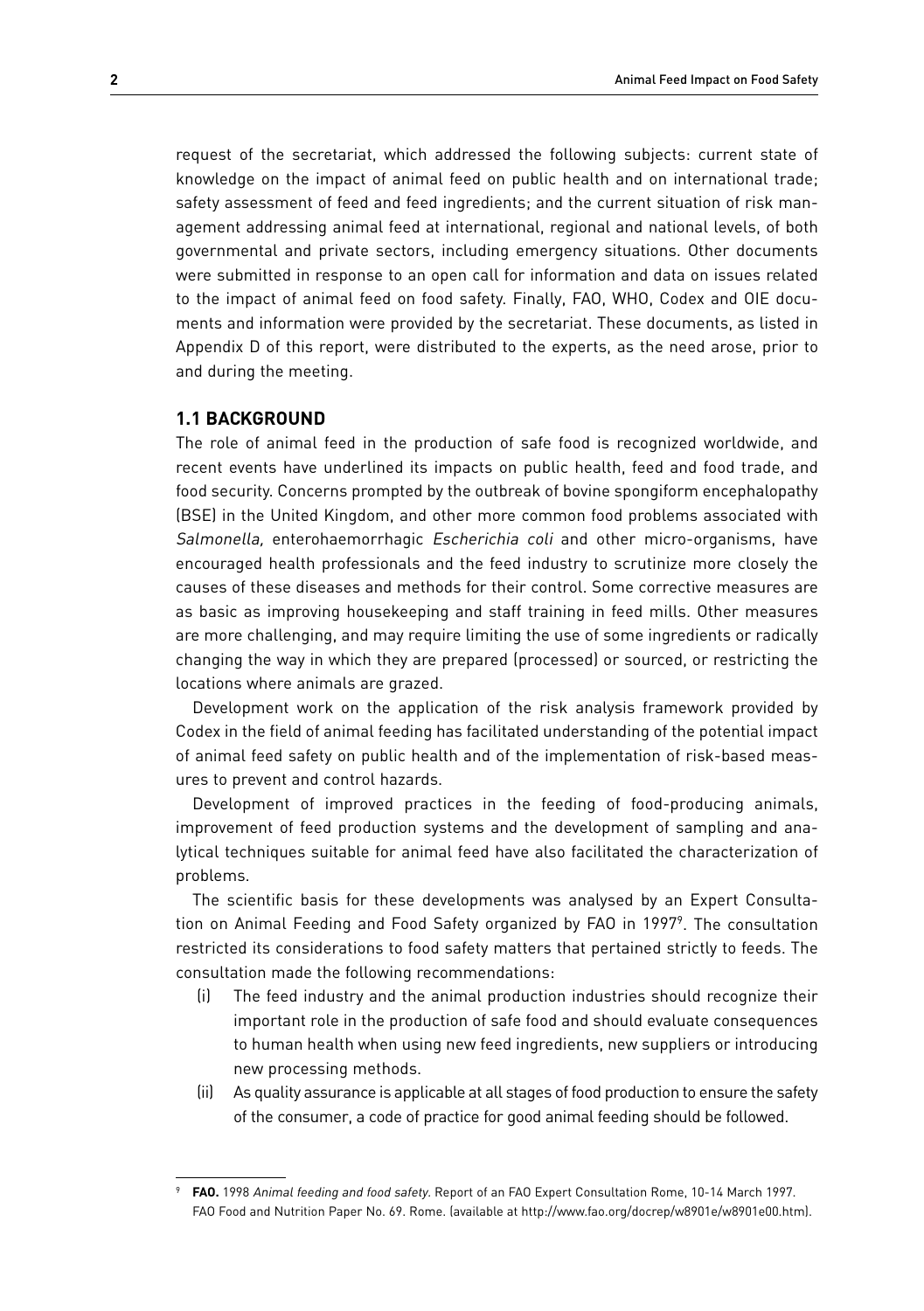- (iii) Manufacturers should provide adequate information to enable the quality and safety of feed to be maintained after delivery.
- (iv) Known and potential risks to food safety should be re-evaluated as new information becomes available.
- (v) A code of good practice for the fertilization of ponds by the addition of animal manure, agricultural by-products and other wastes should be developed by the WHO/FAO/NACA Study Group on Food Safety Issues associated with Products from Aquaculture and conveyed to the Codex Alimentarius Commission for possible inclusion in a Code of Practice for Good Animal Feeding.
- (vi) The Codex Alimentarius Commission should consider for adoption the Draft Code of Practice for Good Animal Feeding.
- (vii) The feed industry should assist developing countries by providing and promoting advice on good animal feeding practices.
- (viii) FAO should support developing countries in the application of good animal feeding practices.

As a result of these recommendations the Codex Alimentarius Commission adopted the Code of Practice on Good Animal Feeding (CAC/RCP 54-2004)<sup>10</sup> in 2004<sup>11</sup> (hereafter referred to as "the Code"), and since then countries have advanced in the implementation of the Code through joint efforts involving national authorities and the private sector.

In recent years, the introduction of the food chain approach, which recognizes that responsibility for the supply of safe, healthy and nutritious food is shared along the entire food chain, has served to highlight the importance of feed safety. The food chain, thus, comprises every step from primary production to final consumption. Stakeholders include farmers, fishermen, slaughterhouse operators, feed producers and processors, food processors, transport operators, distributors (wholesale and retail) and consumers, as well as governments responsible for protecting public health.

Scientific developments since the FAO Expert Consultation in 1997 and the experiences of countries in the implementation of the Code since 2004, as well as advances in feed production, transport and marketing, and the development of new production methods for feed ingredients, such as the use of nanotechnology, make it clear that further work is needed to assess new hazards and their potential impact on public health and trade.

FAO and WHO therefore considered it appropriate to convene an Expert Meeting to review current knowledge on animal feed and its impact on food safety, and to provide orientation and advice on this matter to Members and to international organizations. The Expert Meeting was requested to review and analyse the experience of selected countries in modernizing and strengthening their feed safety systems and drawing lessons from their experiences.

<sup>&</sup>lt;sup>10</sup> **FAO/WHO.** 2004. Code of practice on good animal feeding, (CAC/RCP 54-2004) Rome. (available at http://www.codexalimentarius.net/download/standards/10080/CXC\_054\_2004e.pdf).

<sup>11</sup> **FAO/WHO.** 2004. Joint FAO/WHO Food Standards Programme. Codex Alimentarius Commission Twenty-Seventh Session, Centre International De Conférences De Genève Geneva, Switzerland, 28 June - 3 July 2004. Report. Rome. (available at http://www.codexalimentarius.net/download/report/621/al04\_41e.pdf).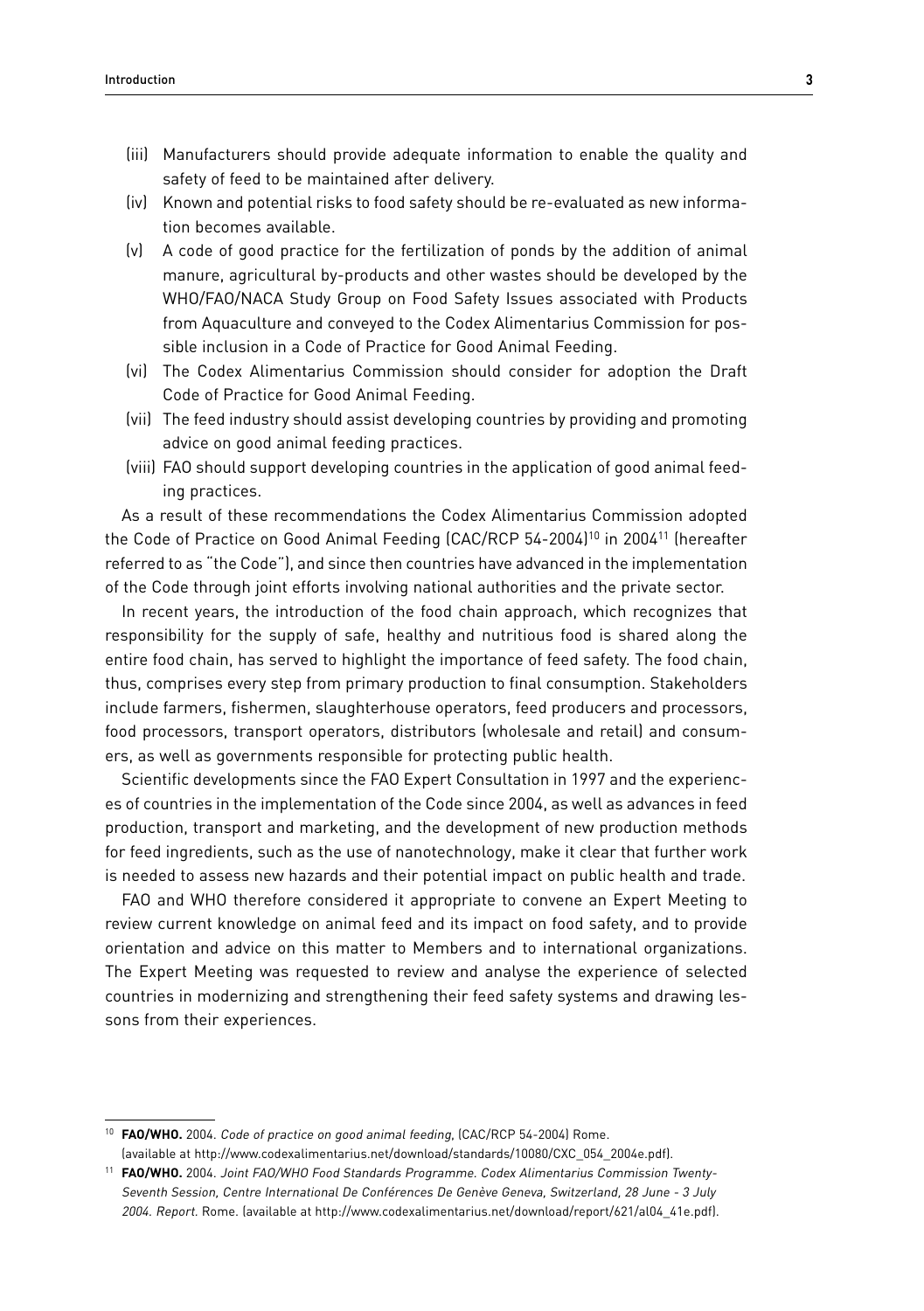### **1.2 Scope and purpose of the Expert Meeting**

Within the overall role of securing food safety and ensuring fair trade practices in the food and feed trades, the objectives of the Expert Meeting were as follows:

- to review the current state of knowledge on animal feed, its impact on public health and on international trade;
- to analyse the current situation of international standards addressing animal feed;
- to identify relevant areas for the development of specific standards for animal feed, on the basis of scientific evidence relevant to ensuring the safety of foods of animal origin and fair practices in international trade; and
- to provide guidance for further action required at international level to address these issues in the most appropriate ways, and recommend specific activities needed.

The Expert Meeting focused on feed safety matters that have an impact on food safety, public health and international food and feed trade. The experts did not discuss, in any depth, issues such as the use of antimicrobials in feed, the use and labelling of genetically modified organisms (GMOs,) animal health or traceability, as these issues are under consideration in other FAO, WHO, Codex and OIE fora. The Expert Meeting did not specifically address issues related to food for companion animals, while recognizing their potential impact on public health.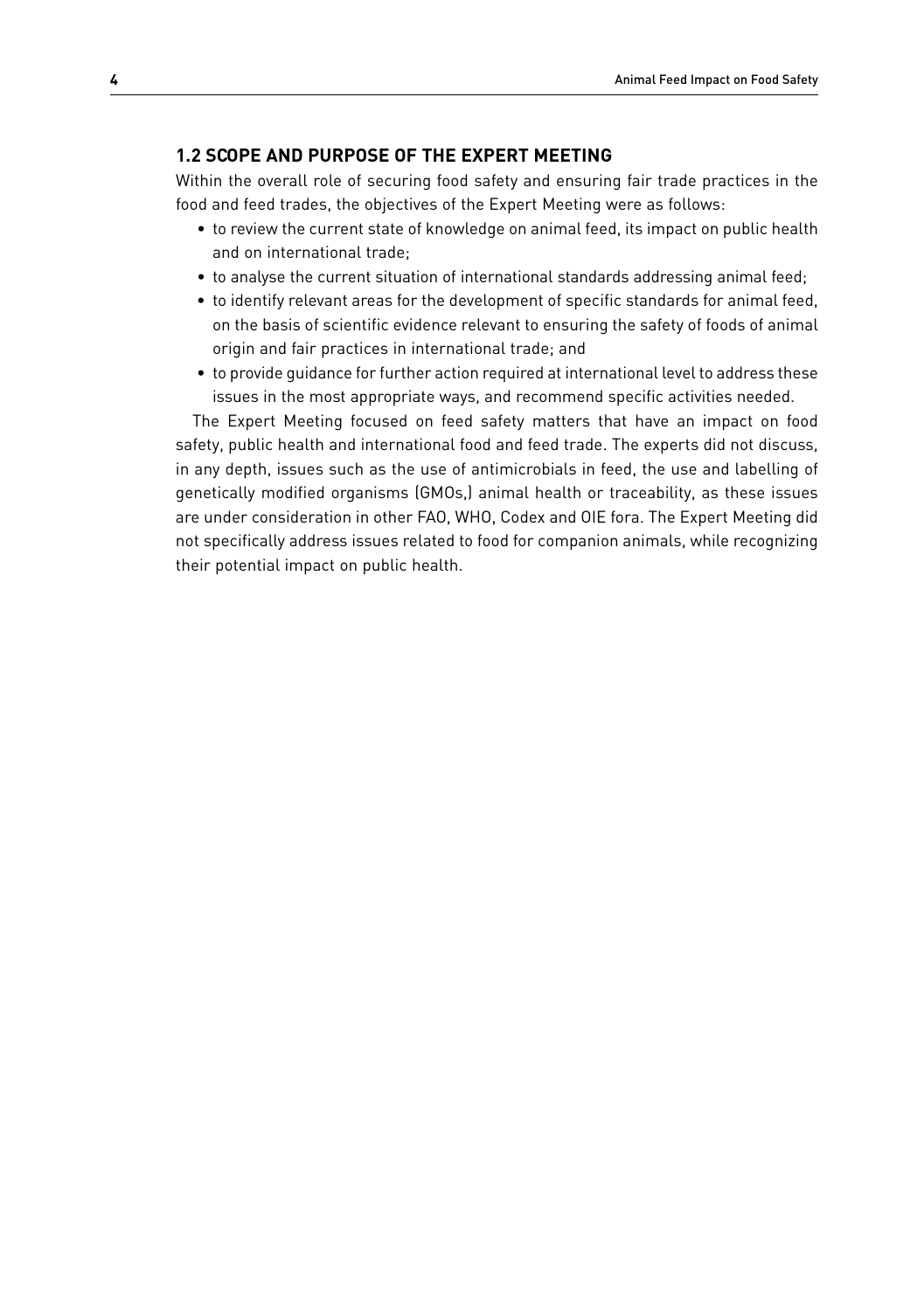# **2. Activities of international standard-setting organizations**

FAO, WHO, Codex and OIE have been involved in many activities related to animal feeding, including risk assessment, development of international standards, capacity-building and technical assistance to their Members to promote feed safety. These organizations collaborate closely to ensure a coordinated approach along the food chain continuum. The following sections provide specific information on their activities.

## **2.1 FAO and WHO work on animal feeding**

In response to its Members' request, FAO has developed a series of activities to support them in ensuring feed safety. These activities can be summarized as follows:

- development, compilation and dissemination of information;
- promotion of wide alliances and partnership with the private sector;
- technical assistance and capacity- and institutional building; and
- awareness raising and policy advice.

FAO and WHO provide the scientific basis to Codex through independent scientific expert meetings and consultations<sup>12</sup> and more specifically through the Joint FAO/WHO Expert Committee on Food Additives (JECFA)13; the Joint FAO/WHO Meetings on Pesticide Residues (JMPR)14, the Joint Expert Meetings on Microbiological Risk Assessment (JEMRA)15 and the Joint FAO/WHO ad hoc Expert Meetings on Safety Assessment of Food Derived from Biotechnology.

Since the Codex Alimentarius Commission approved the Code of Practice on Good Animal Feeding, in 2004, FAO has assisted its Members to: reflect the Code in national legislation; assure compliance and verification; harmonize, at country level, different standards and requirements; coordinate the different institutions and bodies responsible for ensuring feed safety; include small and medium producers and enterprises in the process; disseminate information; and raise public awareness.

More specifically, to provide a useful tool for regulators, producers and professionals at large to implement the Code, FAO in partnership with the International Feed Industry Federation (IFIF), is preparing a Manual of Good Practices for the Feed Industry. This

<sup>12</sup> For more information, see the Website of the FAO/WHO programme on provision of scientific advice (http:// www.fao.org/ag/agn/agns/advice\_en.asp).

<sup>13</sup> For more information, see the JECFA Website (http://www.fao.org/ag/agn/agns/jecfa\_index\_en.asp); and the Website of the International Programme on Chemical Safety (http://www.who.int/ipcs/en/). Note that the terms of reference of JECFA do not include direct risk assessment of animal feed.

<sup>14</sup> For more information, see FAO's Pesticide Management Website (http://www.fao.org/ag/agp/agpp/Pesticid/ Default.htm); and the Website of the International Programme on Chemical Safety (http://www.who.int/ipcs/en/).

<sup>15</sup> For more information, see the JMRA Website (http://www.fao.org/ag/agn/agns/jemra\_index\_en.asp); and the WHO Food Safety Website (http://www.who.int/foodsafety/en/).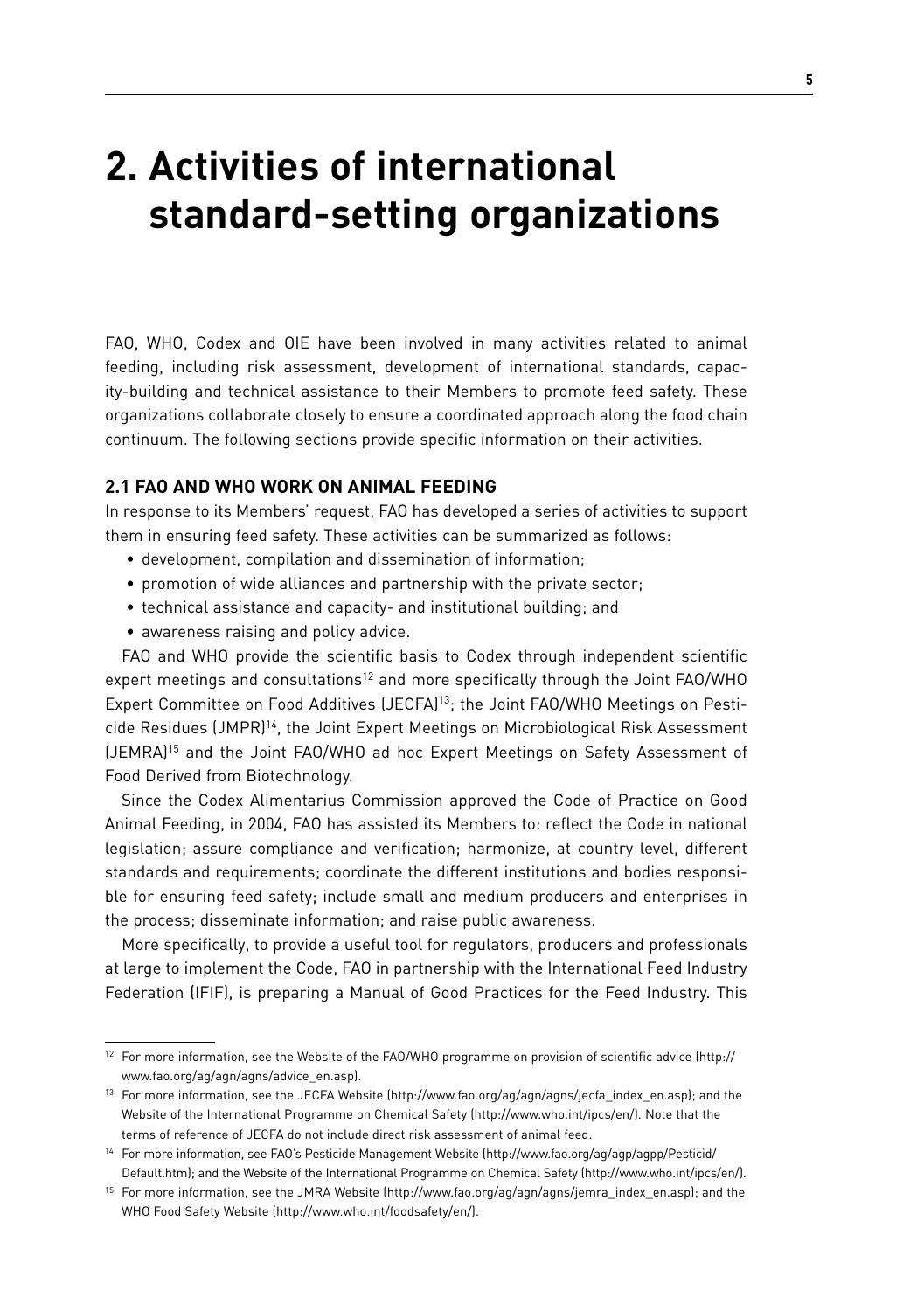partnership will facilitate better access to, and communication with, the target groups. FAO also supports the prevention and control of mycotoxin contamination of animal feed through several capacity-building activities and a publication on Worldwide Regulations on Mycotoxins in Food and Feeds<sup>16</sup>.

To disseminate relevant information, FAO, in association with the organizations responsible for international standard setting in sanitary and phytosanitary matters, has developed the International Portal on Food Safety, Animal and Plant Health<sup>17</sup>, a facility which provides a single access point for authorized official international and national information across the sectors of food safety, and animal and plant health.

FAO has also released several publications that specifically address issues relevant to feed safety<sup>18</sup>.

FAO has organized several international and regional training courses on Good Practices for the Animal Feed and Livestock Industries, and in partnership with IFIF, has organized two global Feed and Food Congresses in 2005 and 2007 (a third is currently being planned).19

#### **2.2 Codex work on animal feeding**

The ad hoc Codex Intergovernmental Task Force on Animal Feeding was established by the 23rd Session of the Codex Alimentarius Commission (July 1999) to address all issues relating to animal feeding. The main objective of the Task Force was to develop guidelines or standards, as appropriate, on Good Animal Feeding Practices with the aim of ensuring the safety and quality of foods of animal origin. The Task Force was hosted by Denmark and met five times between 2000 and 2004. Its main output was the Codex Code of Practice on Good Animal Feeding (CAC/RCP 54/2004)<sup>20</sup>, which was adopted by the Codex Alimentarius Commission in 2004. The Task Force based its work on a Code of Practice for Good Animal Feeding developed by the 1997 FAO Expert Consultation on Animal Feeding and Food Safety.

The objective of the Code is to help ensure the safety of food for human consumption through adherence to good animal feeding practice at the farm level and good manufacturing practices (GMPs) during the procurement, handling, storage, processing and distribution of animal feed and feed ingredients for food-producing animals. The Code applies to the production and use of all materials destined for animal feed and feed ingredients at all levels, whether produced industrially or at farm level. It also includes grazing or free-range feeding, forage-crop production and aquaculture. The Code, in

<sup>&</sup>lt;sup>16</sup> FAO. 2004. Worldwide regulations for mycotoxins in food and feed in 2003. FAO Food and Nutrition Paper No. 81. Rome. (available at http://www.fao.org/docrep/007/y5499e/y5499e00.htm).

<sup>17</sup> Visit the International Portal on Food Safety, Animal and Plant Health at (http://www.ipfsaph.org).

<sup>&</sup>lt;sup>18</sup> For more information, see the list of publications made available at the Expert Meeting in Appendix D, Part 3.

<sup>&</sup>lt;sup>19</sup> Other information can be found on the Websites of the FAO Animal Production and Health Division (http://www.fao.org/ag/againfo/home/en/home.html); the FAO Nutrition and Consumer Protection Division (http://www.fao.org/ag/agn/index\_en.stm); the FAO Fishery and Aquaculture Department Aquaculture Website (http://www.fao.org/fi/website/FIRetrieveAction.do?dom=topic&fid=16064); the Website of the FAO/IAEA Joint Division for Nuclear Techniques in Food and Agriculture (http://www-naweb.iaea.org/nafa/index.html); and the WHO's on Food Safety Website (http://www.who.int/foodsafety/en/).

<sup>&</sup>lt;sup>20</sup> **FAO/WHO.** 2004. Code of practice on good animal feeding, [CAC/RCP 54-2004] Rome. (available at http:// www.codexalimentarius.net/download/standards/10080/CXC\_054\_2004e.pdf).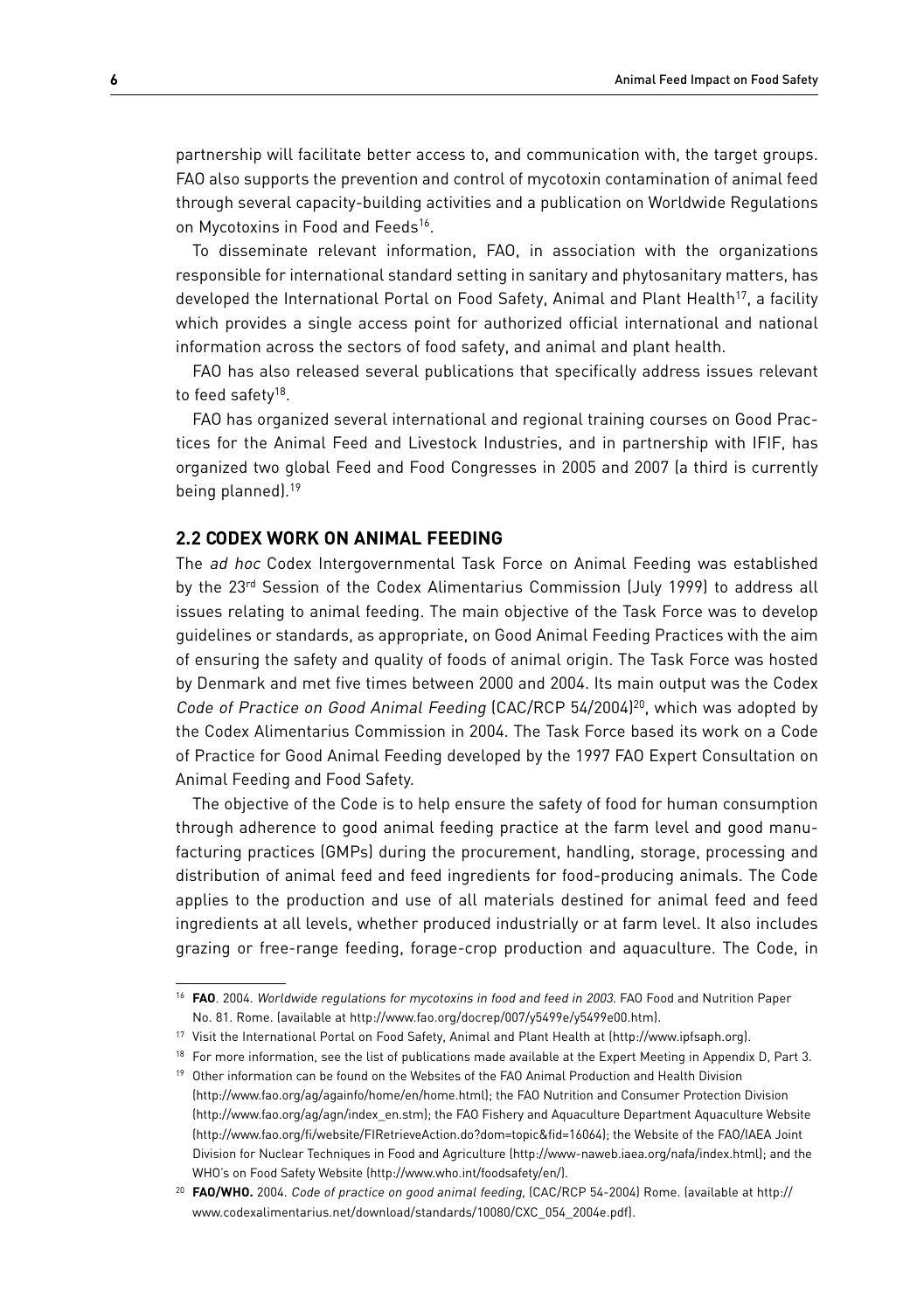line with Codex mandate of consumer protection, only addresses food safety and does not cover issues of animal welfare other than food safety-related animal health issues. Environmental contaminants were considered in cases where the level of such substances in feed and feed ingredients could present a risk to consumers' health via the consumption of foods of animal origin.

The Codex Alimentarius Commission dissolved the Task Force in 2004 as it had completed its work. Although the Commission recognized, in general, the value of Codex continuing to work on animal feeding because of its importance for the protection of consumers' health, it agreed to defer until 2008 its discussion of the timing and potential work of the future Task Force on Animal Feeding.

A Circular Letter (CL 2007/19-CAC)<sup>21</sup> requesting proposals for future work by Codex on animal feeding and information on national experiences in the implementation of the Code of Practice in Good Animal Feeding was issued in July 2007 in order to allow further consideration of the issue at the  $31<sup>st</sup>$  Session of the Commission in July 2008.

Texts relevant to animal feeding have been developed by other Codex Committees such as those on Food Additives and Contaminants (now split into the Codex Committees on Food Additives and on Contaminants in Foods), Meat Hygiene, Residues of Veterinary Drugs in Foods, Pesticide Residues and Food Labelling.

### **2.3 OIE work on animal feeding**

The role of animal feed in the transmission of diseases is well known. Since its establishment, the OIE has provided standards, guidelines and recommendations on risk management, including for micro-organisms that are transmissible via feed (such as Newcastle disease virus and foot-and-mouth disease virus). The OIE provides recommendations on diseases of animals, including zoonotic diseases (diseases that can infect humans) such as BSE and salmonellae. The OIE has consistently emphasized the importance of controlling feed-borne exposure as part of the overall approach to biosecurity. Modern approaches to disease management, such as zoning and compartmentalization, require close attention to animal feed as a pathway for the introduction of unwanted micro-organisms. Disease surveillance and reporting provide the foundation for disease management and prevention.

The food safety hazards associated with animal-derived food products are well recognized. The formation in 2002 of a permanent OIE Working Group on Animal Production Food Safety marked a renewed focus by the OIE on food-borne zoonotic diseases and set the foundation for a much closer collaboration between the OIE and the Codex Alimentarius Commission. Under the auspices of the Working Group, the OIE is developing or has developed several standards relevant to food and feed safety, including on the use of antimicrobial products, identification and traceability of animals and animal products, and veterinary ante-mortem and post-mortem inspection for the control of food-borne hazards.

The development of a horizontal OIE standard on animal feeding commenced in 2006. Under the guidance of the Terrestrial Animal Health Standards Commission and the Aquatic Animal Health Standards Commission, the OIE is currently developing standards on animal feeding, for terrestrial and aquatic animals, respectively, with the prima-

<sup>21</sup> ftp://ftp.fao.org/codex/Circular\_letters/CXCL2007/cl07\_19e.pdf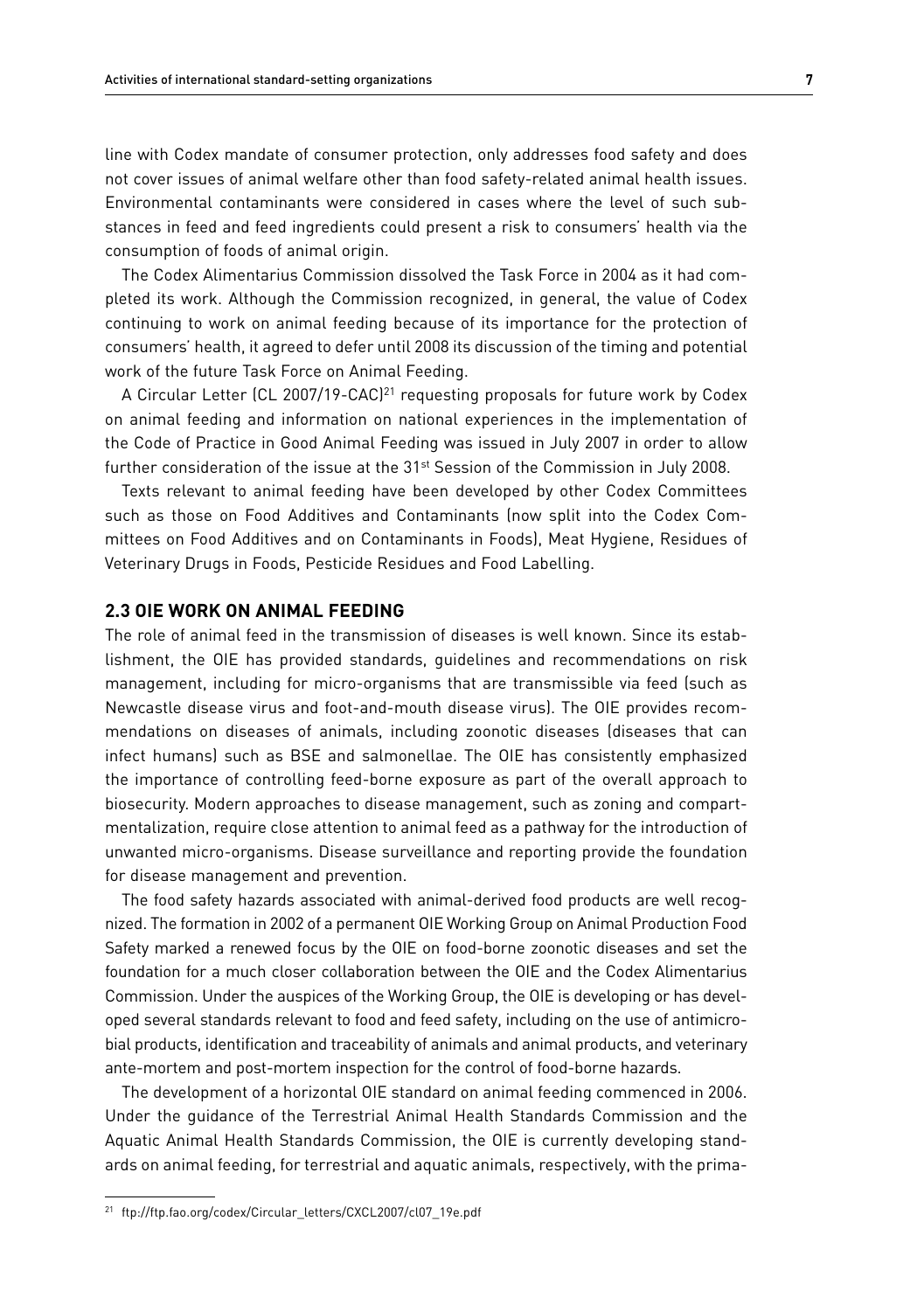ry objective of preventing disease transmission and spread via feed. Management, at the farm level, of food safety hazards (including pathogenic micro-organisms, contaminants and veterinary drugs) is within the scope of the OIE texts and is being addressed under the auspices of the Working Group. To ensure that OIE and Codex standards relevant to food safety are complementary, the two international standard-setting organizations will continue to work closely together, exchanging information and expertise as appropriate to their respective mandates.

At this time, the OIE draft standards on animal feeding primarily address disease issues. They have been circulated to OIE Members, who were broadly supportive of the approach, but requested clarification on several points. The draft standards will be republished for a further round of Member comments towards the end of 2007.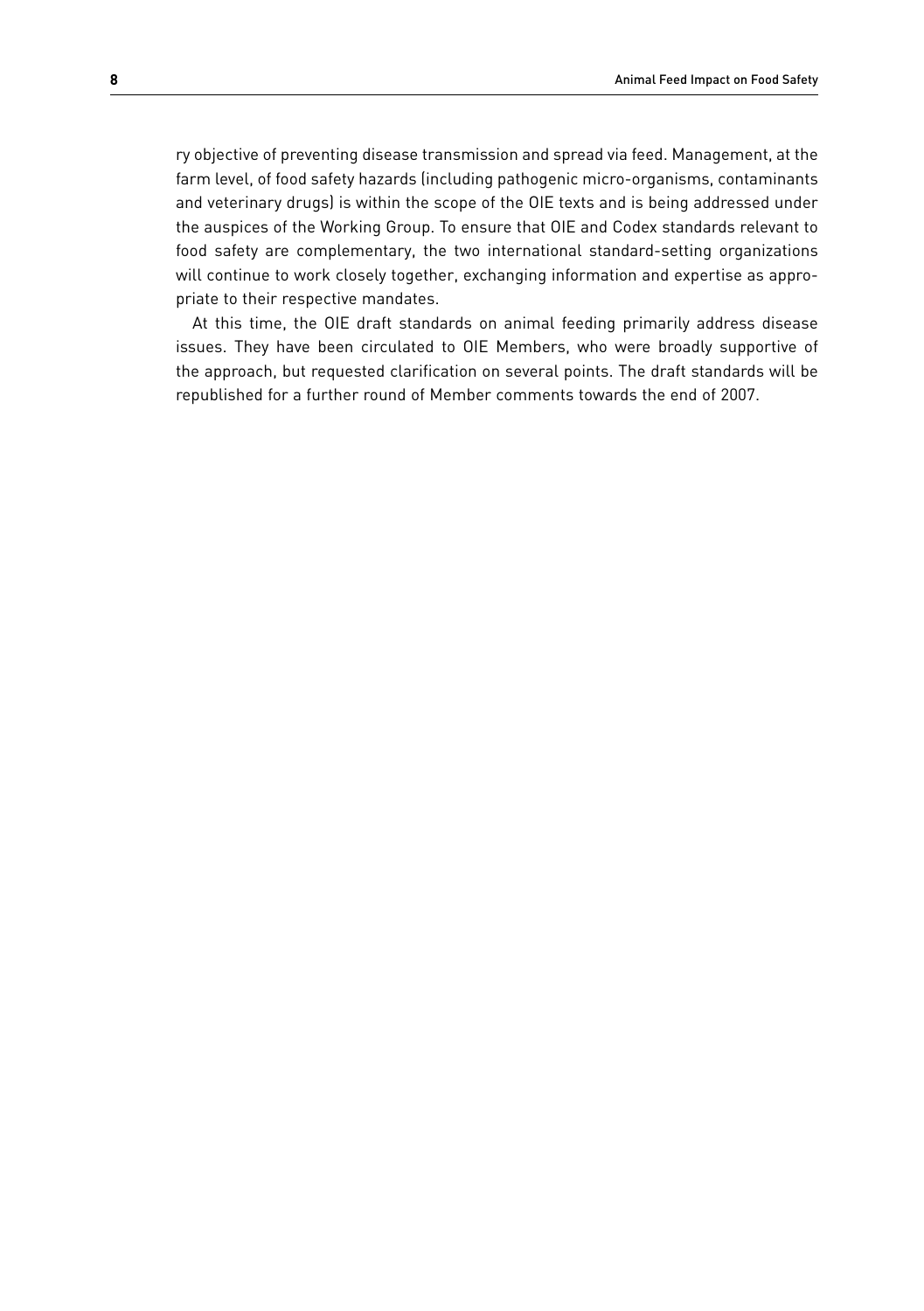# **3. Current status of knowledge on the impact of animal feed on food safety and on international trade of feed and food**

Food safety hazards associated with animal feed can be biological, chemical or physical (radionuclides). Each hazard is associated with particular sources and routes of contamination and exposure. Risk management must be based on a thorough understanding of these characteristics. The role of water as a potential source of hazards should not be overlooked. Hazards may be introduced with source materials or via carryover or contamination of products during handling, storage and transportation. The presence of a hazard may also result from accidental or deliberate (e.g. fraud or bioterrorism) human intervention. Risk management should be based upon preparedness and prevention rather than reaction after detection of the problem. The Code presents a preventive risk management approach.

Since the FAO Expert Consultation on Animal Feeding and Food Safety in 1997, governments have continued to manage issues associated with well-recognized hazards. The Expert Group discussed a diverse list of hazards of natural and artificial origin that present human health risks and disrupt trade. Trade problems continue to result from countries establishing different national tolerances for residues, from lack of harmonization with international standards, and from the lack of international standards.

Our understanding of issues and the regulatory approaches to risk management have evolved since 1997. Important issues that have contributed to this evolution include:

- (i) BSE and other prion diseases;
- (ii) impact on food safety of antimicrobial use in animals;
- (iii) newly recognized undesirable substances: melamine, dioxins, dibenzofurans and dioxin-like PCBs;
- (iv) the presence of genetically modified organisms, crops and enzymes in feed;
- (v) by-products of new technologies (e.g. biofuel production) used in feed production;
- (vi) radionuclides;
- (vii) development of aquaculture industries and the search for new/better aquaculture feeds;
- (viii) feed (and food) as the target of bioterrorism; and
- (ix) emerging technologies, such as the use of products of nanotechnology in feed.

The Expert Group discussed the following important horizontal issues relevant to the impact of animal feed on food safety and trade.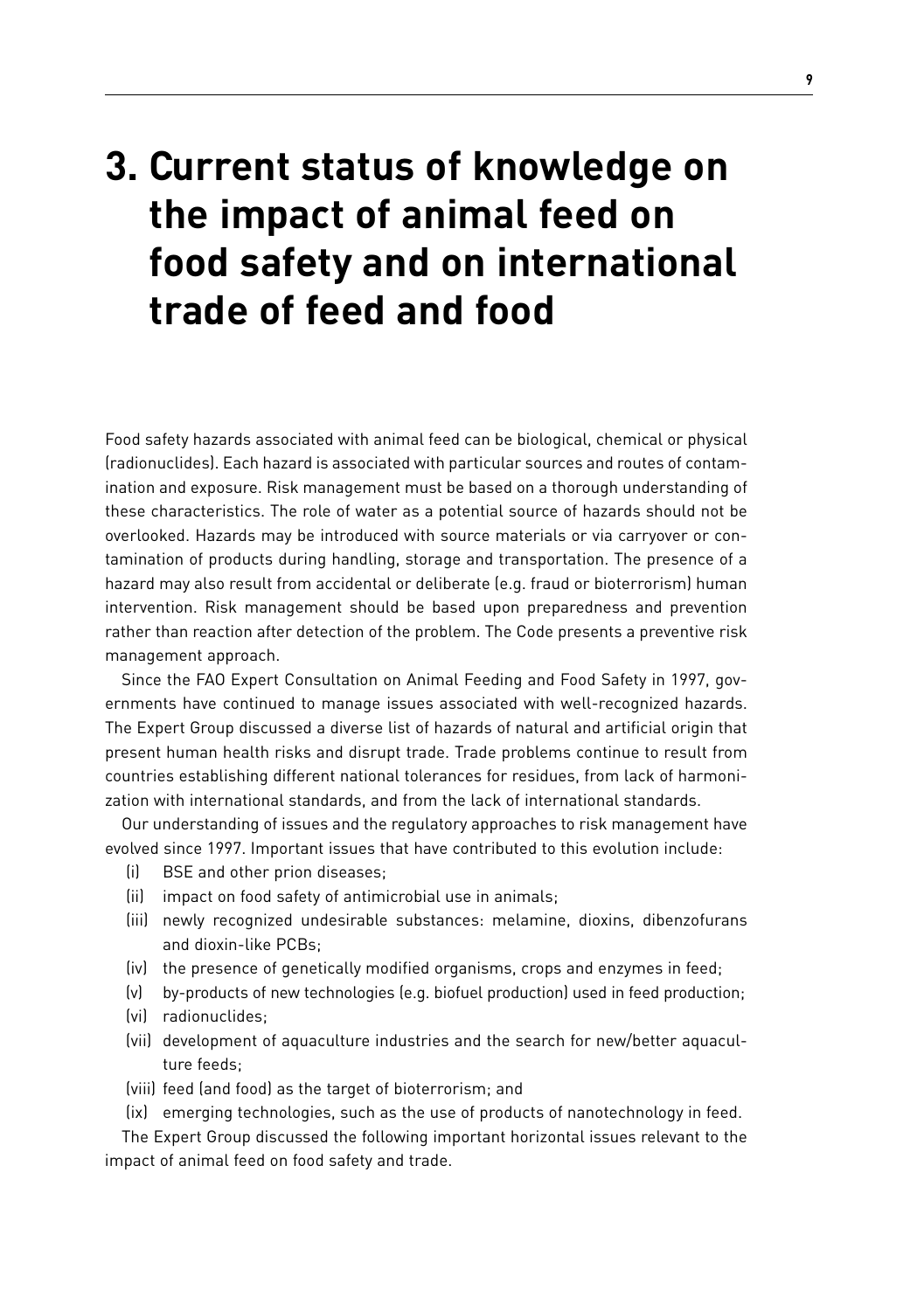#### **3.1 Globalization**

Global trade in food and feed (particularly for some ingredients such as additives) continues to expand, with countries and sectors continually emerging as new participants in international trade. This highlights the importance of having national standards that are consistent with international standards and guidelines.

Zoonotic diseases, such as BSE, can have a significant bearing on international trade as a country's disease status affects its capacity to export animal products (both food and feed). It is therefore important that countries report disease events to the OIE and adopt measures to prevent the spread of micro-organisms of concern in feed and food, for example by implementing the Code and other relevant standards and recommendations of Codex and OIE.

#### **3.2 Consumer awareness and risk communication**

Consumers are increasingly aware of, and sensitive to, food safety and its linkage with animal production, including feeding practices. Consumers are not always comfortable with new technologies and fear of the unknown must be addressed with well-structured risk communication strategies. At the same time, people in many countries are chronically short of food and there is a need to improve the efficiency of animal production to provide better access to affordable protein.

#### **3.3 Technological development**

Economics and technological advances are driving the development of new feed products, especially products of biotechnology. New products may challenge established regulatory approaches to feed and food safety risk assessment. Because of this rapid evolution, situations may arise where a specific food safety hazard has not been identified, but relevant scientific information suggests a link between consumption of a food and adverse effects on health.

Analytical methods are increasingly sensitive and this makes the work of risk assessment and management more complex. In the international context, the differences between countries in terms of their analytical capabilities can cause trade problems. International standard-setting organizations must address this issue.

There is improved capacity for rapid sharing of information on food and feed problems. This can assist countries to minimize impacts on trade.

The list of potential hazards is very large and constantly evolving. A multidisciplinary approach to risk assessment and risk management is needed. Generic approaches (such as presented in the Code) are needed, as it is beyond the resources of any country or organization to deal with every possible hazard-product combination on a case-bycase basis.

Developed countries should be prepared to help less developed countries meet international standards through the provision of technical advice and assistance. Suitable approaches include bilateral institute-to-institute or country-to-country arrangements (twinning).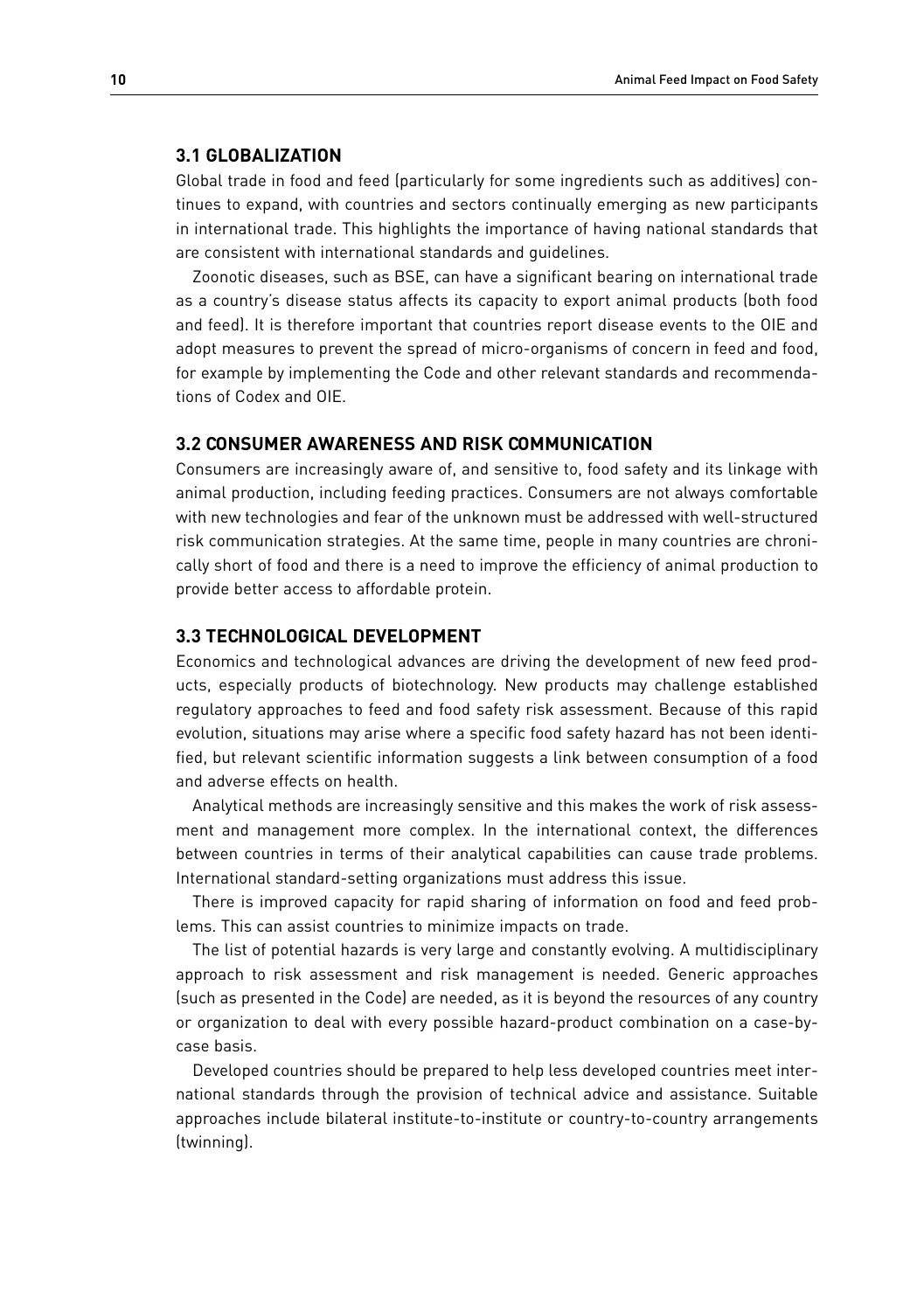# **4. Safety assessment and detection of hazards in animal feed and feed ingredients related to public health**

As animal feed is an important route by which hazards can enter the human food chain, its safety must be assessed prior to its feeding to animals. Safety assessments are often multifaceted. They usually consider both the safety of animals as the primary consumers of the feed, and safety of humans as the indirect consumers of any residues that may remain in food of animal origin. In some cases, risk to people working with and mixing feed, and risk to the environment are assessed.

For feed safety assessments, it is important to establish guidelines that are generic enough to encompass the requirements of all ingredients and are flexible enough to allow for differences in ingredient types. Evaluations are often conducted on a case-bycase basis due to the specific characteristics and use of the ingredients which make up a complete feed. This ranges from traditional grains, oilseeds and their by-products (e.g. soybeans and soybean meal), to mineral and vitamin supplements (e.g. copper sulphate and vitamin  $B_{12}$ ), by-products of food processing (e.g. dried bakery residue), viable microbial supplements and fermentation products either purified or not (e.g. Lactobacillus acidophilus and dried fermentation soluble), flavouring aids (e.g. aldehyde C-18), colouring agents (e.g. astaxanthin) and to other ingredients used to aid the process of manufacturing the ingredient or the mixed feed (e.g. binding or anti-caking agents).

# **4.1 Risk assessment**

The assessment of feed and feed ingredients should be based on the Codex Principles for Risk Analysis<sup>22</sup>. The risk assessment of microbiological and chemical hazards in feed and feed ingredients should be developed considering relevant Codex texts such as: the Principles and Guidelines for the Conduct of Microbiological Risk Assessment<sup>23</sup>; the Risk Analysis Principles applied by the Codex Committee on Pesticide Residues; the Risk Analysis Principles applied by the Codex Committee on Residues of Veterinary Drugs in Foods; and the Risk Analysis Principles applied by the Codex Committee on Food Additives and the Codex Committee on Contaminants in Foods<sup>24</sup>.

<sup>22</sup> **FAO/WHO.** 2006. Codex Alimentarius Comission proceducral manual, Sixteenth Edition. Rome. (available at ftp://ftp.fao.org/codex/Publications/ProcManuals/Manual\_16e.pdf).

<sup>23</sup> **FAO/WHO.** 2001. Principles and guidelines for the conduct of microbiological risk assessment. Food and Nutrition/Codex Alimentarius - Joint FAO/WHO Food Standards Programme, Rome. (available at http://www. codexalimentarius.net/download/standards/357/CXG\_030e.pdf).

<sup>24</sup> **FAO/WHO.** 2007**.** Codex Alimentarius principles for risk analysis, (Procedural manual of the Codex Alimentarius Commission), Seventeenth edition. Joint FAO/WHO Food Standards Programme. Rome.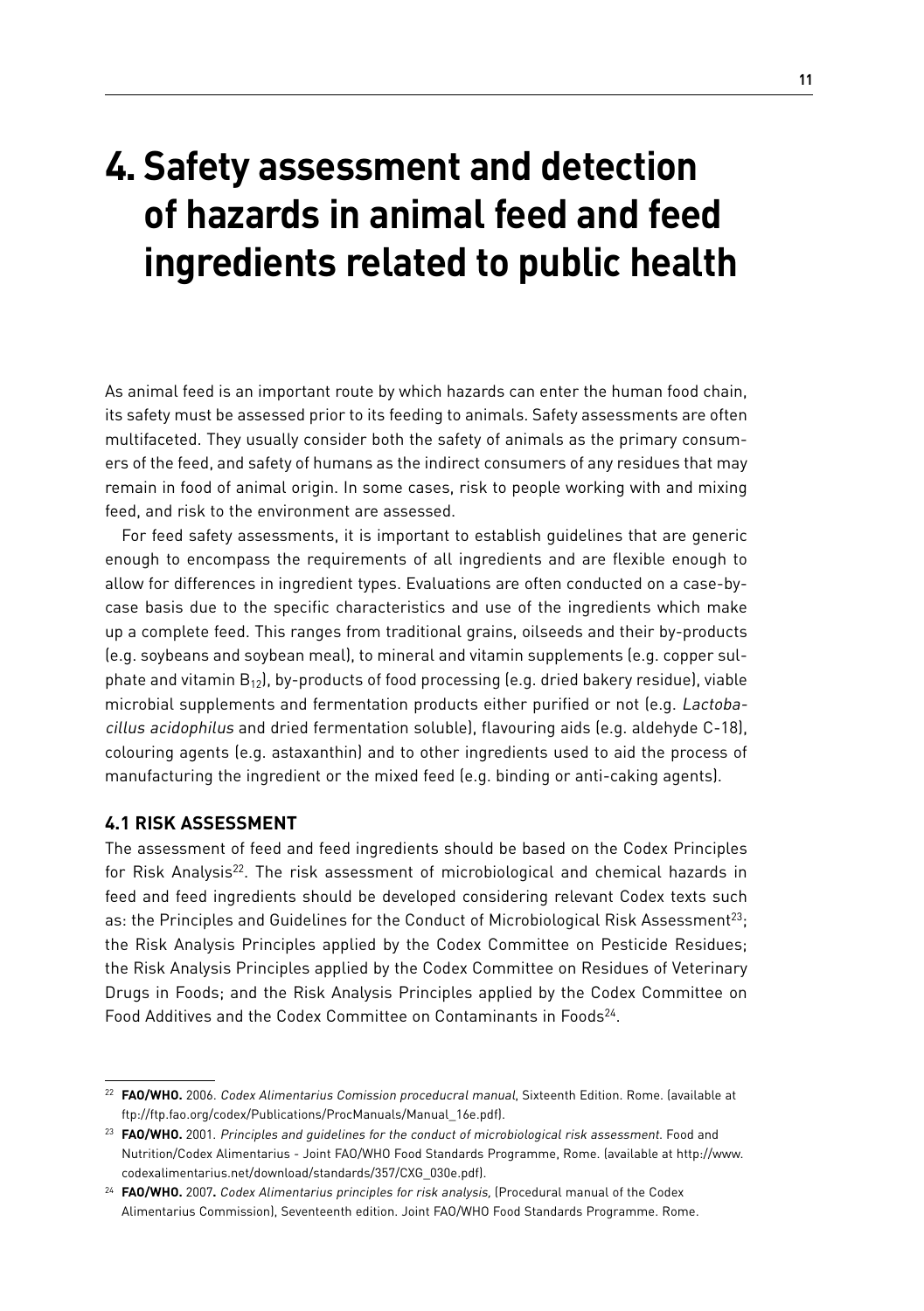The steps can be summarized as follows:

- (i) **Hazard identification** for chemicals, the hazards are identified, including components, impurities, undesirable substances, and the toxicological profile or any other relevant assessment endpoints. In the case of micro-organisms the relevant pathogens and the microbiological profile of the feed are identified.
- (ii) **Hazard characterization** for chemicals the relevant reference values, especially for an oral route exposure are identified (e.g.  $LD_{50}$ , ADI) for all species of concern, including non-target species. For microbiological hazards, the nature and the severity of the adverse health effects are characterized and where possible a dose-response relationship established.
- (iii) **Exposure assessment** the potential exposure of animals and humans to undesirable substances or micro-organisms is determined based on the prevalence and concentrations of these hazards in the daily ration of the feed or feed ingredient (when assessing an ingredient), feed and food consumption data and consideration of any processing effects.
- (iv) **Risk characterization** the risk is characterized by combining information on the nature of the adverse health effect of the hazard and the potential for exposure to the hazard, with the inclusion of uncertainty factors.

The hazard identification step identifies any undesirable substances and micro-organisms of concern that may be naturally occurring in or introduced into the ingredient during its processing, transport or storage. The frequency of their occurrence and their concentrations in the product and in the final feed should be determined. This becomes especially important in the case of some complex ingredients such as by-products produced from other industries. Examples of undesirable substances and micro-organisms of concern could include heavy metals, dioxins, dibenzofurans and PCBs, veterinary drug residues, pesticides, processing aids, mycotoxins and pathogenic bacteria.

The exposure assessment is the step in which the concentration, frequency and duration of human and animal exposure is measured or estimated. Exposures will differ as a result of the formulation of the product, the use patterns of the product, and the exposure scenarios. Whether the ingredient has the potential to enter the food chain will depend on the rate and degree of absorption and how the ingredient is distributed, metabolized, excreted or bio-accumulated in the animal. When there is an indication that bio-accumulation may result in an unacceptable residue level in foods of animal origin, direct feeding trials in livestock at appropriate levels are recommended to assess the potential transfer from feed to food of animal origin. Residue studies should be conducted for the parent compound and its possible metabolites. In the case of microbial contaminants, studies on the transfer of potential pathogens from animals to food of animal origin may be needed. However, it is often not possible to conduct direct feeding trials to account for all feeding situations (e.g., multiple species, different sexes and different stages in animals' lives). Therefore, toxico-kinetic or other models that can predict the transfer of potential residues or pathogens from feed to foods may be used.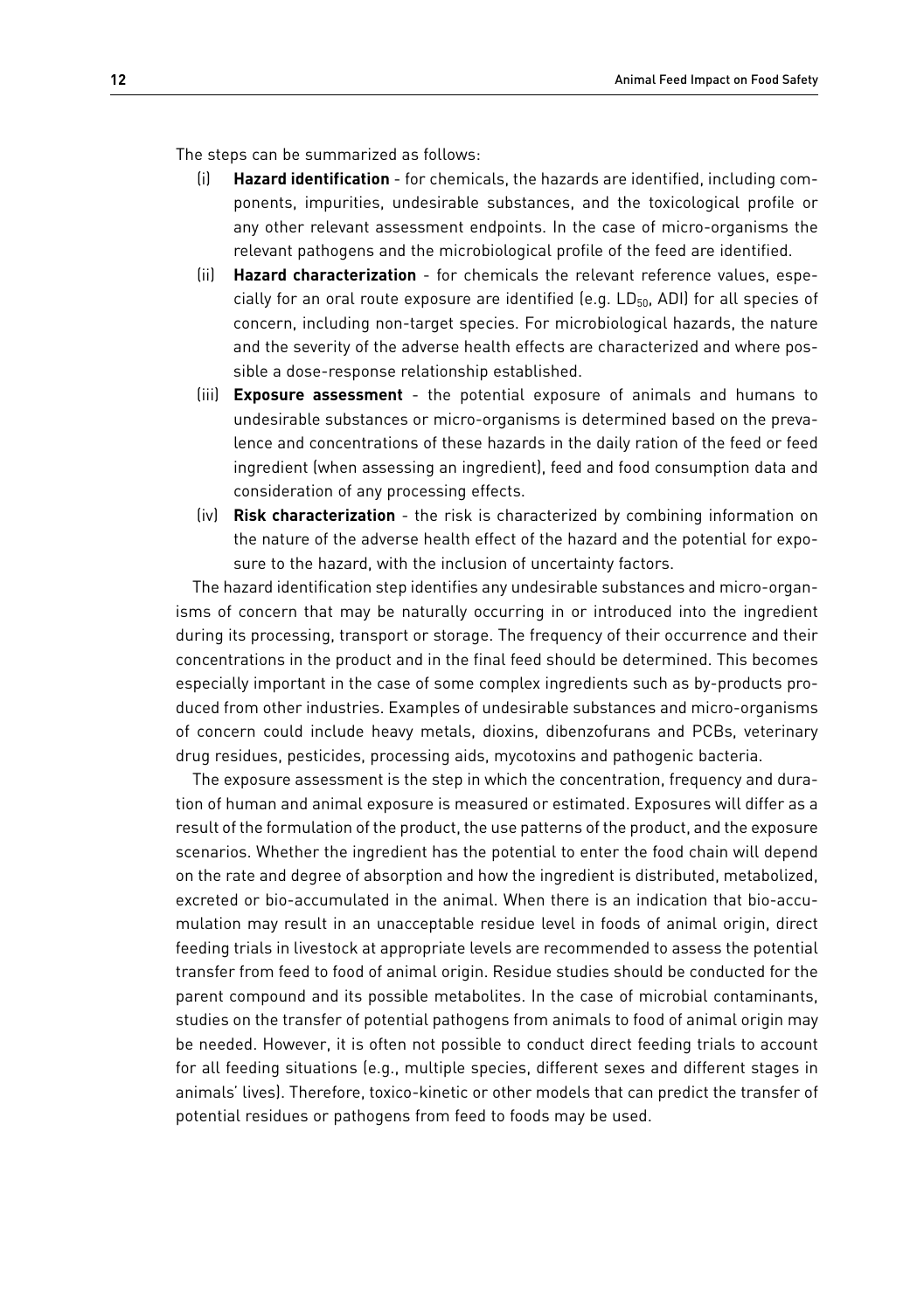# **4.2 Selection of undesirable substances and micro-organisms of concern**

The Expert Group reviewed an extensive list of hazards related to food safety that can potentially be present in feed.

The Expert Group developed the following criteria to help select hazards of current importance in feed:

- (i) relevance of the hazard to public health;
- (ii) extent of the occurrence of the hazard; and
- (iii) impact of the hazard on international trade in food and feed.

Among others, the following feeds and feed ingredients were considered:

- compound/complete feeds;
- grains and oilseeds (whole and meals), fruit and vegetable by-products, including oils;
- forage, including grasses, hay and silage;
- directly dried products (e.g. bakery by-products);
- biofuel by-products (e.g. distillers' grains with solubles (DGS), dried distillers' grains with solubles (DDGS) and glycerol);
- food processing by-products and co-products;
- minerals, including trace elements, and binders;
- animal by-products, including meat and bone meal and fats;
- aquatic products, including fishmeal, shellfish, fish by-products, seaweed and krill;
- fermentation/biomass and dried products;
- viable microbes; and
- silage additives

The Expert Group considered the following undesirable substances and micro-organisms as being currently most important:

## **Chemical substances**

#### Dioxins, dibenzofurans, and dioxin-like PCBs (dioxins)

Because of the ubiquitous presence of dioxins in the environment, the threat of dioxin contamination posed by feed ingredients may originate from many different sources. Since the Belgian dioxin crisis in 1999, dioxins have become important considerations for feed safety. Since then, numerous cases of contamination involving dioxin from unexpected sources have been reported. This has shown that dioxins may be inherent to a product (e.g. clay minerals), can be formed during heat processing (e.g. lime in citrus pulp, directly dried bakery waste), or may arise through the use of treated wood in animal production, the grass meal or grass meal pellets produced from grass dried directly fed flue gases from (e.g. coal-fired heating plants) and pasture placed near polluting plants (e.g. coal-fired heating plants).

Dioxins and dioxin-like PCBs are two related groups of toxic compounds, both comprising a number of congeners. Each congener has its own toxicity as expressed by the toxicity equivalence factor (TEF).

It has been postulated that most human exposure to dioxins is as a result of foods of animal origin, which in turn may arise from the presence of dioxins in animal feeds. Dioxins accumulate in fat to a high degree, so even extremely low levels of dioxin in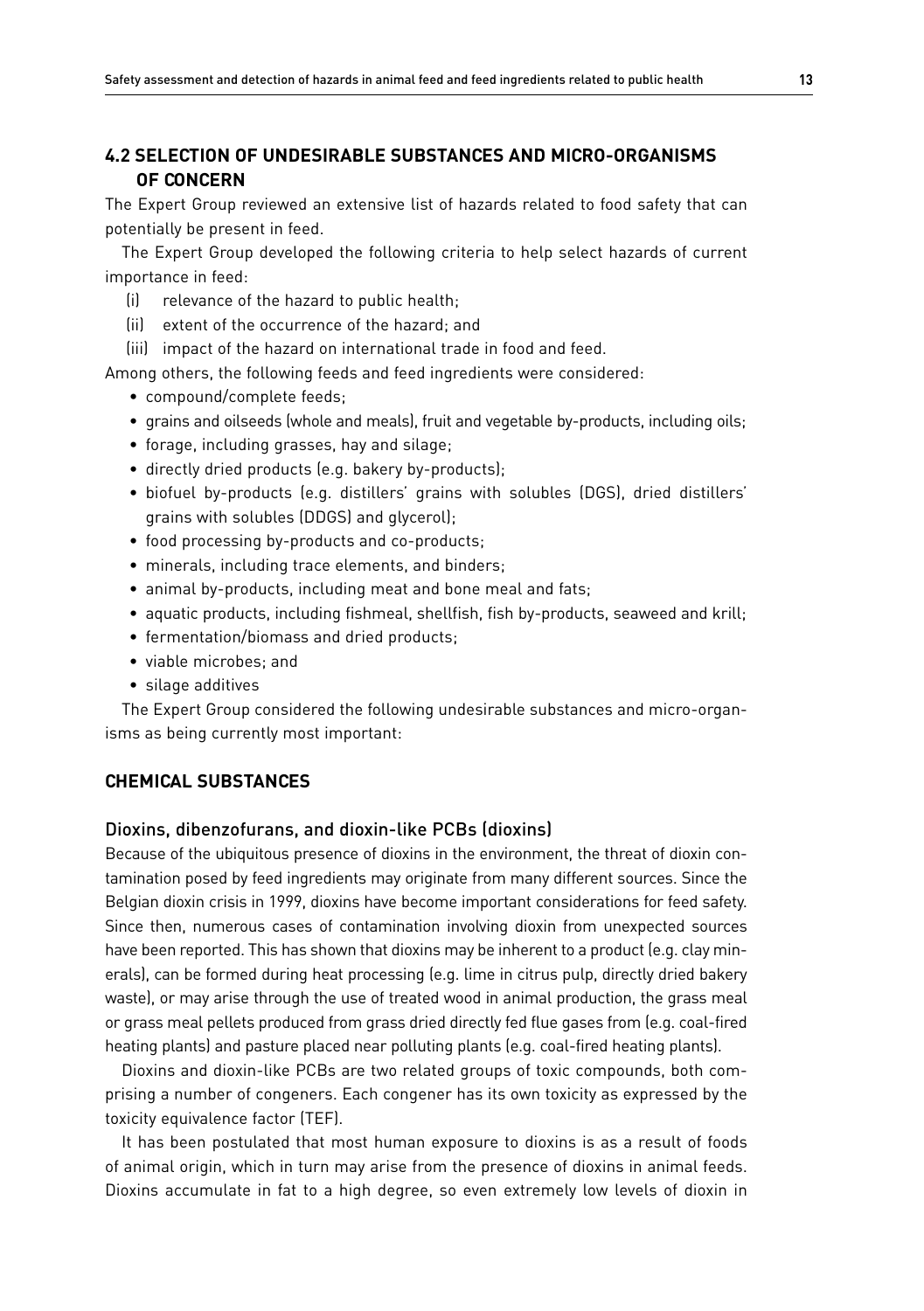feed can become significant over the lifetime of an animal and result in unacceptable residues in human foods such as meat, milk, and eggs. Toxicokinetic models have been developed to estimate the transfer rates of dioxins to animal tissues.<sup>25</sup>

As such, implementing controls for dioxins in feed represents an important step towards reducing dioxins in the food chain. In particular, screening programmes have indicated that dioxins may arise in feed via their presence in mineral sources, such as clays, recuperated copper sulphate, zinc oxide; food by-products; and fish by-products such as fish meal and fish oils.

There is a need for development/improvement of inexpensive and accurate screening methods. Feed and food exposure studies are necessary to account for all sources of dioxin entering the feed chain.

#### Mycotoxins: aflatoxin B<sub>1</sub>

In the last decade, many studies have been conducted on mycotoxins. Most frequently occurring mycotoxins (aflatoxin  $B<sub>1</sub>$ , ochratoxin A, zearalenone, fumonisin  $B<sub>1</sub>$ , deoxinivalenol, T-2 and HT-2) are currently considered for their effects on animal health.

However, when focusing on how mycotoxins play a role in food safety, attention should be limited to mycotoxins that are known to be transferred from feed to food of animal origin, as this food represents a significant route of exposure for humans.

Although the scientific community is aware of the following transfers from feed to food: aflatoxin  $B_1$  to liver, aflatoxin  $B_1$  to milk as aflatoxin  $M_1$ , aflatoxin  $B_1$  to eggs as aflatoxicol; ochratoxin A to meat; deoxynivalenol to meat as  $DOM_1$ ; zearalenone to meat as zearalenol, evaluating transfer rate and route of exposure in humans is restricted to aflatoxin  $B_1$  for animals producing milk.

Farmers should bear in mind that animals fed on aflatoxin contaminated feed do not show symptoms of aflatoxin toxicity.

Feeds most susceptible to aflatoxin are: cereals (especially maize), cottonseed, peanut and copra. Aflatoxin contamination is not homogeneous; it is therefore very important to apply an appropriate sampling method. Feeds having a significant aflatoxin contamination should not be fed to dairy cows or other animals producing milk for human consumption or to other food-producing animals.

There is some evidence to suggest that mycotoxins can concentrate in dried distillers' grains with solubles (DDGS) during the processing of grains for ethanol production.

#### Heavy metals

Cadmium is a ubiquitous contaminant that is present in many feed and feed ingredients, in particular minerals, and forages grown near smelting and mining areas. Arsenic and mercury are heavy metals which are widespread in the environment and which can be found in many feeds, in particular in feeds of marine origin. Lead is also a ubiquitous contaminant. Table 1 summarizes the most relevant minerals, their sources and bioaccumulation in animal tissues.

<sup>25</sup> **Van Eijkeren, J.C.H., Zeilmaker, M.J., Kan, C.A., Traag, W.A. & Hoogenboom, L.A.P.** 2006, A toxicokinetic model for the carry-over of dioxins and PCBs from feed and soil to eggs Food Additives and Contaminants, 23(5): 509-517.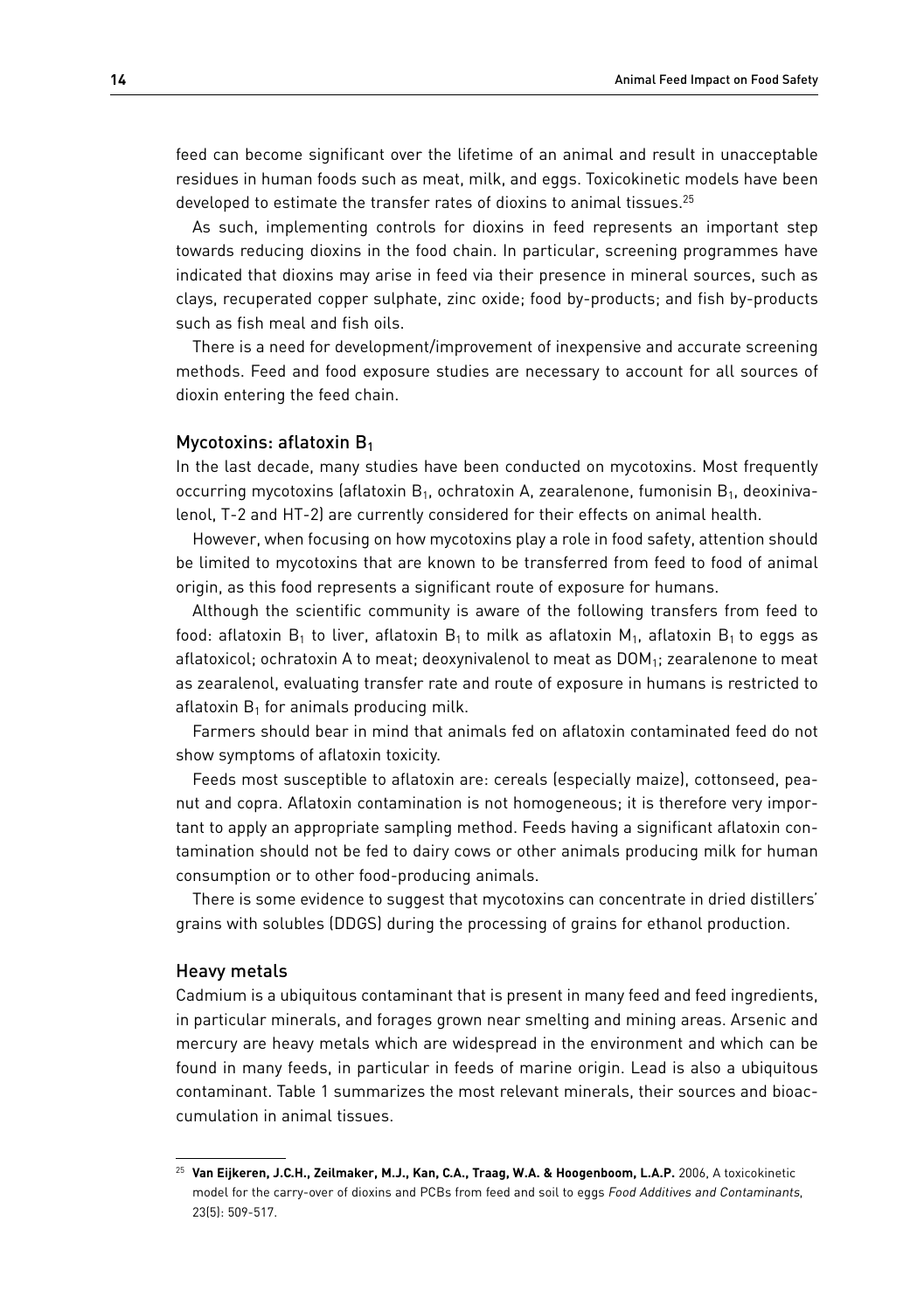| Mineral                | Sources                                                                                                                                                                                | <b>Bioaccumulation in animal tissues:</b>                                                                                                                                                        |  |
|------------------------|----------------------------------------------------------------------------------------------------------------------------------------------------------------------------------------|--------------------------------------------------------------------------------------------------------------------------------------------------------------------------------------------------|--|
| Arsenic (inorganic)    | Sea plants, fish products and<br>supplemental minerals.                                                                                                                                | Fish                                                                                                                                                                                             |  |
| Cadmium                | Mineral supplements (such as phosphate,<br>zinc sources).<br>Forage/grains (depending on<br>geographical area).<br>Manure, sewage, sludge or phosphate<br>fertilizers can enrich soil. | Kidney and liver.<br>Shellfish, oysters, salmon and fungi,<br>have the highest concentrations.<br>There are low concentrations in fruits,<br>dairy products, legumes, meat, eggs<br>and poultry. |  |
| Lead                   | Contaminated soil, lead paints, water<br>from plumbing systems that contain lead,<br>batteries.<br>Mineral supplements (copper sulphate,<br>zinc sulphate, zinc oxide).                | Bone, brain and kidney                                                                                                                                                                           |  |
| Mercury/methyl mercury | Anthropogenic contamination, fish meal.                                                                                                                                                | Liver, kidney.<br>Fish, marine mammals                                                                                                                                                           |  |

| <b>Table 1</b> . Minerals, their sources and bioaccumulation in animal tissues |  |  |  |
|--------------------------------------------------------------------------------|--|--|--|
|--------------------------------------------------------------------------------|--|--|--|

Source: **NRC.** 2005. Mineral tolerance of animals. Washington DC, National Research Council

#### Veterinary Drugs

As veterinary drugs may be a potential risk for food safety, they should be used according to good practices in the use of veterinary drugs (GPVD)<sup>26</sup>.

Residues of veterinary drugs can be present in feed when ingredients of animal origin (terrestrial and aquatic) are used, but this is not a very significant route of exposure.

Veterinary drug residues may be found in food products as a result of the carryover of veterinary drugs in feed during feed production. Therefore, it is important to follow the Code recommendations (flushing, sequencing, cleaning) when feed for food-producing animals is produced after the production of a medicated feed.

The Expert Group agreed that it is also important to take into account the illegal use of drugs in animal feed which may result in unsafe residues in meat, milk or eggs (e.g. chloramphenicol/nitrofurans in shrimps and chloramphenicol in milk powder).

There is some evidence to suggest that antibiotics used in the fermentation process to control microbiological contamination during the processing of grains for ethanol production may concentrate in DDGS.

#### Organochlorine pesticides

The continued presence of organochlorine pesticides in the environment, as well as their ongoing use in some countries, can cause exposure through food as a result of accumulation in the fat tissues of animals that have been fed on contaminated feed. Such animals will usually not exhibit specific clinical symptoms of the contamination. Animal products such as meat could accumulate these substances, which are extremely persistent and which decompose very slowly. Contaminated animal products can cause food safety issues for humans.

<sup>26</sup> **OIE.** 2007.. Appendix 3.9.3. Guidelines for the responsible and prudent use of antimicrobial agents in veterinary medicine. Terrestrial Animal Health Code, Sixteenth Edition, pp. 549-556.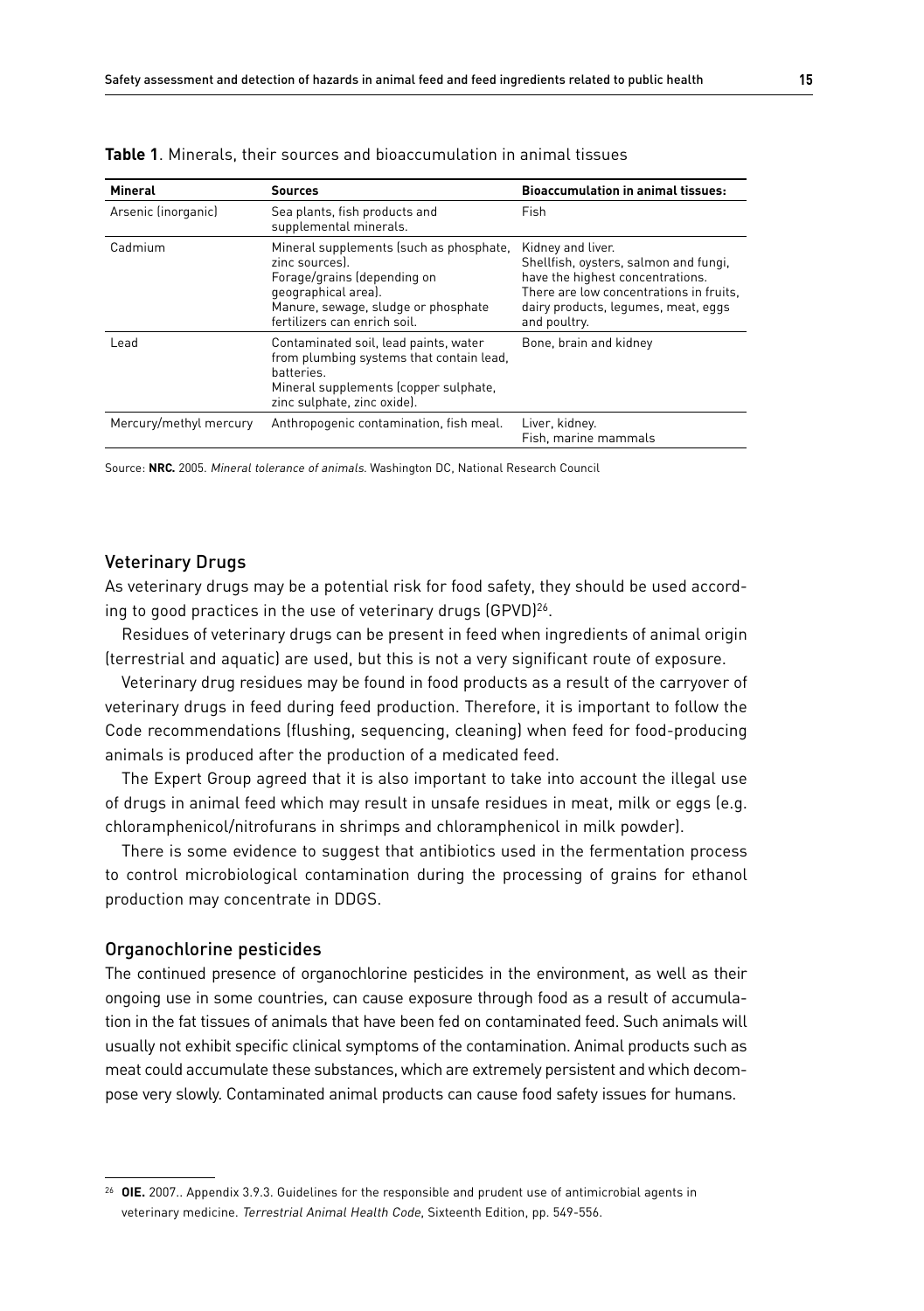#### **Microbiological hazards**

The primary sources of microbiological hazards in feed are contaminated pasture land, forages and animal and vegetable protein meals fed directly to animals. The Expert Group reviewed a number of microbiological hazards, but was unable to rank them during this meeting. Further information is needed to accurately define the importance of feed in disease transmission and food safety.

#### Brucella

In some countries, where *Brucella* infection occurs, infected ruminants can deliver offspring or abort in fields that are grazed or from which pasture is harvested and used for animal feed. It is well known that the placentas of infected animals contain high levels of Brucella micro-organisms. If contaminated forage is fed to milking animals, the micro-organisms may be excreted in their milk. If this milk is not pasteurized prior to consumption by humans, it is a risk to food safety. Suggested control measures can be found in FAO Animal Production and Health Paper No 156: Guidelines for Coordinated Human and Animal Brucellosis Surveillance<sup>27</sup>; in the FAO Animal Health Disease Cards on bovine brucellosis<sup>28</sup> and on ovine and caprine brucellosis<sup>29</sup>; on the WHO Web page on brucellosis<sup>30</sup>, and in the OIE Terrestrial Animal Health Code (Chapter 2.3.1 Bovine brucellosis and Chapter 2.4.2. Caprine and ovine brucellosis]<sup>31</sup>.

## Salmonella

Salmonella is still of worldwide human health concern. It is clear that infection in animals has a direct impact on transmission to humans via food of animal origin. Contaminated feed might represent an important route of exposure to Salmonella. However, at the Expert Meeting there was little scientific information available about the correlation between contaminated feed and infection of livestock by the same Salmonella strains and the contamination of meat, milk and eggs produced from these animals.

#### Endoparasites

Some endoparasites of animals, such as Echinococcus, Toxoplasma gondii, Cisticercus and Trichinella, present a risk to human health, and ingestive stages can contaminate animal feeds. These pathogens can colonize/infect farm animals, and may pose a threat to human health if infected or contaminated products are ingested.

#### **Toxic Plants**

There are many toxic plants found in grasslands around the word. Their toxic effects, and the potential presence of some toxic compounds in milk and meat, are well documented. However, there is a lack of information about metabolic fates, residues, maximum residue limits (MRL) and average daily intakes (ADI) for these different toxicants.

<sup>27</sup> ftp://ftp.fao.org/docrep/fao/005/y4723e/y4723e00.pdf

<sup>28</sup> http://www.fao.org/ag/againfo/subjects/en/health/diseases-cards/brucellosi-bo.html

<sup>29</sup> http://www.fao.org/ag/againfo/subjects/en/health/diseases-cards/brucellosi-ov.html

<sup>30</sup> http://www.who.int/zoonoses/diseases/brucellosis/en/

<sup>31</sup> http://www.oie.int/eng/normes/en\_mcode.htm?e1d10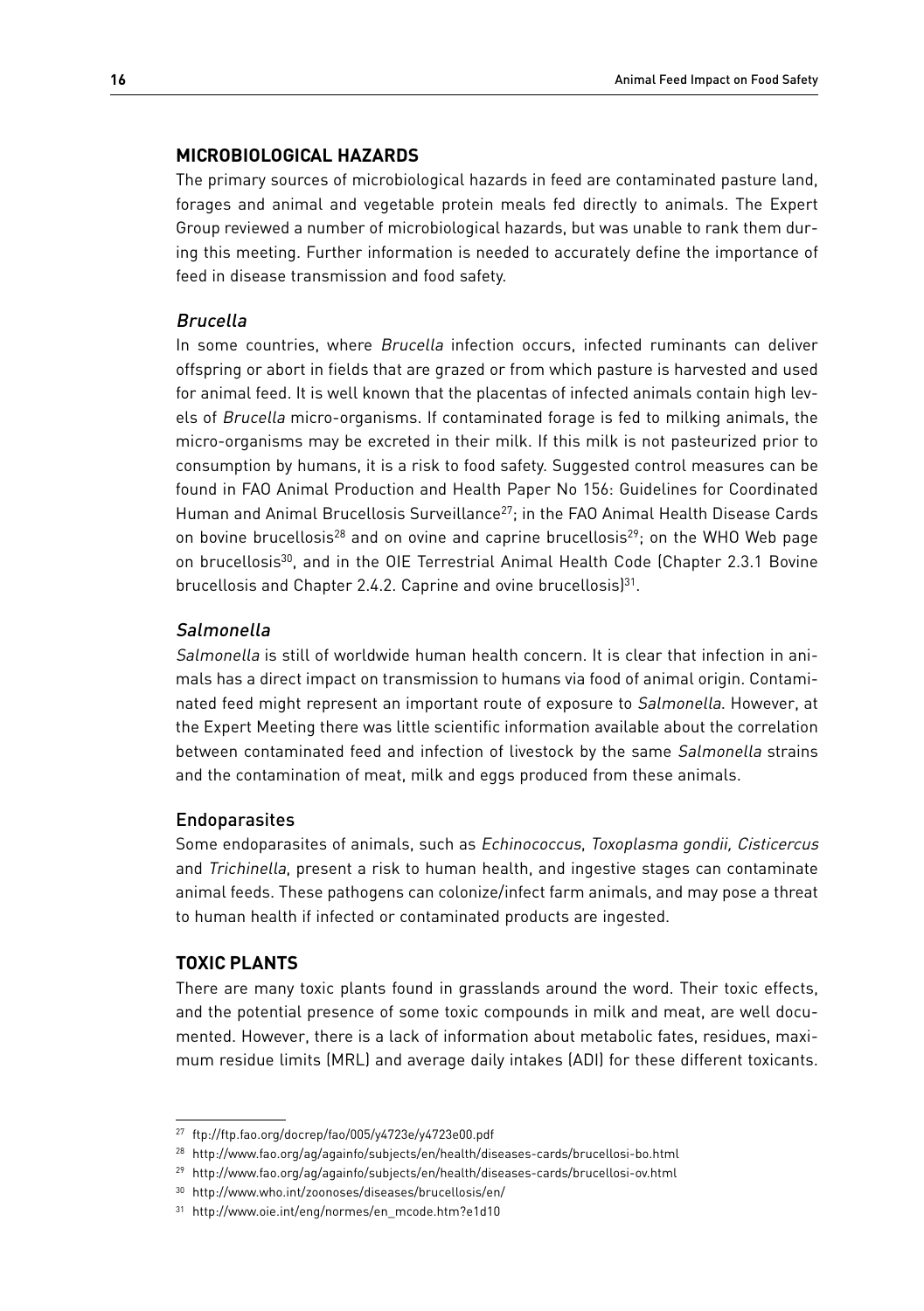This risk pathway can be controlled by following Good Agricultural Practices.<sup>32</sup>

# **4.3 Methods of analysis for the detection of undesirable substances and micro-organisms**

The methods of analysis that are in use for quality control, regulatory control and to facilitate trade, range from easy-to-use dipstick-type tests or plate-count methods to the use of sophisticated equipment - high performance liquid chromatography (HPLC), liquid chromatography-mass spectronomy (LC-MS), mass spectronomy (MS), polymerase chain reaction (PCR) - that requires a high level of technical expertise. Fast and inexpensive screening methods should be applied if they are available. In this way, the vast majority of samples can be classified as compliant; further analysis with confirmatory methods is needed only for suspect samples. In many cases it is advisable to use multimethods that can detect a group of compounds such as pesticides, instead of using a single analytical method.

Methods often differ with respect to their validation status, ranging from methods that have been tested in one laboratory to methods that have been validated by means of international collaborative studies.

It should be noted that feed and feed ingredients comprise a large variety of products (see above) which differ in their composition and may consist of complex matrices that can negatively impact analyte recovery. This may mean that for each specific analyte the technical procedure must be adjusted, optimized and validated for different types of feeds in order to get reliable results.

## **International standardization bodies**

Several international organizations are involved in the preparation and publication of standardized methods for chemical substances in feed.

#### **Worldwide:**

- The International Standardization Organization (ISO), Committee TC 34/SC 10 "Animal feedingstuffs" for chemical, biochemical, physical and microscopic methods; and Committee TC34/SC9 "Microbiology" for microbiological methods<sup>33</sup>.
- AOAC International.

#### **Regional:**

• TIn Europe, until about five years ago, the European Community (EC) had standardized methods which were implemented under EC-legislation. Nowadays, the

<sup>32</sup> **Panter K.E. & James L.F.** 1990. Natural plant toxicants in milk: a review. J. Anim. Sci., 68:892-904. **James L.F., Panter K.E., Molyneux R.J., Stegelmeier B.L. & Wagstaff D.J**. 1994. Plant toxicants in milk, In S.M. Colegate & P.R Dorling. eds. Plant sssociated toxins, p.83-88. Wallingford,UK, CAB International. **Riet-Correa, F & Medeiros, R.M.T.** 2001. Intoxicações por plantas em ruminantes no Brasil e no Uruguai: importância econômica, controle e riscos para a saúde pública pública, Pesquisa Veterinária Brasileira, 21(1). <sup>33</sup> For further details, see:

http://www.iso.org/iso/iso\_catalogue/catalogue\_tc/catalogue\_tc\_browse.htm?commid=47920&development=true The full list of their standards can be found at:

http://www.iso.org/iso/iso\_catalogue/catalogue\_tc/catalogue\_tc\_browse.htm?commid=47920&published=true.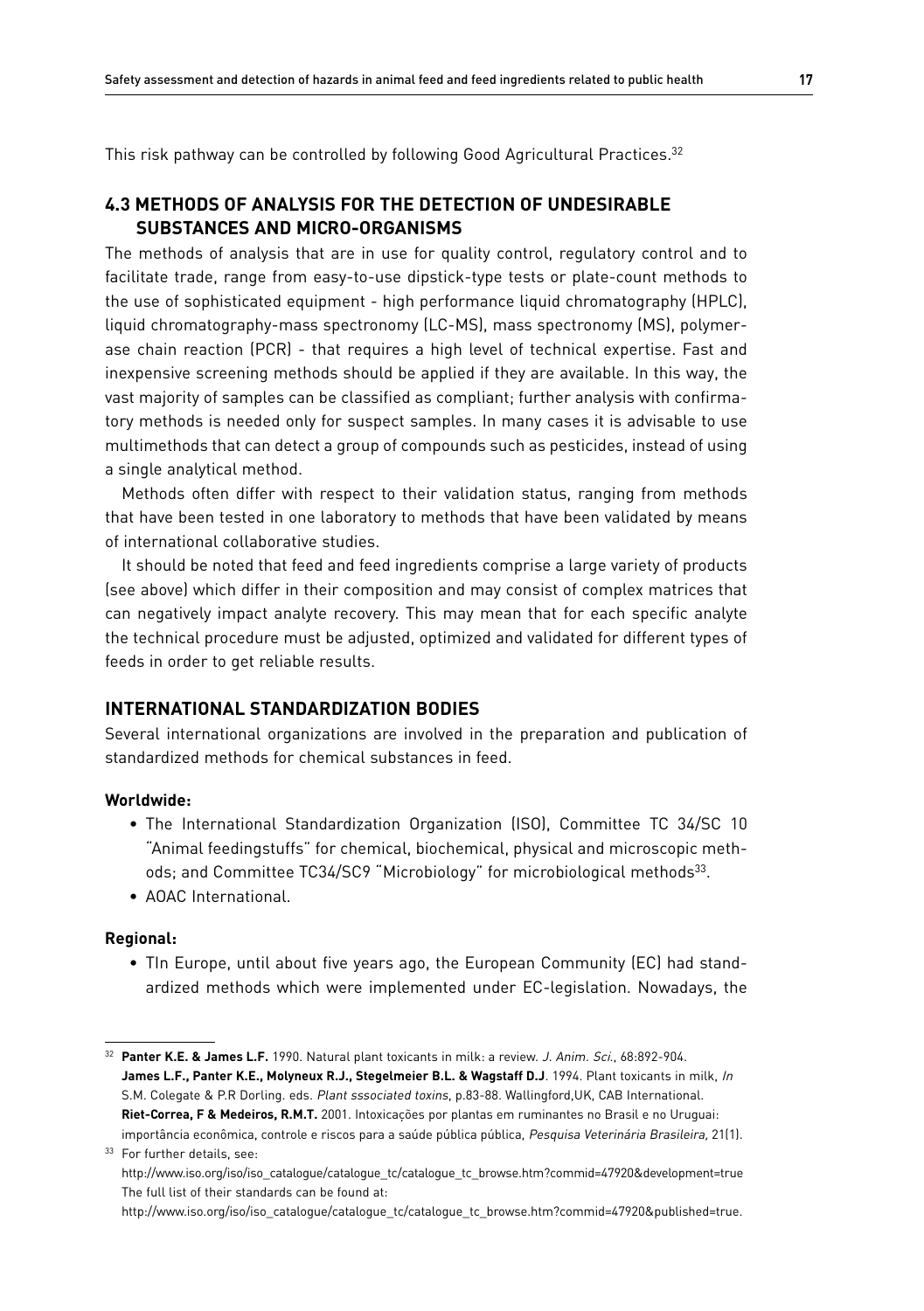EC has mandated this task to the CEN (European Committee for Standardization) committee TC 327 "Animal feedingstuffs - methods of sampling and analysis".

An important requirement for standardization is that methods are validated by international collaborative studies to confirm that they can successfully be performed by different laboratories.

## **Alternatives to standardized methods**

In many cases, up-to-date standardized methods are not available. As an alternative, laboratories may subject their methods to in-house validation and subsequent accreditation according to ISO/IEC 1702534. To ensure traceability of the measurement, certified reference materials (CRMs) should be incorporated as part of the quality assurance protocol. Furthermore, participation in proficiency testing (PT) schemes is important. In practice, CRMs and PT-schemes are limited to a relatively small number of analytematrix combinations.

The Codex Committee on Methods of Analysis and Sampling (CCMAS) has elaborated the criteria approach as an alternative to method standardization. Methods may be applied if they comply with a specific set of criteria, such as accuracy, applicability (matrix and concentration range), limit of detection, limit of determination, precision, repeatability and reproducibility. Efforts to adopt this approach in the feed analytical community are still at a very early stage.

In the following paragraphs, the state of the art for selected hazards will be described, and needs for method development/validation will be indicated.

## Dioxins dibenzofurans and dioxin-like PCBs

The method of choice for the combined confirmation of dioxins and dioxin-like PCBs is gas chromatography - high resolution mass spectrometry (GC/HR-MS) after extensive sample clean-up. This expensive technique is only applied by a relatively small number of laboratories. The European Committee for Standardization (CEN) has just started activities to prepare a harmonized and collaboratively studied GC/HR-MS method.

Dioxin-like PCBs can also be determined by gas chromatography with other lowresolution mass spectrometry instruments. For screening purposes, less expensive bio-assays such as the Calux-assay are applied. Although these bio-assays are successfully applied in various laboratories, there is still a need for improvement with regards to robustness and selectivity.

## Aflatoxin

A variety of methods have been standardized, viz. a semi-quantitative ISO method based on thin-layer chromatography (ISO 6651:2001) and a methods applying HPLC with fluorimetric detection after immuno-affinity clean-up. The latter method is commonly regarded as the reference method and has been adopted by AOAC (2000.02) and ISO/ CEN (ISO/EN 17375). AOAC has also granted the status of Performance Tested Method to a test kit based on single-step column clean-up followed by fluorimetric detection.

<sup>34</sup> **ISO/IEC**. 2005. General requirements for the competence of testing and calibration laboratories ISO/IEC 17025 (update) Geneva, International Organization for Standardization.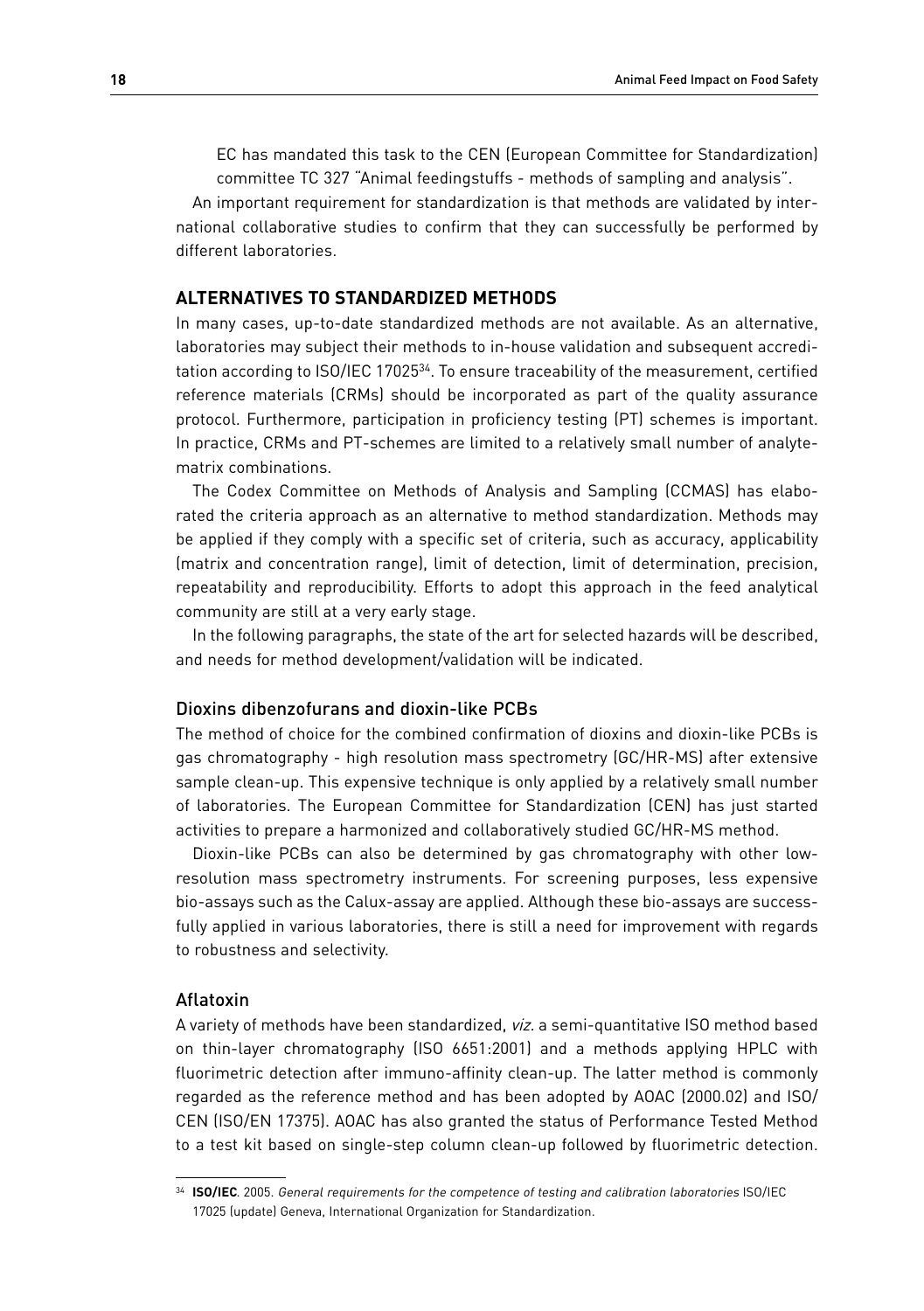This means that this test kit has been successfully tested in one independent laboratory. For quality control of raw materials in feed mills, dipstick-like immunochemical screening methods are also applied. A list of methods of analysis for mycotoxins, including aflatoxins, is provided in Appendix D, Part 4 of this report.

#### Heavy metals

For lead, cadmium, arsenic and mercury, atomic absorption spectrometry (AAS) techniques are most frequently applied. CEN has published a graphite-furnace (GF)-AAS method for lead and cadmium (EN 15550:2007). CEN has also started activities for arsenic and mercury with hydride generation (HG)-AAS and cold vapour (CV)-AAS, respectively. A CEN-method (EN 155510:2007) based on inductively coupled plasmaatomic emission spectrometry (ICP-AES) may be applied for lead and cadmium, but only for higher levels in mineral products.

#### Veterinary drugs/feed additives

To check for carryover of antibiotic veterinary drugs and coccidiostats, at industry level, HPLC methods are frequently applied. For a number of these analytes immunochemical methods such as Enzyme-Linked ImmunoSorbent Assay (ELISA) are also available. Microbiological inhibition assays are frequently used for multiscreening for antibiotics. Suspect samples can be confirmed with LC-MS/MS or liquid chromatography with diode array detector (LC-DAD) methods. For ionophoric coccidiostats (monensin, narasin and salinomycin) a multimethod based on HPLC has been published by ISO (ISO 14183:2005) and will become an official AOAC method (AOAC 2006-01). AOAC is working on HPLC methods for oxytetracycline (OMA-2004-Oct-017) and lasalocid (OMA-2005-Jan-002). For other analytes there is a need for method validation and standardization.

For control of illegal use of chloramphenicol, immunochemical (dipstick-like and ELISA) screening methods are available. For other drugs, such as nitrofurans, HPLC can be used for screening. LC-MS methods are available for confirmation. None of these methods is extensively validated.

#### Organochlorine pesticides

CEN has prepared two methods for persistent organochlorine pesticides like DDT, hexachlorobenzene and aldrin. One method is based on GC-MS, the other on GC with electron-capture detection (ECD). Both methods have been collaboratively studied with successful results. Indicator PCBs can be analysed in the same run.

#### Micro-organisms

It should be noted that feed and feed ingredients comprise a large variety of products (see above) which differ in their composition, and may consist of complex matrices that can negatively affect microbiological analysis. This may mean that for each microorganism the technical procedure must be adjusted, optimized and validated for different types of feeds in order to get reliable results.

ISO has published Method 6579:2002 Microbiology of Food and Animal Feeding Suffs - Horizontal Method for the Detection of Salmonella spp. For typing of Salmonella strains,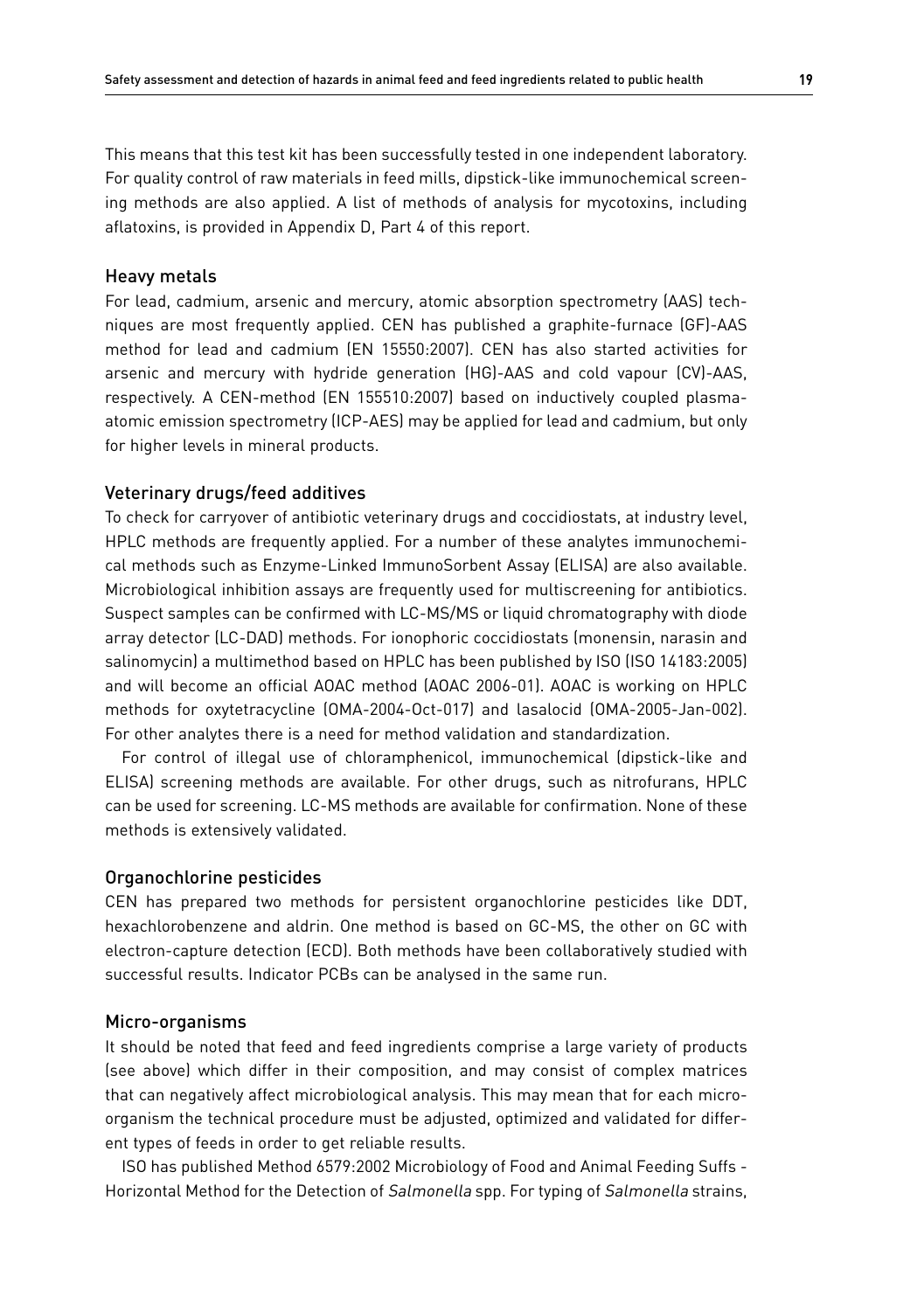methods based on molecular biology (PCR) are frequently applied but these methods have not yet been validated through collaborative studies.

The OIE Manual of Diagnostic Tests and Vaccines for Terrestrial Animals<sup>35</sup> includes references for the detection of micro-organisms (including in animals and food products). The emphasis is on animals and clinical samples, but there is some information relevant to food.

A list of microbiological methods of analysis is provided in Appendix D, Part 4 of this report.

<sup>35</sup> **OIE**. 2004. Manual of diagnostic tests and vaccines for terrestrial animals, Fifth Edition. Paris. (available at http://www.oie.int/eng/normes/mmanual/A\_summry.htm).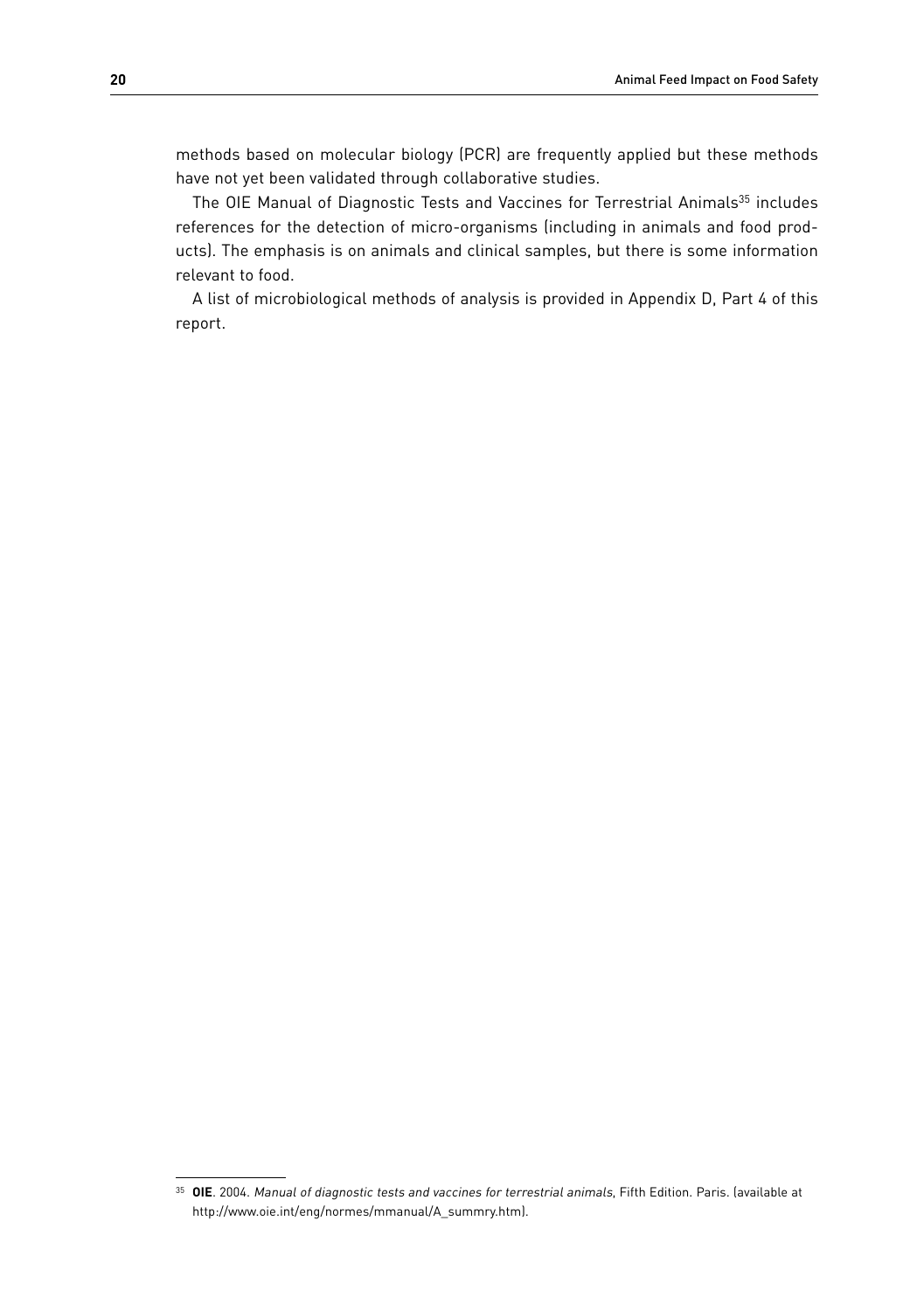# **5. Prevention and control of risks in animal feed associated with public health**

## **5.1 Implementation of the Code**

The Expert Group discussed the different ways in which the Code has been implemented by industry and governments. Some countries have implemented the Code by incorporating its provisions in national regulations. Other countries had existing legislation which incorporates the principles of the Code, while others have implemented the Code through government regulations complemented by voluntary guidelines set by the industry. Some countries have just started to implement the Code.

The Codex Secretariat indicated that it would request information on the implementation of the Code from Members. The Expert Group identified a number of international and national guidelines and manuals from industry closely related to the Code that could facilitate implementation. FAO informed the Expert Group about the draft IFIF/FAO Manual of good practices for the feed industries, which will be available in 2008.

It was noted that HACCP (Hazard Analysis and Critical Control Point) is an instrument to control hazards in the production process. Implementation of HACCP requires prerequisite programmes (such as good agricultural practices (GAP), GMP, hygiene systems) to be in place. In many countries there are voluntary quality assurance and certification systems initiated by the industry.

The Expert Group discussed the importance of technical standards for measuring component homogeneity of certain feed ingredients (in particular additives) in feed. Such standards could be used to validate mixer performance and establish minimum mixing times at a given facility. This point should be taken into account in the forthcoming IFIF/FAO Manual of good practice for the feed industries.

Some countries have a positive list of ingredients permitted for use in feed. These lists may be in legislation or be derived from industry sources. Positive lists include the names of feed ingredients that are accepted as safe because they have either been assessed or accepted as safe. Ingredients not on the list are assumed to be a safety risk until they are assessed as safe.

## **5.2 Information sharing and training**

The Expert Group discussed the importance of information about feed ingredients related to safety. FAO and WHO informed the Expert Group that a lot of information is available in printed form and on the Internet - for example the Animal Feed Resources Information System (AFRIS) and the International Portal on Food Safety, Animal and Plant Health. They also invited interested parties to add new information to the data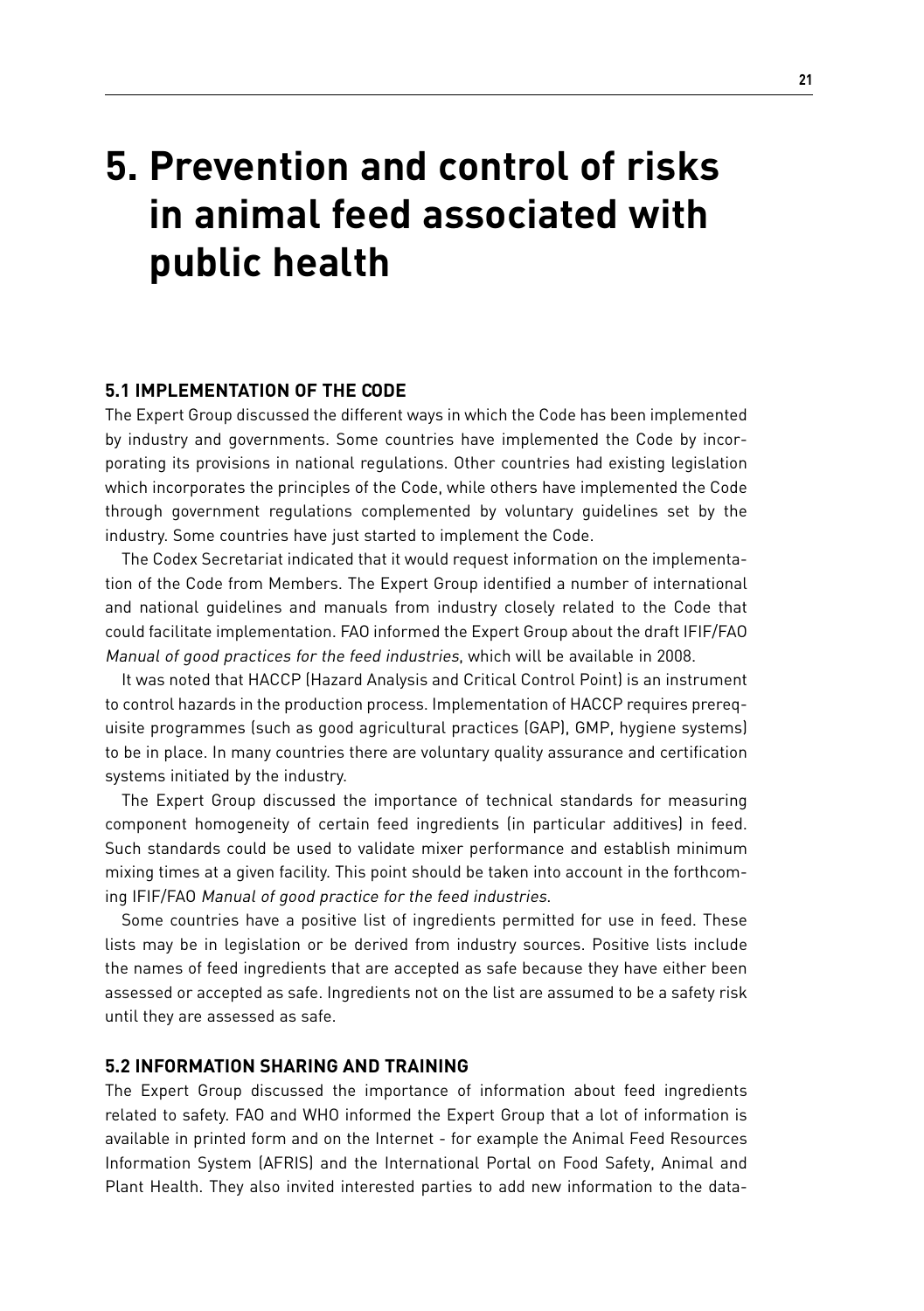bases, in particular data on hazards in feed ingredients.

The Expert Group discussed the importance of training with regard to feed safety and that it should include all parts of the feed chain, in particular farmers, producers, traders and the staff of the competent authorities. Training should focus on:

- developing awareness of the impact of feed safety on food safety;
- providing knowledge about hazards in the feed chain; and
- supporting the implementation of the code, GMP, GAP, HACCP and quality assurance.

Developing countries need technical and financial support for training and implantation of the Code. Industry associations should be encouraged also to support training in developing countries.

## **5.3 Emergency response**

The Expert Group discussed strategies for dealing with emergency situations. In Part 4.3 of the Code there are provisions for emergency situations and traceability/product tracing. The following Codex standards refer to emergency situations:

- Principles and guidelines for the exchange of information in food safety emergency situations (CAC/GL 19-1995)<sup>36</sup>;
- Guidelines for the exchange of information between countries on rejection of imported food (CAC/GL 25-1997)<sup>37</sup>;
- Principles for traceability/product tracing as a tool within a food inspection a certification system (CAC/GL 60-2006)<sup>38</sup>.

These codes primarily relate to food. They include references to feed, but feed issues are not adequately covered or integrated in detail.

The Expert Group noted the new FAO/WHO International Food Safety Authorities Network (INFOSAN)<sup>39</sup>. A food safety emergency network (INFOSAN Emergency) is an integral part of INFOSAN. The food safety emergency network is intended to complement and support the existing WHO Global Outbreak Alert and Response Network (GOARN)<sup>40</sup> which includes a Chemical Alert and Response component. WHO indicated that it could be possible to integrate feed in these systems. FAO is establishing an Emergency Prevention and Intelligence Centre - food chain (EPIC) to assume a strategic role in the coordination of the organization's emergency prevention activities along the food chain.

The Expert Group noted that the OIE has undertaken to disseminate relevant INFOSAN advisories to OIE Delegates to help ensure that information on food safety incidents in animal products is shared at national level with official veterinary services.

The Expert Group was informed about the EU (European Union) Rapid Alert System for Food and Feed<sup>41</sup>. This is a network involving the competent authorities of EU Member States and those of other countries, which inform each other about serious incidents

<sup>36</sup> www.codexalimentarius.net/download/standards/36/CXG\_019\_2004e.pdf

<sup>37</sup> www.codexalimentarius.net/download/standards/353/CXG\_025e.pdf

<sup>38</sup> www.codexalimentarius.net/download/standards/10603/CXG\_060e.pdf

<sup>39</sup> http://www.who.int/foodsafety/fs\_management/infosan/en/

<sup>40</sup> http://www.who.int/csr/outbreaknetwork/en/

<sup>41</sup> http://ec.europa.eu/food/food/rapidalert/index\_en.htm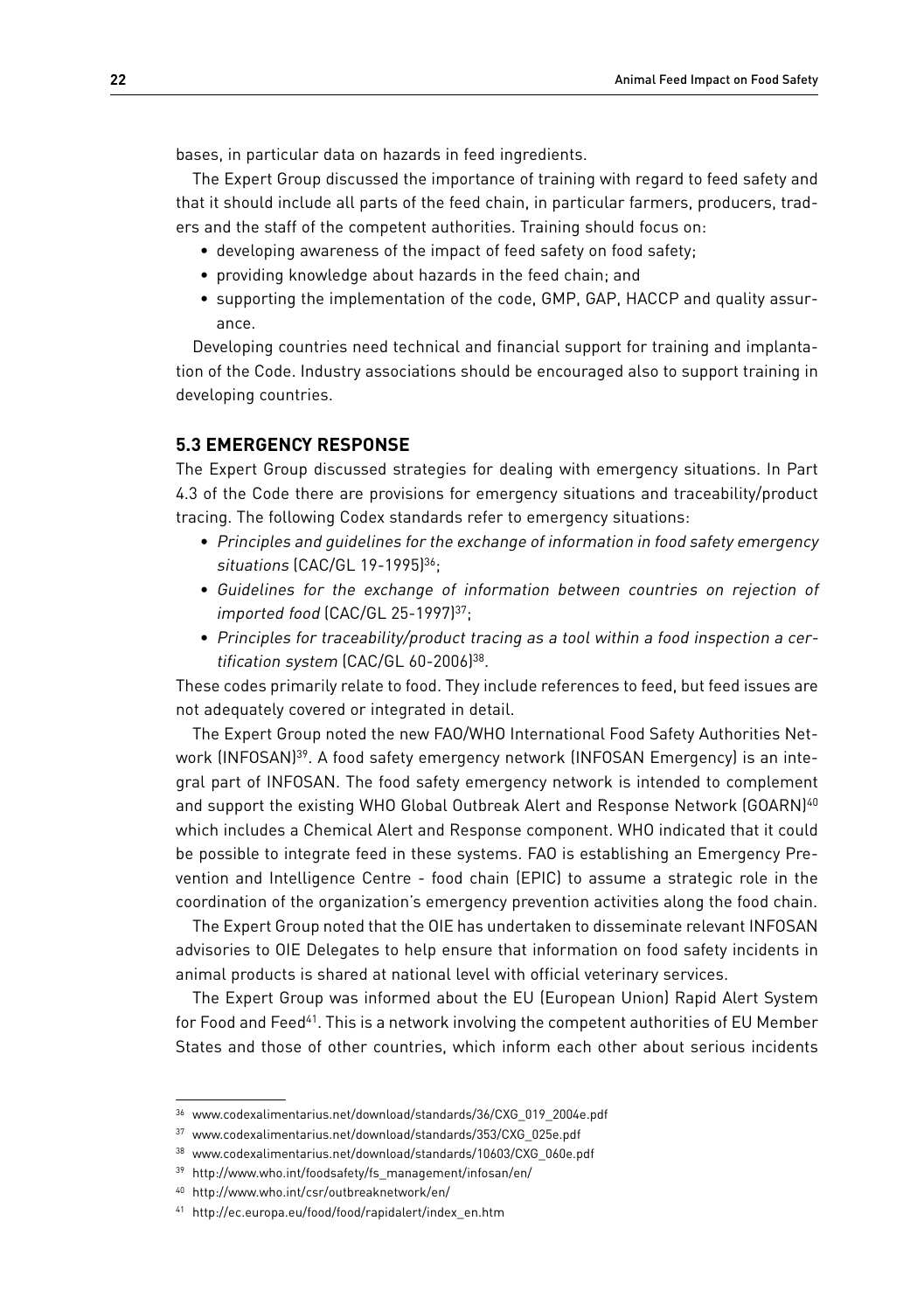related to food and feed safety with respect to identified products. The EU experience has shown that information about food and feed safety emergencies must be integrated into a single system in order to ensure food safety.

The Expert Group discussed the necessity of having a system by which to exchange information on feed safety emergency situations. In such a system it is necessary to have criteria for the identification of emergency situations. In emergency situations, traceability/product tracing systems are also important, for the identification of the source of hazards. The competent authorities should identify the source of the hazard (e.g. contamination) and, once the source is identified, take appropriate measures where possible, to reduce or eliminate the source.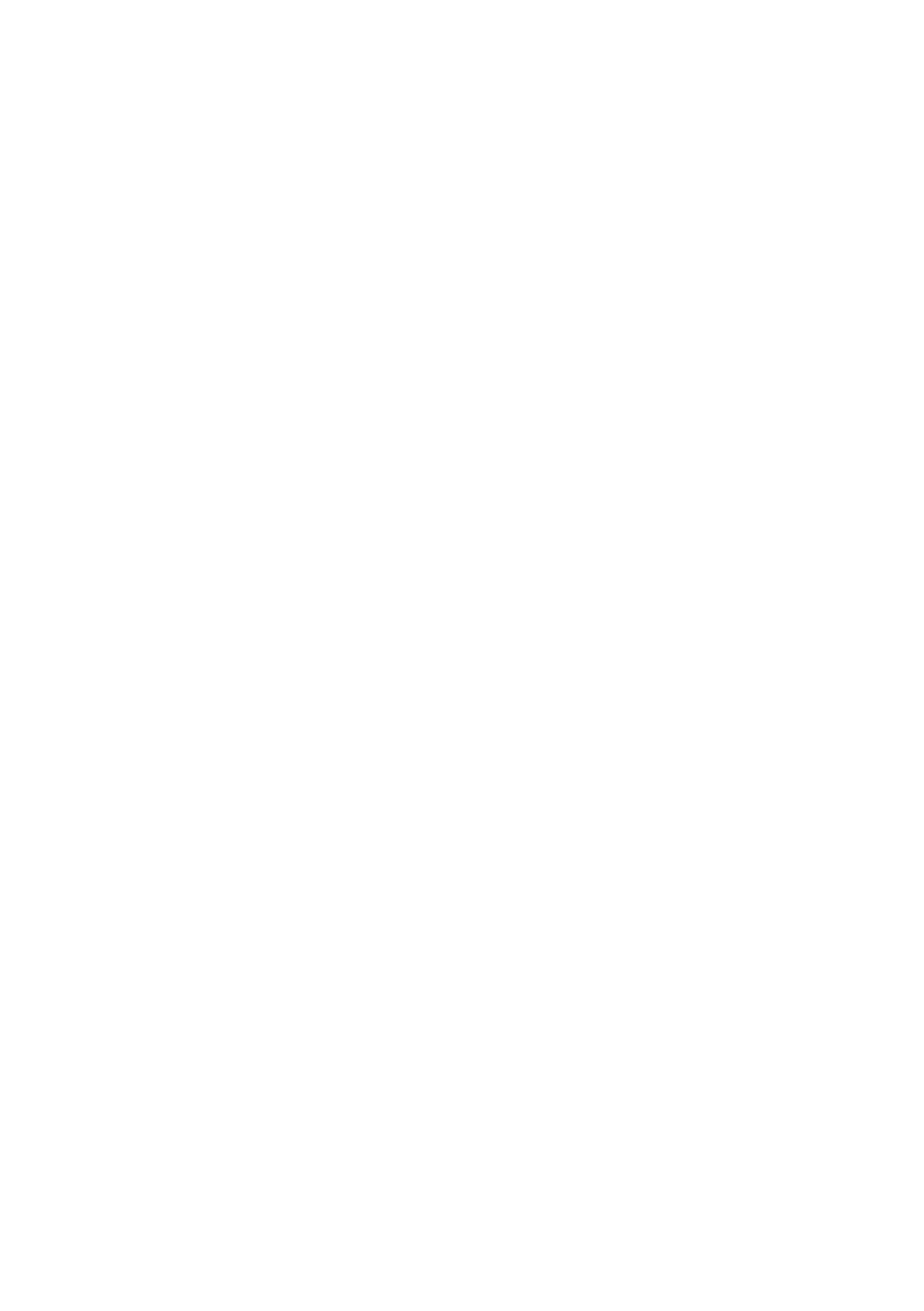# **6. Conclusions and identification of relevant areas for further work on animal feed in relation to food safety**

Ensuring safe feed in order to prevent food safety hazards is important.

The presence in feed of undesirable substances that can lead to human food safety problems needs to be reported to competent authorities and relevant international organizations. As no formal criteria for reporting such events exists at present, minimum criteria that countries should apply for reporting these events to trading partners are needed.

International standards for undesirable substances in food produced from different species/categories of animals should be developed based on the "tolerable daily intake" (TDI) approach.

Minimum safety criteria are needed for the safe use of feed ingredients. For example, in the case of distillers' grains with solubles (DGS) and dried distillers' grains with solubles (DDGS) produced as by-products of the fuel ethanol industry, there are concerns about mycotoxins and antibiotics which may remain as residues.

Criteria and methods for decontamination, disinfection and cleaning of feed should be developed to reduce or eliminate undesirable substances.

Rapid and economical analytical methods for screening feed and feed ingredients should be developed.

Rapid notification of the competent authorities about feed safety incidents resulting in human food safety hazards is important.

A Codex Code of Practice<sup>42</sup> exists for exchanging information in food safety situations. A similar procedure is needed for feed.

Existing notification systems should be evaluated to determine whether feed emergencies could be integrated. The evaluation should take into account that feed and food emergencies must be considered together.

Training of regulators, inspectors, feed and livestock industry personnel and farmers is required for the production of safe feed.

<sup>42</sup> **FAO/WHO.** 2005. Principles and guidelines for the exchange of information in food safety emergency situations (CAC/GL 19-1995, Rev 1-2004), In Codex Alimentarius - Food import and export inspection systems, combined texts, Second Edition. Rome. (available at www.codexalimentarius.net/download/ standards/36/CXG\_019\_2004e.pdf).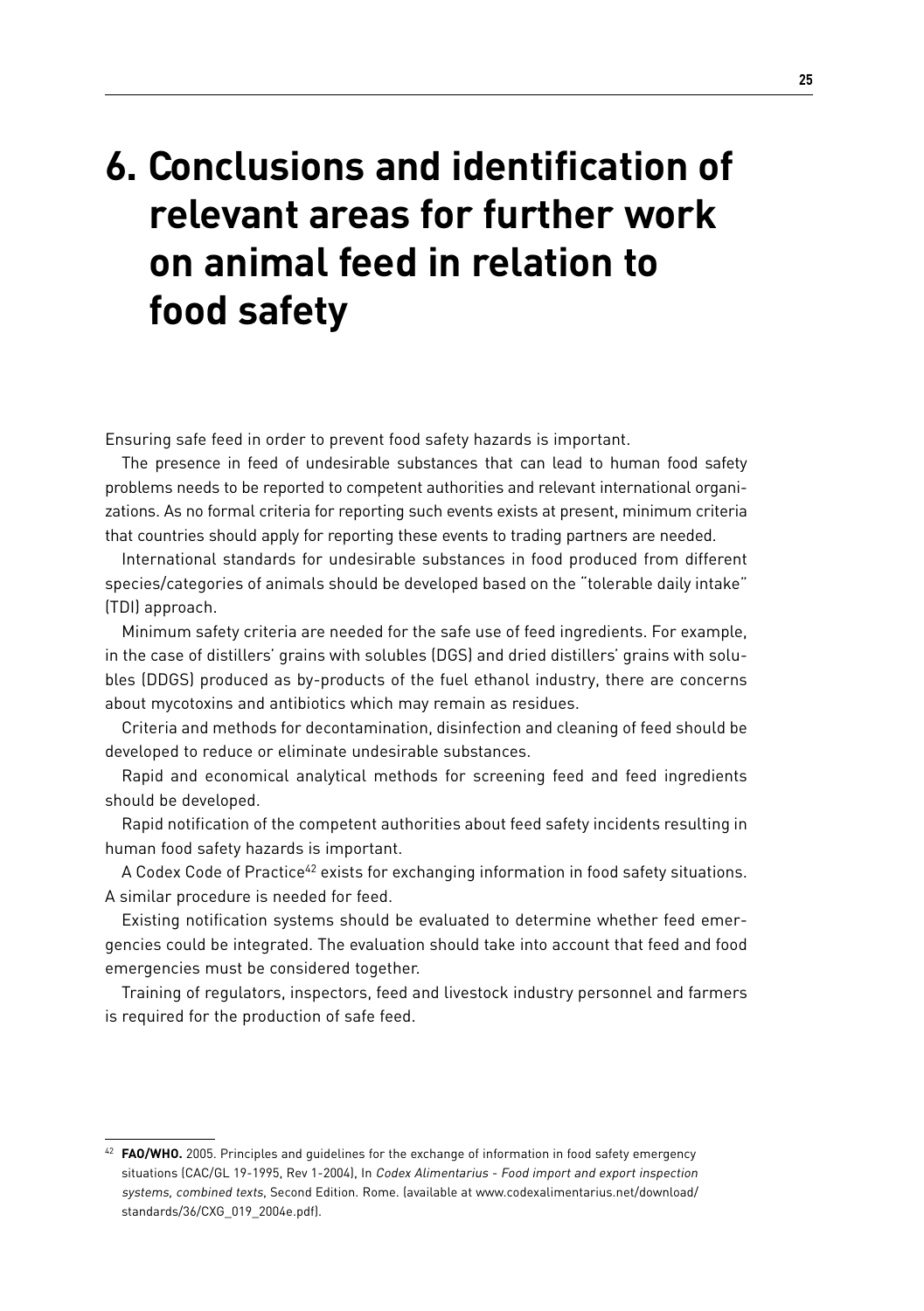Communication strategies for consumers and the food industry highlighting the importance of feed safety in producing safe food products are necessary. Communication mechanisms between feed and food regulatory agencies and the respective industries should be fostered wherever possible.

Because of the short duration of the Expert Meeting, many important issues that lay within its scope its could not be considered in detail. As a result, final conclusions could not be reached for all subjects. Continued discussions are required at an international level to allow further development of policy advice on feed safety.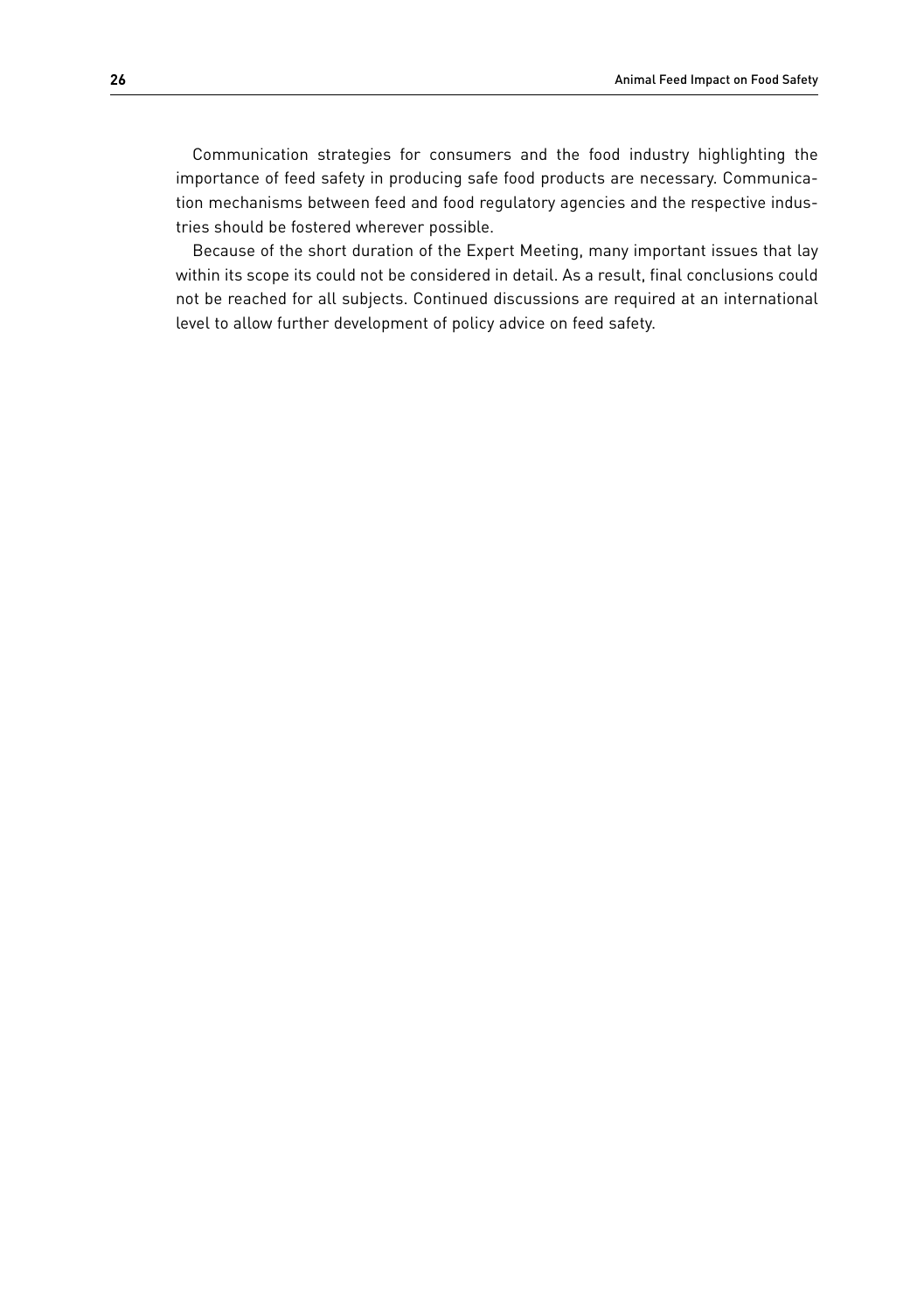# **7. Recommendations**

Based on their deliberations, the experts made the following specific recommendations:

- (i) The application of the Codex Code of Practice on Good Animal Feeding43 should be promoted in order to minimize risks.
- (ii) General principles and guidelines for the assessment of risk for feed ingredients or categories of ingredients should be developed.
- (iii) A prioritized list of hazards of international relevance for which standards could be developed for feed and feed ingredients with respect to food safety were identified during this meeting. Countries should assess the need for further evaluation by international scientific expert committees.
- (iv) The existing Codex Code of Practice for Source Directed Measures to Reduce Contamination of Food with Chemicals (CAC/RCP 49-2001)<sup>44</sup>, which also encompasses feed, should be reviewed to include specific provisions related to feed safety.
- (v) Research on rates of transfer and accumulation of dioxins, dibenzofurans, and dioxin-like PCBs from feed to edible tissue in animal-derived products and management measures should be continued.
- (vi) Inexpensive and accurate screening methods for the detection and quantification of dioxins, dibenzofurans and dioxin-like PCBs in feed and feed ingredients should be developed.
- (vii) Rapid and semi-quantitative screening methods for detection of aflatoxin  $B_1$ in both feed and feed ingredients are needed. The methods should be simple enough for use by non-technical personnel and inexpensive so as to encourage their use.
- (viii) Communication should be improved to raise the awareness among biofuel (e.g. ethanol and biodiesel) processors, livestock producers and the feed industry of the need for safety assessments prior to the use in animal feeds of by-products from the production of biofuels .
- (ix) More research is needed to determine the fate and residual concentration of aflatoxin  $B_1$  and any antibiotics used to control unwanted microbial growth during the biofuels fermentation process. Research is also needed to evaluate the risk of residual levels of methanol in glycerol from biodiesel production when it is used as a feed ingredient, particularly in dairy production.

<sup>43</sup> **FAO/WHO**. 2004. Code of practice on good animal feeding, (CAC/RCP 54-2004). Rome. (available at www. codexalimentarius.net/download/standards/10080/CXC\_054\_2004e.pdf).

<sup>44</sup> **FAO/WHO**. 2001. Code of practice for source directed measures to reduce contamination of food with chemicals (CAC/RCP 49-2001). Rome. (available at www.codexalimentarius.net/download/standards/373/ CXP\_049e.pdf).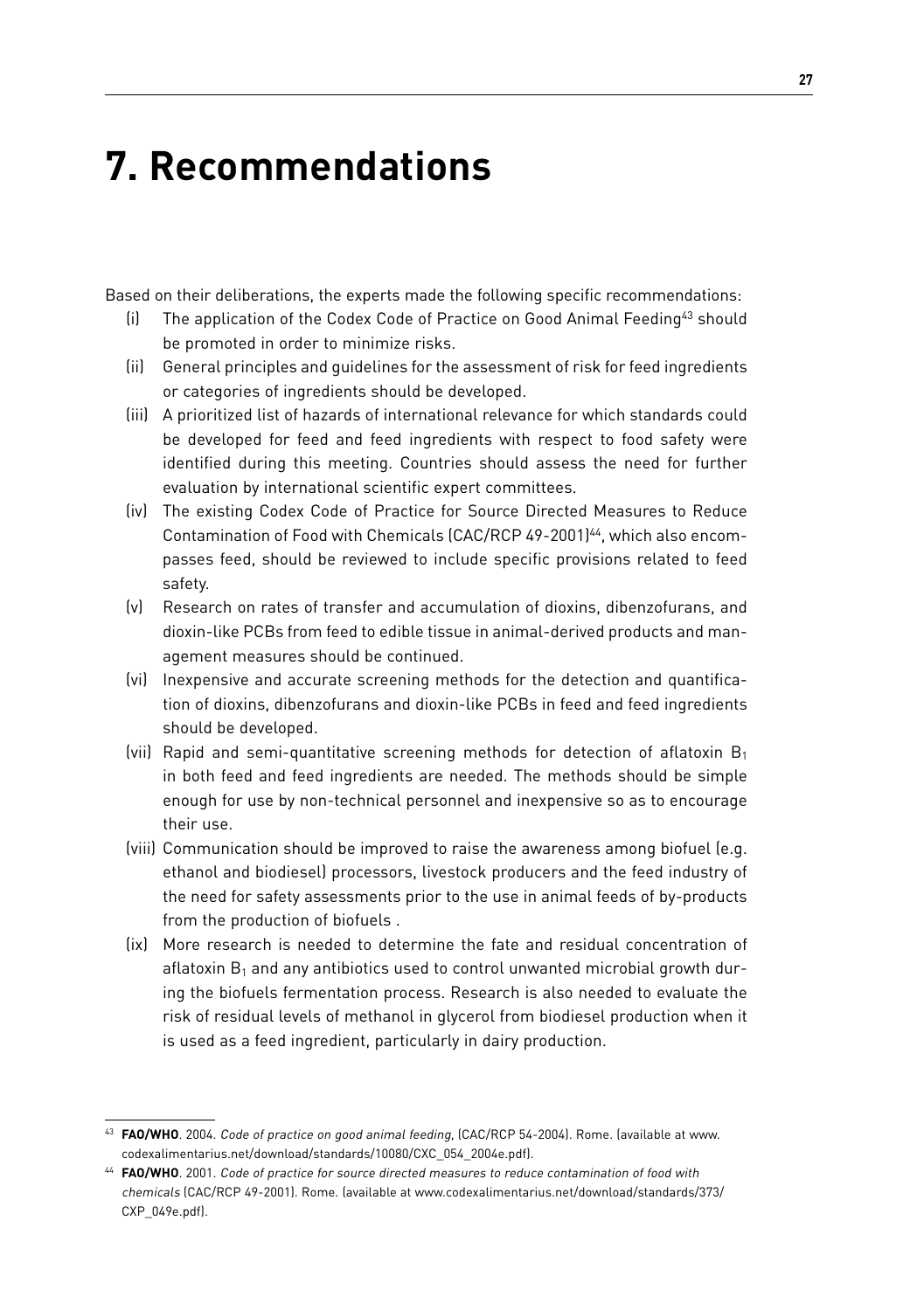- (x) The existing Codex Codes regarding emergency situations, which also encompass feed, should be reviewed to include specific provisions on feed emergencies related to food safety.
- (xi) The international emergency notification system for food (INFOSAN) should be expanded in collaboration with the OIE to consider linkages between food and feed emergencies and to incorporate appropriate changes to include feed emergency notifications.
- (xi) Emergency response systems for feed and food should be developed at the national and regional levels to contribute to food safety. FAO and WHO should assist in the development and application of such systems.
- (xii) Training for regulators, inspectors, all sectors of the feed manufacturing and distribution chain, the livestock industry, farmers and other stakeholders relating to the production of safe feed should be carried out where possible using existing training materials, i.e. guidelines and manuals. FAO, WHO and other organizations should assist in the development of training methods.
- (xiii) FAO and WHO should convene regular expert meetings and other fora to continue monitoring the situation, update information on the impact of feed on food safety, foster dialogue among partners and identify areas needing attention.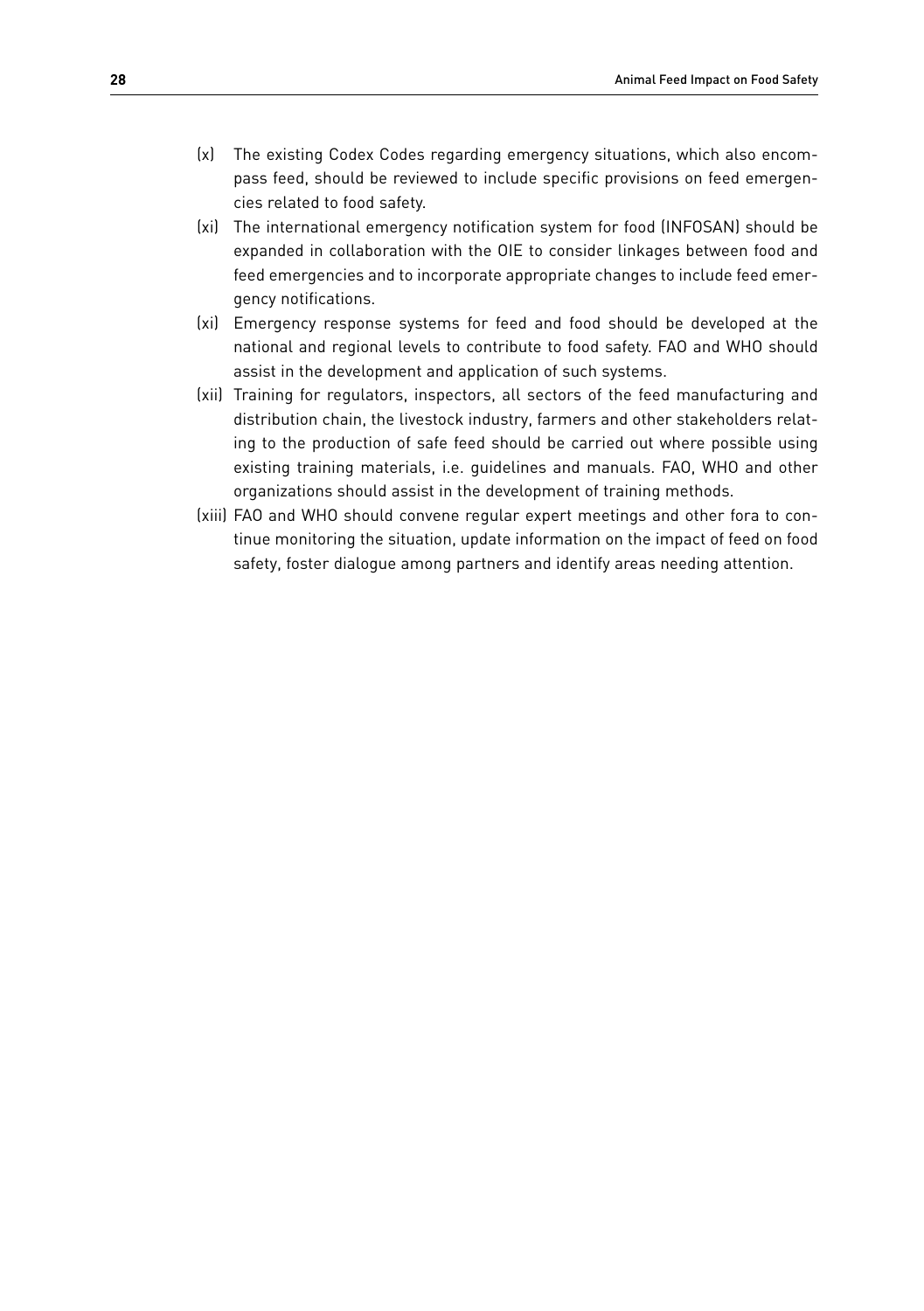## Appendix A **Agenda of the meeting**

## **Joint FAO/WHO Expert meeting on Animal Feed Impact on Food Safety Rome, Italy, 8-12 October 2007**

FAO headquarters

## **AGENDA**

| <b>Time</b>     | <b>Monday 8 October 2007</b>                                                                                                      | <b>Speaker</b>                      |
|-----------------|-----------------------------------------------------------------------------------------------------------------------------------|-------------------------------------|
| 14.00 - 14.30   | • Opening                                                                                                                         | FAO/WHO                             |
|                 | • Objectives and expected outputs of the meeting                                                                                  |                                     |
|                 | • Introduction of participants                                                                                                    |                                     |
|                 | • Election of a chairperson and a vice-chairperson                                                                                |                                     |
|                 | • Appointment of a rapporteur                                                                                                     |                                     |
|                 | • Adoption of the agenda                                                                                                          |                                     |
|                 | International context, ongoing activities                                                                                         |                                     |
| 14.30 - 14.45   | FAO and WHO activities related to animal feeding                                                                                  | FAO/WHO                             |
| $14.45 - 15.00$ | Codex activities related to animal feeding                                                                                        | Codex Secretariat                   |
| 15.00 - 15.15   | OIE activities related to animal feeding                                                                                          | <b>OIE</b>                          |
| $15.15 - 15.30$ | Coffee break                                                                                                                      |                                     |
| 15.30 - 15.45   | Public health problems associated with animal feed (chemical and<br>microbiological hazards, sources and routes of contamination) | M. Bellaiche                        |
| 15.45-17.30     | Review the current state of knowledge on the impact of animal<br>feed on public health and on international trade                 | Working group<br>(all participants) |

| <b>Time</b>     | Tuesday 9 October 2007                                                                                                                                                                                      | <b>Speaker</b>                      |
|-----------------|-------------------------------------------------------------------------------------------------------------------------------------------------------------------------------------------------------------|-------------------------------------|
| $9.00 - 9.15$   | Safety assessment of new feed ingredients. Regulatory scheme for<br>assessing novel feeds from plants derived from biotechnology                                                                            | C. Italiano                         |
| $9.15 - 10.00$  | Safety assessment of feed and feed ingredients                                                                                                                                                              | Working Group<br>(all participants) |
| $10.00 - 10.30$ | Coffee break                                                                                                                                                                                                |                                     |
| $10.30 - 12.30$ | Safety assessment of feed and feed ingredients                                                                                                                                                              | Working Group<br>(all participants) |
| $12.30 - 14.00$ | Lunch                                                                                                                                                                                                       |                                     |
| $14.00 - 15.00$ | Safety assessment of feed and feed ingredients                                                                                                                                                              | Working Group<br>(all participants) |
| $15.00 - 15.30$ | Coffee break                                                                                                                                                                                                |                                     |
| 15.30 - 15.45   | Prevention and control of hazards associated with public health in<br>animal feed: the EC approach                                                                                                          | M.A. Granero Rosell                 |
| $15.45 - 16.00$ | Prevention and control of hazards associated with public health in<br>animal feed: the USA approach                                                                                                         | D. McChesney                        |
| $16.00 - 17.00$ | Analysis of the current situation of risk management addressing<br>animal feed at international, regional and national levels, in both<br>governmental and private sectors (including emergency situations) | Working group<br>(all participants) |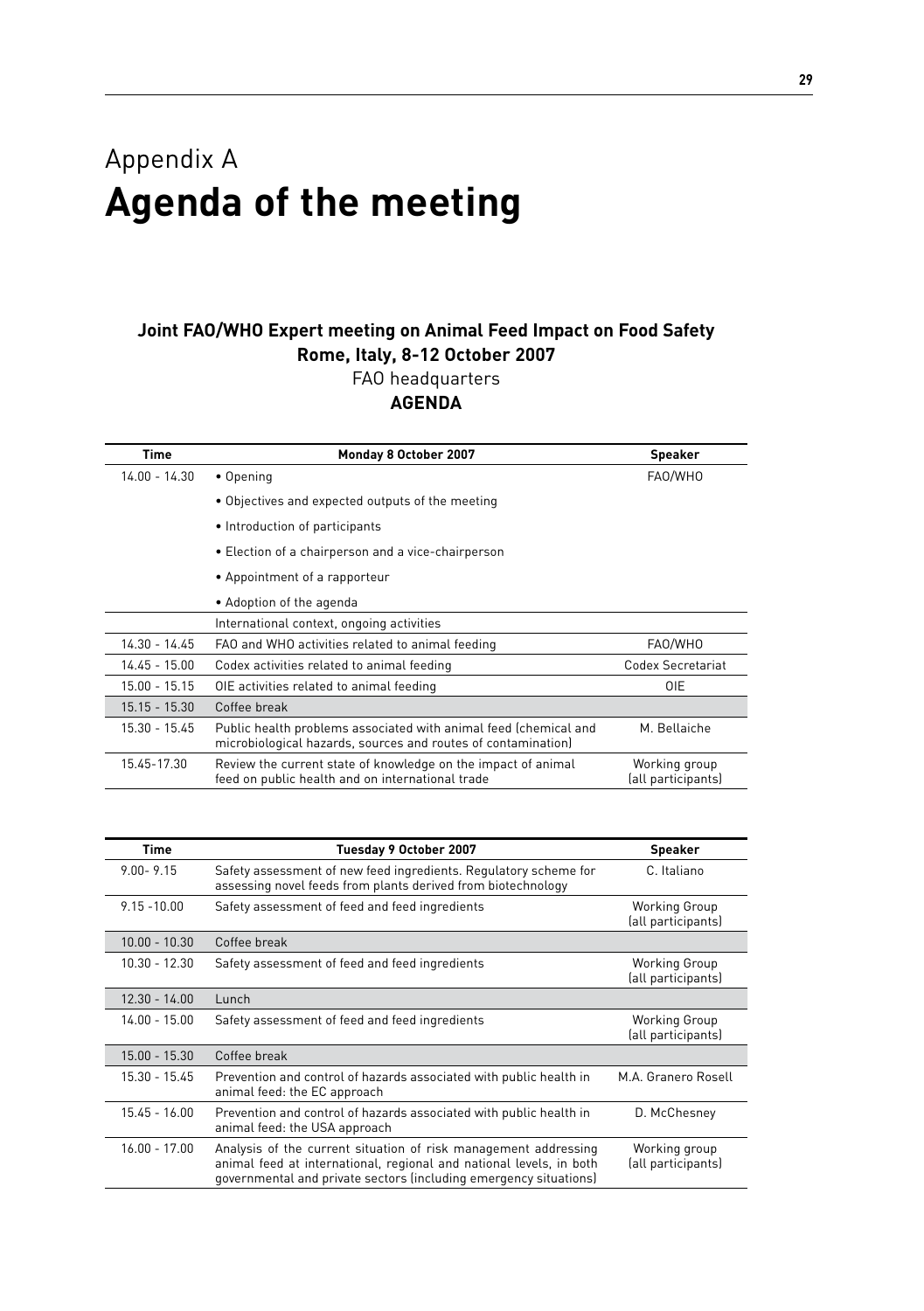| <b>Time</b>     | Wednesday 10 October 2007                                                                                                                                                                                   | <b>Speaker</b>                              |
|-----------------|-------------------------------------------------------------------------------------------------------------------------------------------------------------------------------------------------------------|---------------------------------------------|
| $9.00 - 10.00$  | Analysis of the current situation of risk management addressing<br>animal feed at international, regional and national levels, in both<br>governmental and private sectors (including emergency situations) | <b>Working Group</b><br>(all participants)  |
| $10.00 - 10.30$ | Coffee break                                                                                                                                                                                                |                                             |
| $10.30 - 12.30$ | Analysis of the current situation of risk management addressing<br>animal feed at international, regional and national levels, in both<br>governmental and private sectors (including emergency situations) | <b>Working Group</b><br>(all participants)  |
| $12.30 - 14.00$ | Lunch                                                                                                                                                                                                       |                                             |
| $14.00 - 15.00$ | Identification of relevant areas for the development of specific<br>international standards for animal feed                                                                                                 | <b>Working Groups</b><br>(all participants) |
| $15.00 - 15.30$ | Coffee break                                                                                                                                                                                                |                                             |
| $15.30 - 17.00$ | Identification of relevant areas for the development of specific<br>international standards for animal feed                                                                                                 | <b>Working Groups</b><br>(all participants) |

| <b>Time</b>     | Thursday 11 October 2007                                                                           | <b>Speaker</b>                              |
|-----------------|----------------------------------------------------------------------------------------------------|---------------------------------------------|
| $9.00 - 10.30$  | Identification of requirements for further action at international,<br>regional and national level | <b>Working Groups</b><br>(all participants) |
| $10.30 - 11.00$ | Coffee break                                                                                       |                                             |
| $11.00 - 12.30$ | Identification of requirements for further action at international,<br>regional and national level | <b>Working Groups</b><br>(all participants) |
| $12.30 - 14.00$ | Lunch                                                                                              |                                             |
| $1400 - 1500$   | Conclusions and recommendations                                                                    | <b>Working Groups</b><br>(all participants) |
| $15.00 - 15.30$ | Coffee break                                                                                       |                                             |
| $15.30 - 17.00$ | Conclusions and recommendations                                                                    | <b>Working Groups</b><br>(all participants) |

| Time             | Friday 12 October 2007                          | <b>Speaker</b> |
|------------------|-------------------------------------------------|----------------|
| $9.00 - 12$ : 30 | Report: finalization and adoption of the report |                |
| $12.30 - 14:00$  | $l$ unch                                        |                |
| $14.00 - 16:30$  | Report: finalization and adoption of the report |                |
| 16:30            | Closure of the meeting                          | FAO/WHO        |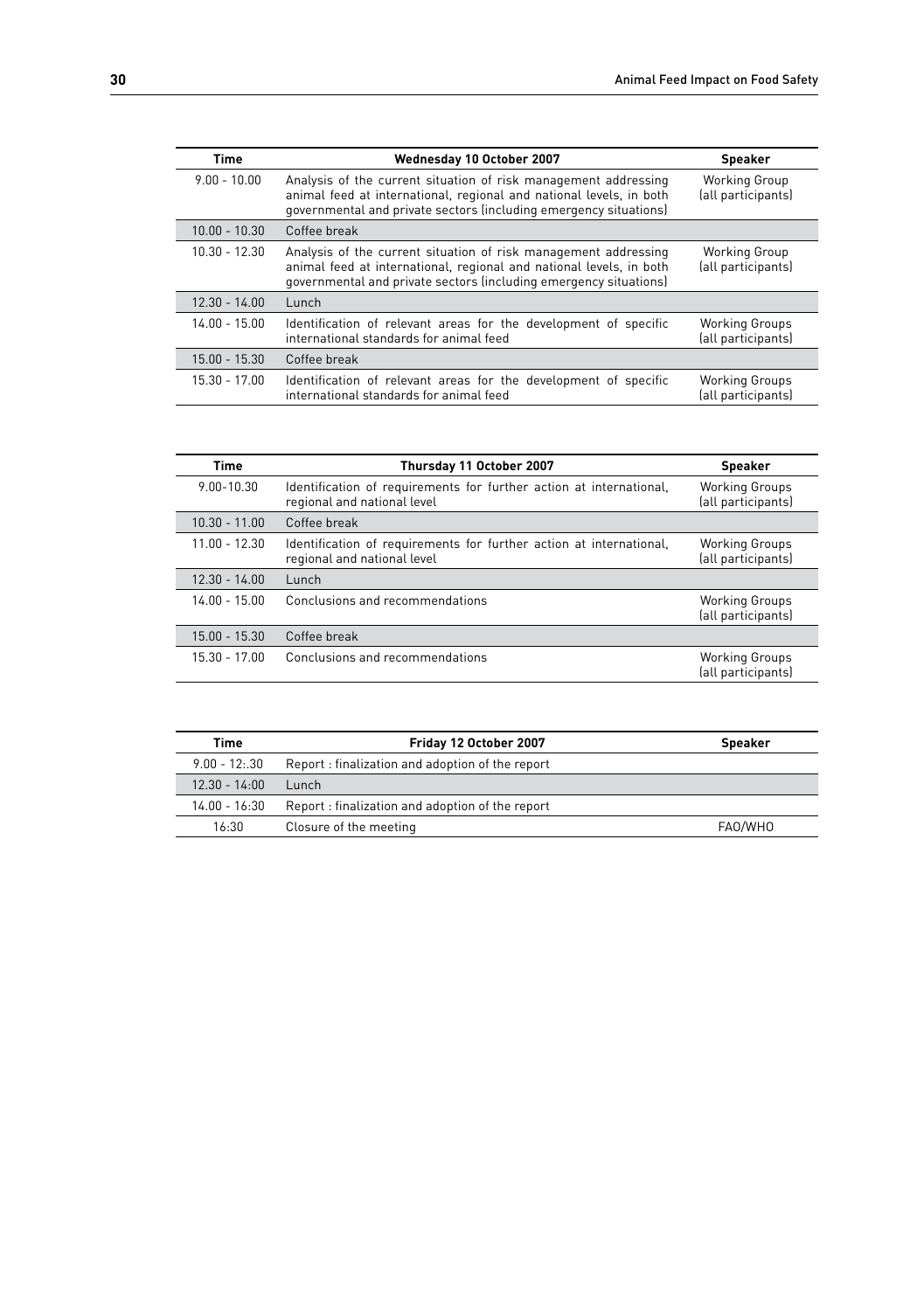## Appendix B **List of participants**

## **Experts**

## **Keith Behnke**

Professor, Department of Grain Science and Industry - Kansas State University Department of Grain Science and Industry 201 Shellenberger Hall Manhattan, KS 66506-2201 United States of America Phone: + 785 532-4083 E-mail: kbfeed@ksu.edu

## **Michel Bellaiche**

Veterinary Toxicologist and Epidemiologist Israeli Veterinary Services and Animal Health P.O. Box 12, Bet Dagan 50250 Israel Phone: + 972 3 9681608; + 972 50 6241369 Fax: + 972-3-9681761 E-mail: michelb@moag.gov.il

## **Birgitte Broesbøl-Jensen**

Expert, Department of Feedingstuffs and Fertilizers, Danish Plant Directorate Ministry of Food, Agriculture and Fisheries Skovbrynet 20 - 2800 Kgs. Lyngby Denmark Phone: + 4545263600 / 4545263786 Fax: + 4545263610 E-mail: bbj@pdir.dk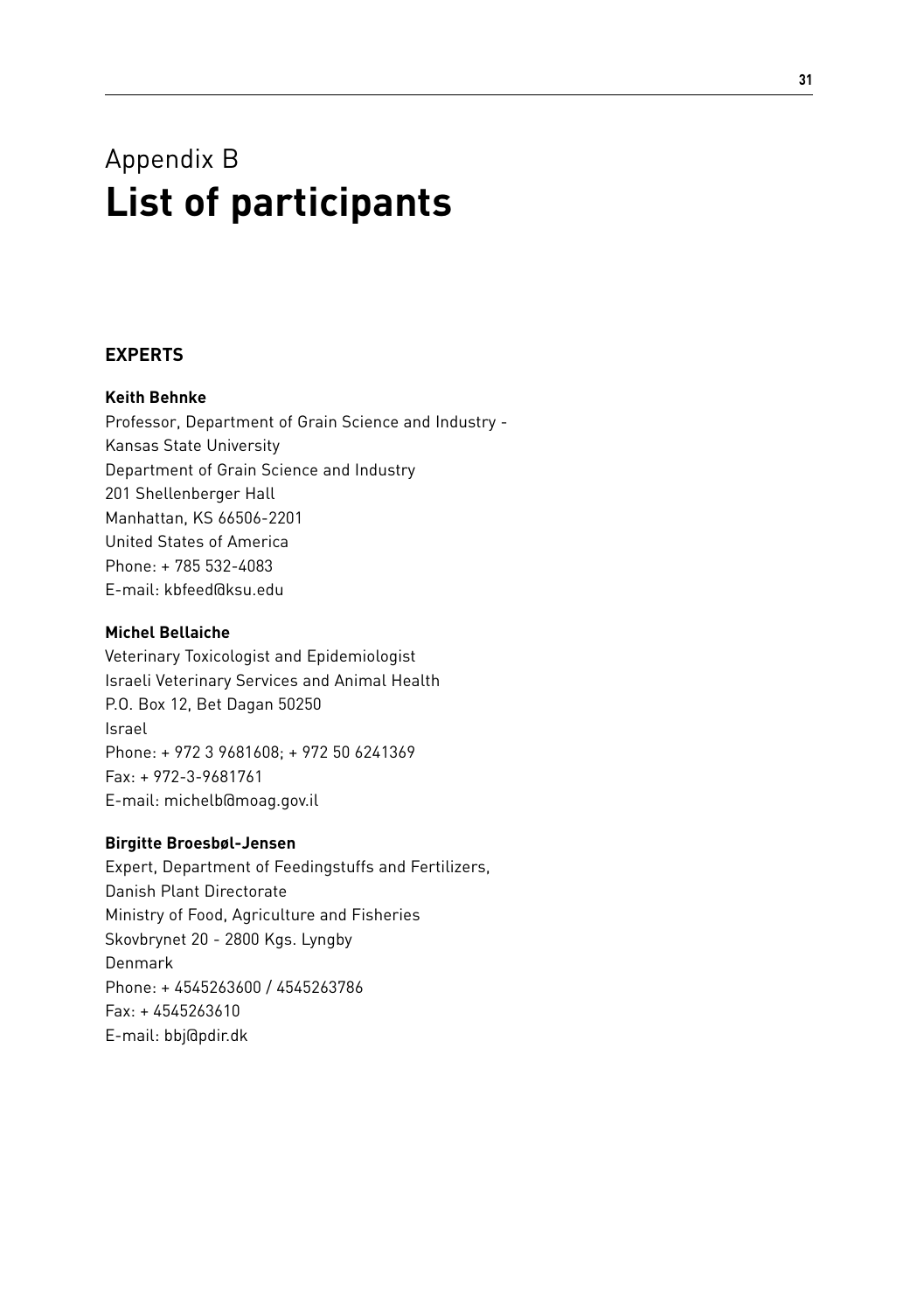#### **Jacob De Jong**

Coordinator Regulatory Feed Programme RIKILT Institute of Food Safety Wageningen University and Research Centre The Netherlands Phone: + 31 317 475581 Fax: + 31 317 417717 E-mail: Jacob.dejong@wur.nl

#### **Miguel Angel Granero Rosell**

Civil servant, DG Health and Consumer Protection - Animal Welfare and Feed Unit European Commission Brussels Belgium Phone: +32 (0)2 29 58110 Fax: +32 (0)2 2963615 E-mail: miguel-angel.granero-rosell@ec.europa.eu

## **Catherine Italiano**

Toxicology Coordinator Feed Program 59 Camelot Drive Ottawa, Ontario K1A 0Y9 Canada Phone: + (613) 221 4042 Fax: + (613) 228 6614 E-mail: citaliano@inspection.gc.ca

## **Alexander Komarov**

Head of Food and Feed Safety Department All-Russian State Centre for Quality and Standardization of Veterinary Drugs and Feed Moscow Russian Federation Phone: +7 (495) 256 03 81 Fax: +7 (495) 256 03 81 E-mail: alex.kom.pet@mtu-net.ru ; komarov@vgnki.ru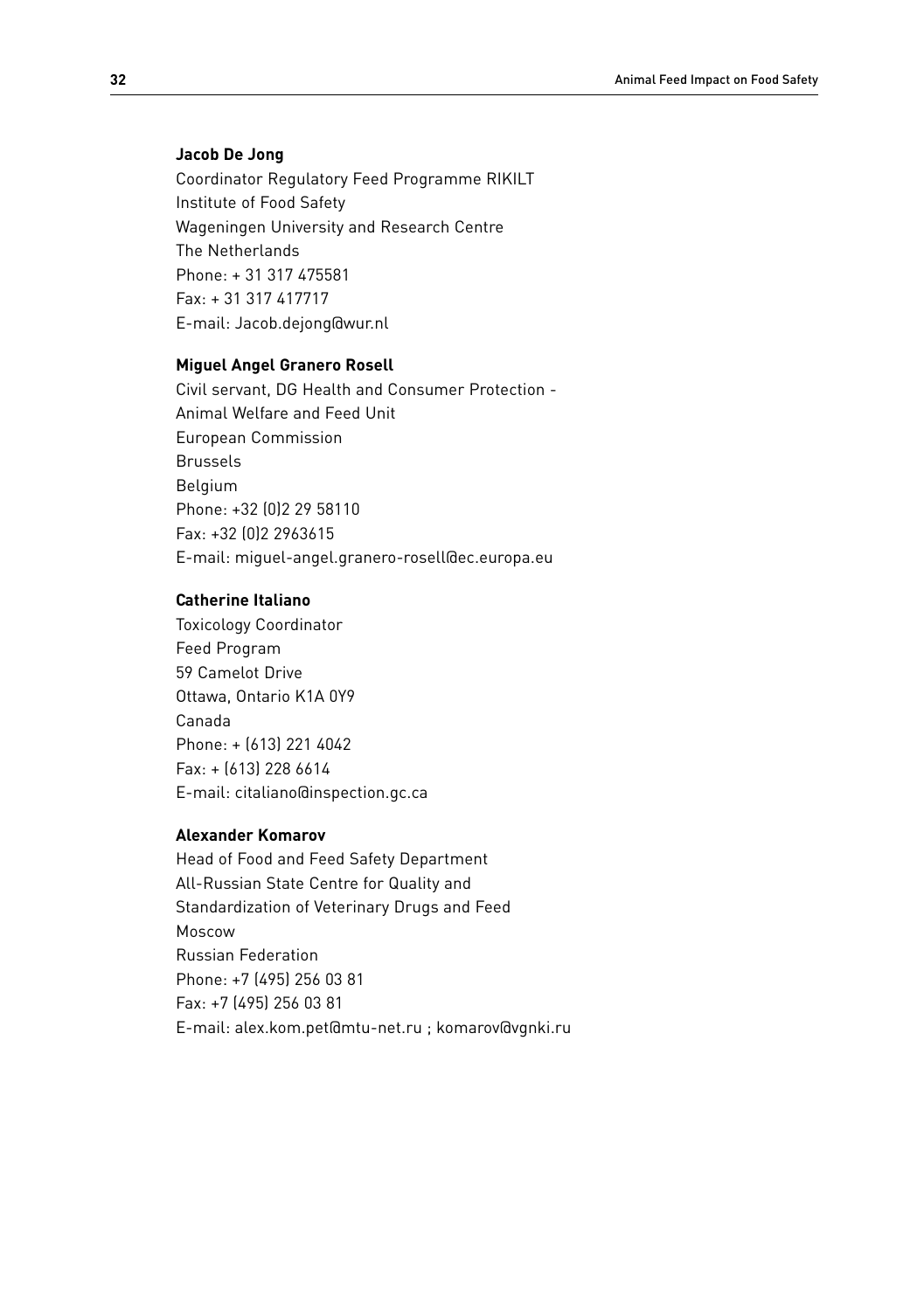## **Sabine Kruse**

Civil servant, Federal Ministry of Food, Agriculture and Consumer Protection Rochusstrasse 1 53123 Bonn Germany Phone: +49 228 99 5294186 Fax: +49 228 99 5204221 E -mail: sabine.kruse@bmelv.bund.de

## **Fernanda Marussi Tucci**

Secretary of Animal and Plant Health Ministry of Agriculture, Livestock and Food Supply Esplanada dos Ministérios Bloco D, Anexo A, sala 441; 70043-900; Brasília - DF Brazil Phone: +55 61 3218 2720 Fax: +55 61 3218 2727 E-mail fernanda.tucci@agricultura.gov.br

## **Daniel McChesney**

Director, Office of Surveillance and Compliance United States Food and Drug Administration - Center for Veterinary Medicine 7519 Standish Place Rockville, Maryland 20855 United States of America Phone: +1 240-453-6830 Fax: + 240 453 6880 E-mail: daniel.mcchesney@fda.hhs.gov

## **Sergio Morgulis**

Technical Manager Minerthal Prod. Agropec. Ltda Gomes de Carvalho, 1765, room 12 Vila Olímpia 04547-901 Sao Paulo, SP Brazil Phone: +55 11 30455447 E-mail: sergio@minerthal.com.br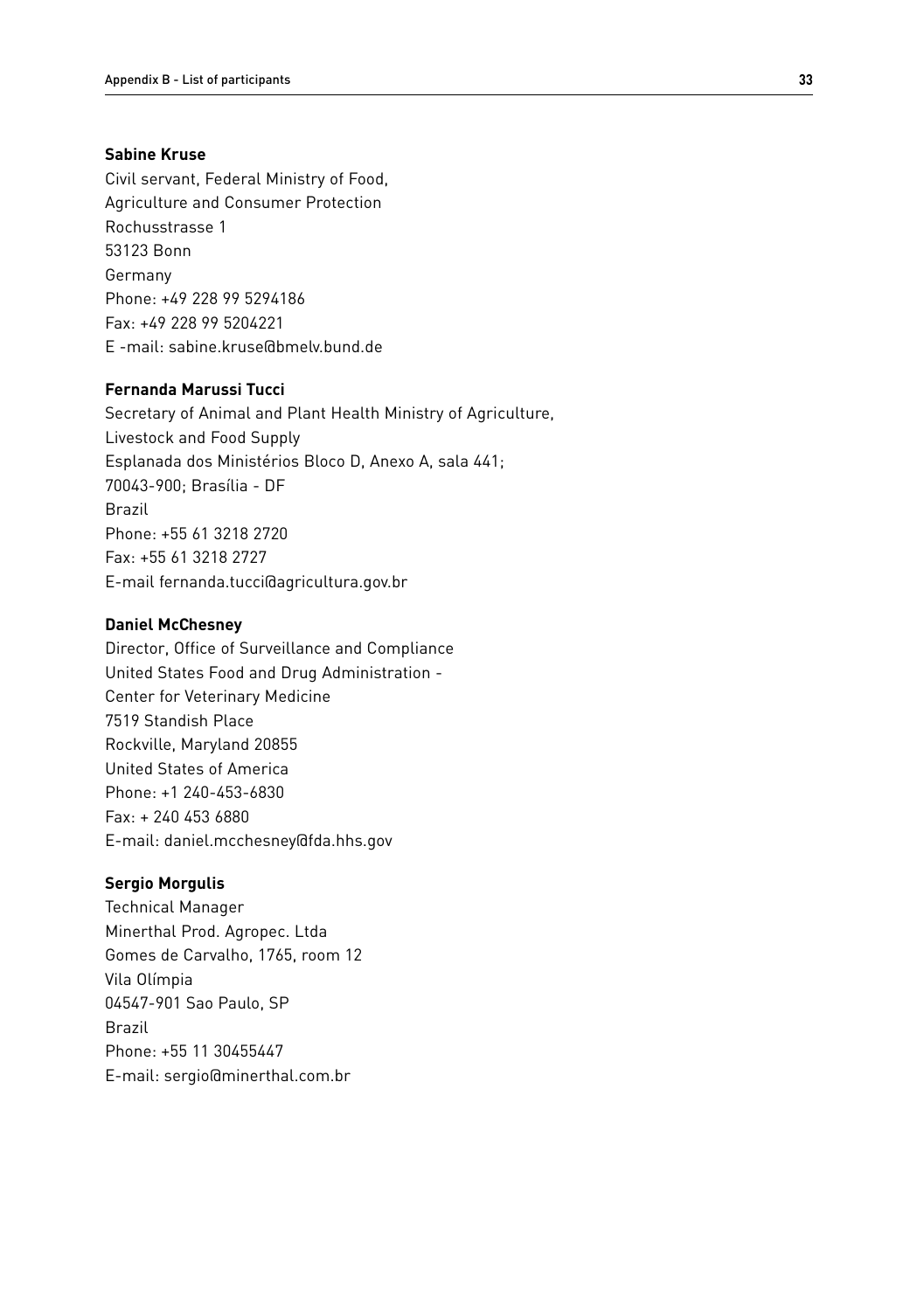#### **Lea Pallaroni**

Secretary General ASSALZOO - Italian Feed Producers Association Via Lovanio, 6, 00198 Rome Italy Phone: +39 335 7165942 Fax: +39 06 8541641 E-mail: lea.pallaroni@assalzoo.it

#### **Narinder Singh Sharma**

Veterinary Bacteriologist, Department of Veterinary Microbiology, College of Veterinary Science Guru Angad Dev Veterinary and Animal Sciences University, Ludhiana 141004, Punjab India Phone: +91 161 241 4033 (o); +91 161 2464211 (r); +91 9814198031 (m) Fax: +91 161 240 0822; +91 161 2553356 E-mail: singhsharman@yahoo.com

## **Bill Spooncer**

Director Kurrajong Meat Technology Pty Ltd PO Box 181 Kurmond NSW 2757 Australia Phone: +61 2 45677952 Fax: +61 2 45678952 E-mail: bill.s@bigpond.net.au

## **Liying Zhang**

Chief of the Laboratory, Professor of China Agricultural University Feed Industry Center, Ministry of Agriculture Yuan Ming Yuan West Road 2, Beijing 100094 China Phone: +86 10 62733588-1302 Fax: +86 10 62733688 E-mail: zhangliying@sina.com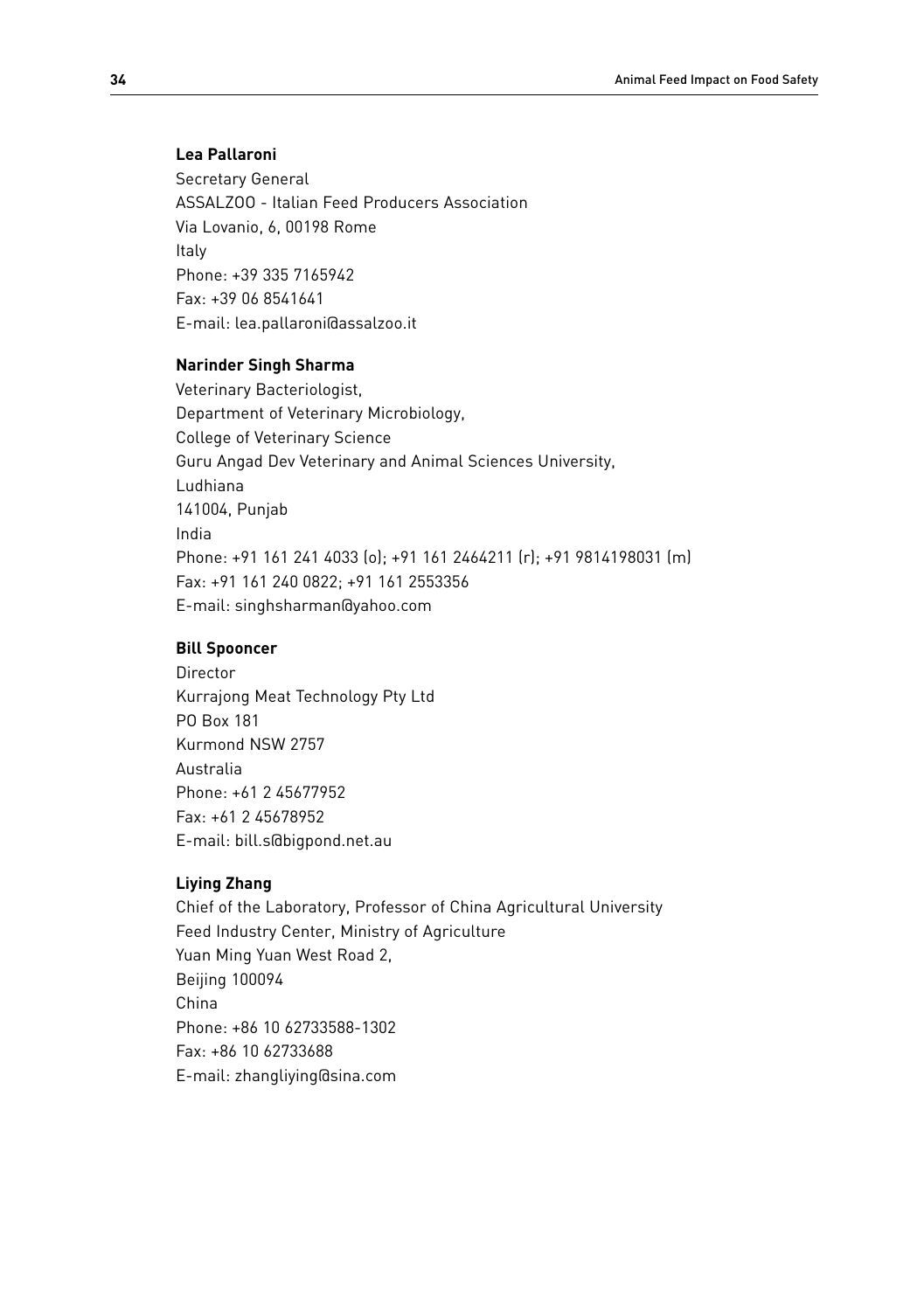## **Resource Persons**

#### **Sarah Cahill**

Nutrition Officer (Food Microbiology) Food Quality and Standards Service Nutrition and Consumer Protection Division Food and Agriculture Organization of the United Nations (FAO) Viale delle Terme di Caracalla, 00153 Rome Italy Phone: +39-06-5705-3614 Fax: +39-06-5705-4593 E-mail: sarah.cahill@fao.org

#### **Katinka de Balogh**

Senior Officer, Veterinary Public health Animal Health Service Animal Production and Health Division Food and Agriculture Organization of the United Nations (FAO) Viale delle Terme di Caracalla, 00153 Rome Italy Phone: +39 06 57056110 Fax: +39 06 57055749 E-mail: Katinka.DeBalogh@fao.org

#### **Mohammad R. Hasan**

Fishery Resources Officer (Aquaculture) Aquaculture Management & Conservation Service (FIMA) Fisheries and Aquaculture Department Food and Agriculture Organization of the United Nations (FAO) Viale delle Terme di Caracalla, 00153 Rome Italy Phone: +39 06 570 56442 Fax: +39 06 570 53020 E-mail: Mohammad.Hasan@fao.org

## **Sarah Kahn**

Head, International Trade Department, OIE 12, Rue de Prony, 75017 Paris France Phone: +33 1 44151888 Fax: + 33 1 42670987 E-mail: s.kahn@oie.int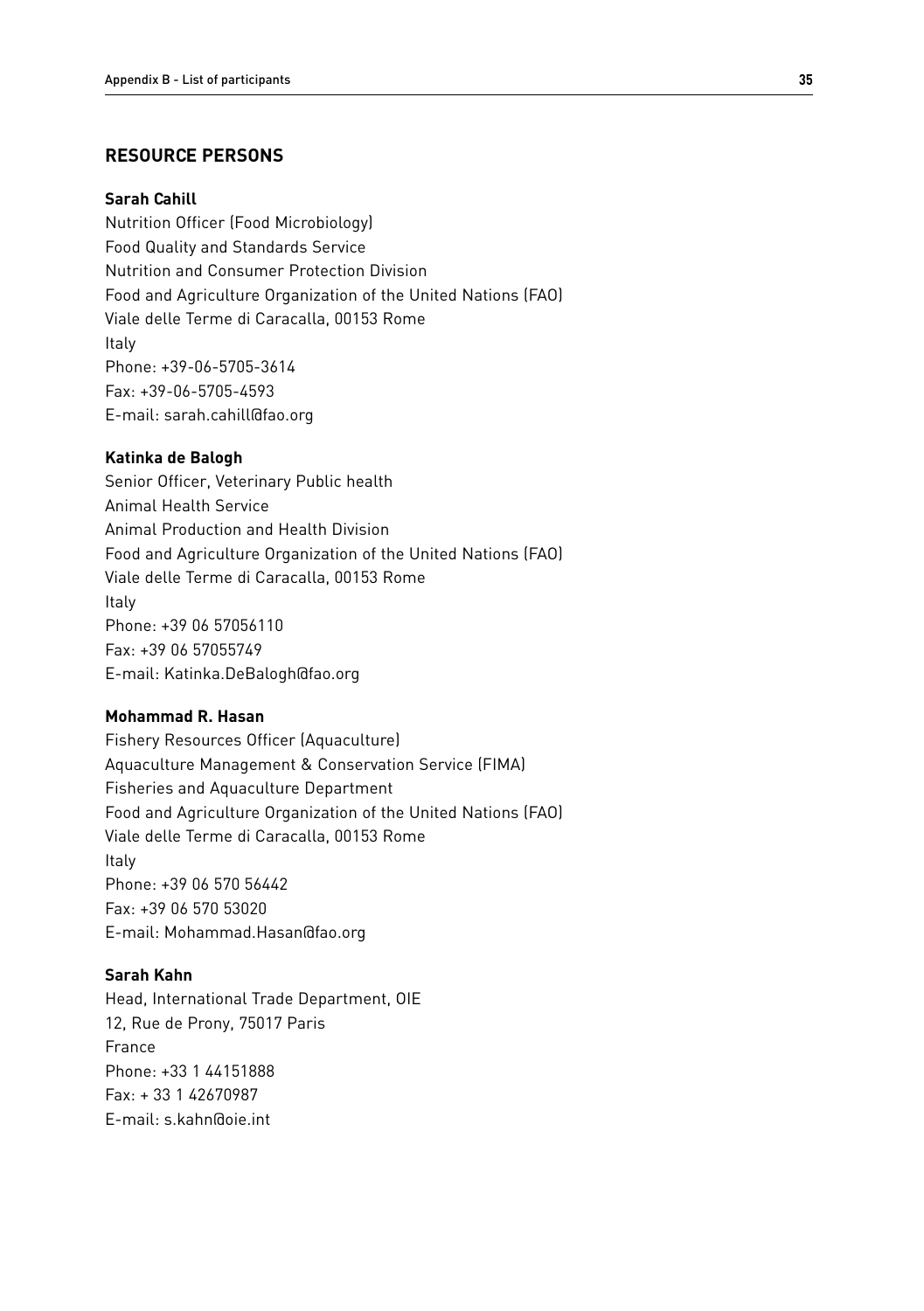#### **Yong Zhen Yang**

Agricultural Officer and JMPR Secretary Viale delle Terme di Caracalla, 00153 Rome Italy Phone: +39 06 57054246 Fax: +39 06 57053224 E-mail: YongZhen.Yang@fao.org

#### **Jogeir Toppe**

Fishery Industry Officer Fish Products and Industry Division (FII) Fisheries and Aquaculture Department Food and Agriculture Organization of the United Nations (FAO) Viale delle Terme di Caracalla, 00153 Rome Italy Phone: + 39 06 57056490 Fax: + 39 06 57055188 e-mail: jogeir.toppe@fao.org

## **Annika Wennberg**

FAO JECFA Secretary Nutrition and Consumer Protection Division, Food and Agriculture Organization of the United Nations (FAO) Viale delle Terme di Caracalla, 00153 Rome Italy Phone: + 39 06570 53283 Fax: + 39 06570 54593 E-mail: annika.wennberg@fao.org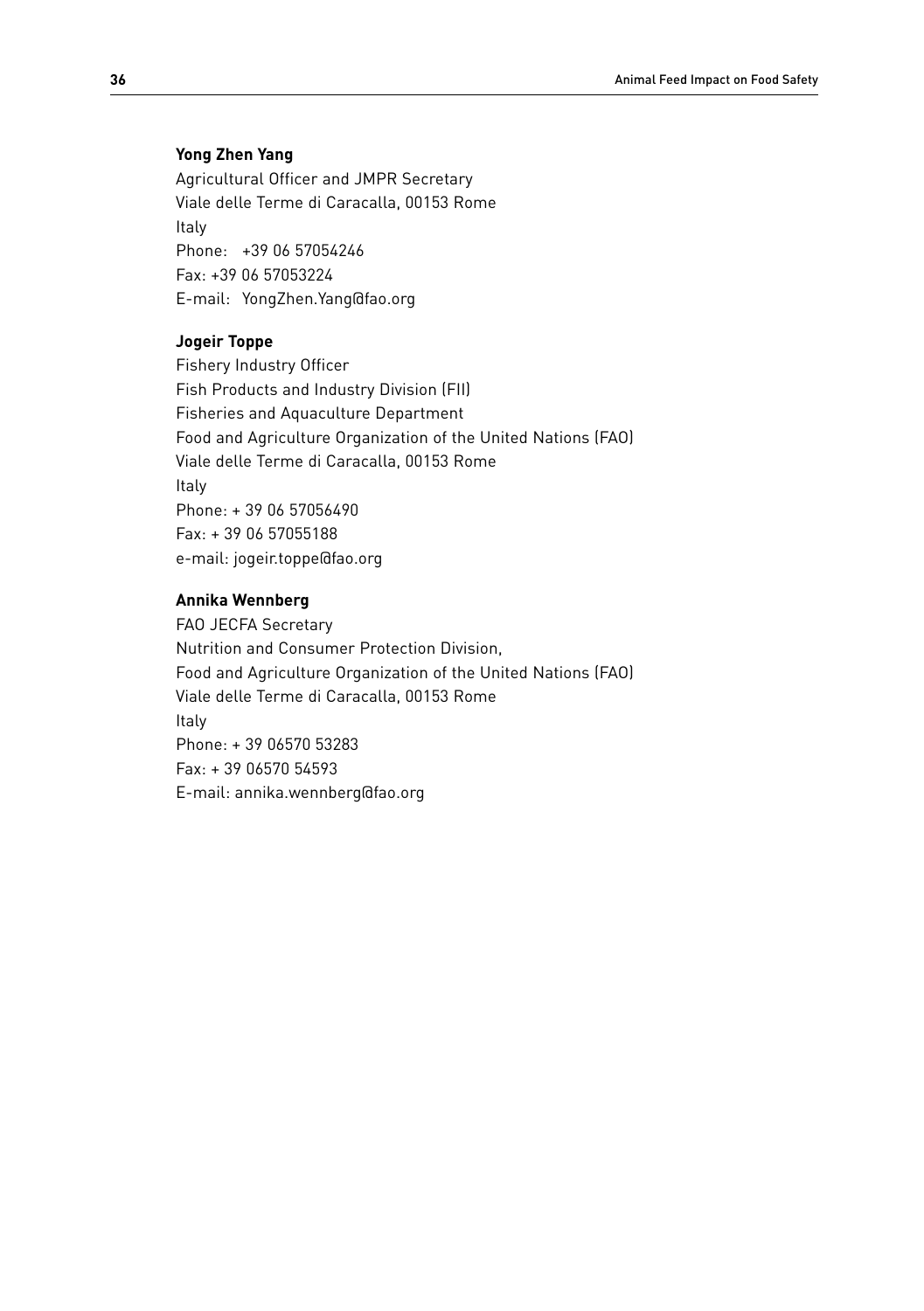## **Secretariat**

#### **Awa Aidara-Kane**

Scientist Department of Food Safety, Zoonoses and Foodborne Diseases World Health Organization 20, Avenue Appia, CH-1211 Geneva 27 Switzerland Phone: +41 22 791 2403 Fax: +41 22 791 4398 E-mail: aidarakanea@who.int

#### **Daniela Battaglia**

Livestock Production Officer Animal Production and Health Division Agriculture and Consumer Protection Department Food and Agriculture Organization of the United Nations (FAO) Viale delle Terme di Caracalla, 00153 Rome Italy Phone: +39.06.57056773 Fax. +39.06.57055749 e-mail: Daniela.Battaglia@fao.org

## **Ezzeddine Boutrif**

Director, Nutrition and Consumer Protection Division, Agriculture and Consumer Protection Department Food and Agriculture Organization of the United Nations (FAO) Viale delle Terme di Caracalla, 00153 Rome Italy Phone : +39 06 570 56156 Fax :+39 06 570 54593 E-mail : Ezzeddine.Boutrif@fao.org

## **Annamaria Bruno**

Food Standards Officer Joint FAO/WHO Food Standards Programme Viale delle Terme di Caracalla, 00153 Rome Italy Phone: + 39 06 570 56254 Fax : +39 06 570 54593 E-mail : annamaria.bruno@fao.org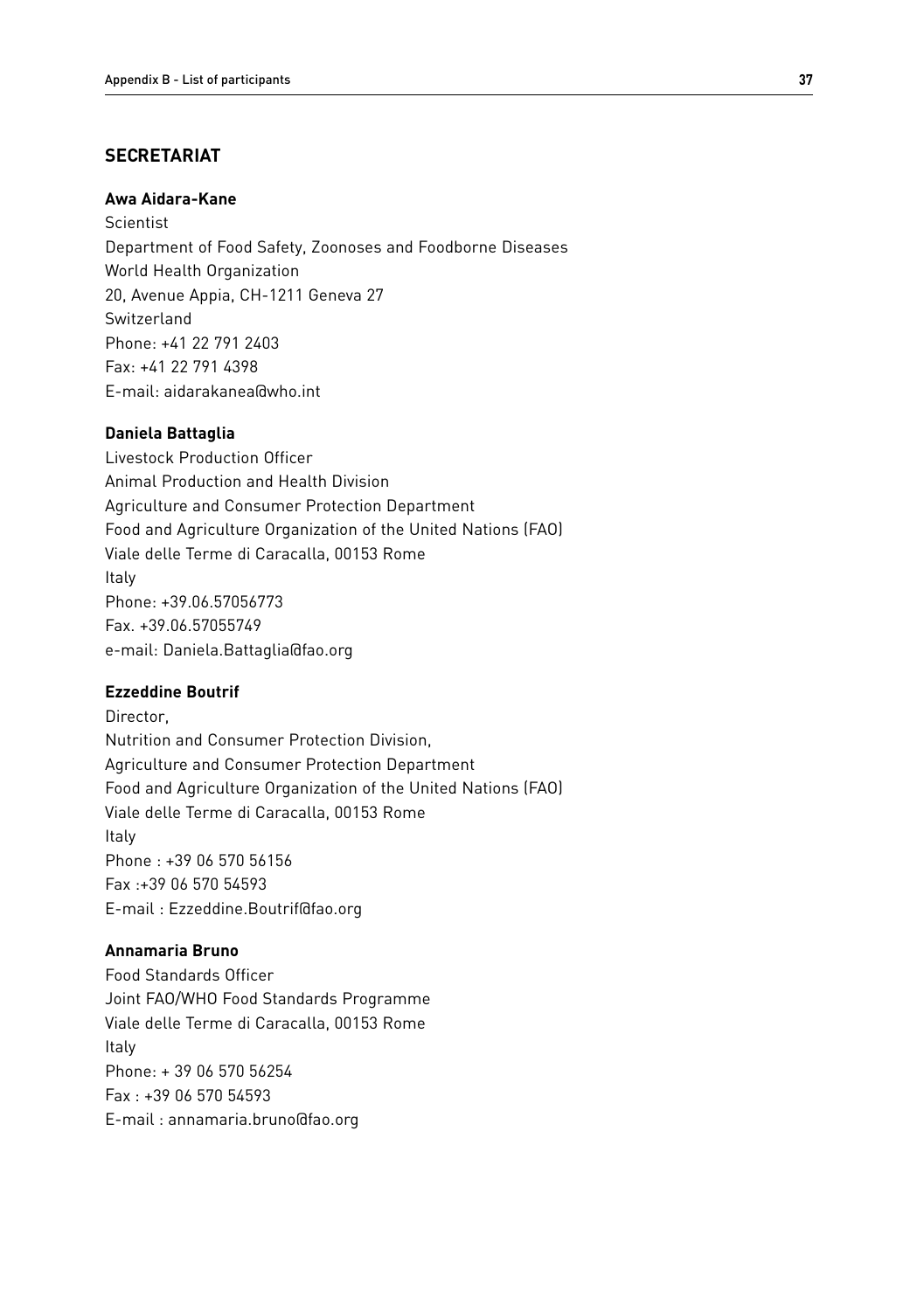## **Maria de Lourdes Costarrica**

Senior Officer, Food Quality and Standards Service Nutrition and Consumer Protection Division Food and Agriculture Organization of the United Nations (FAO) Viale delle Terme di Caracalla, 00153 Rome Italy Phone: +39 06 5705 6060 Fax: + 39 06 5705 4593 E-mail: lourdes.costarrica@fao.org

## **Samuel Jutzi**

Director Animal Production and Health Division Food and Agriculture Organization of the United Nations (FAO) Viale delle Terme di Caracalla, 00153 Rome Italy Phone: +39 06 57053371 Fax: + 39 06 57055749 E-mail: samuel.jutzi@fao.org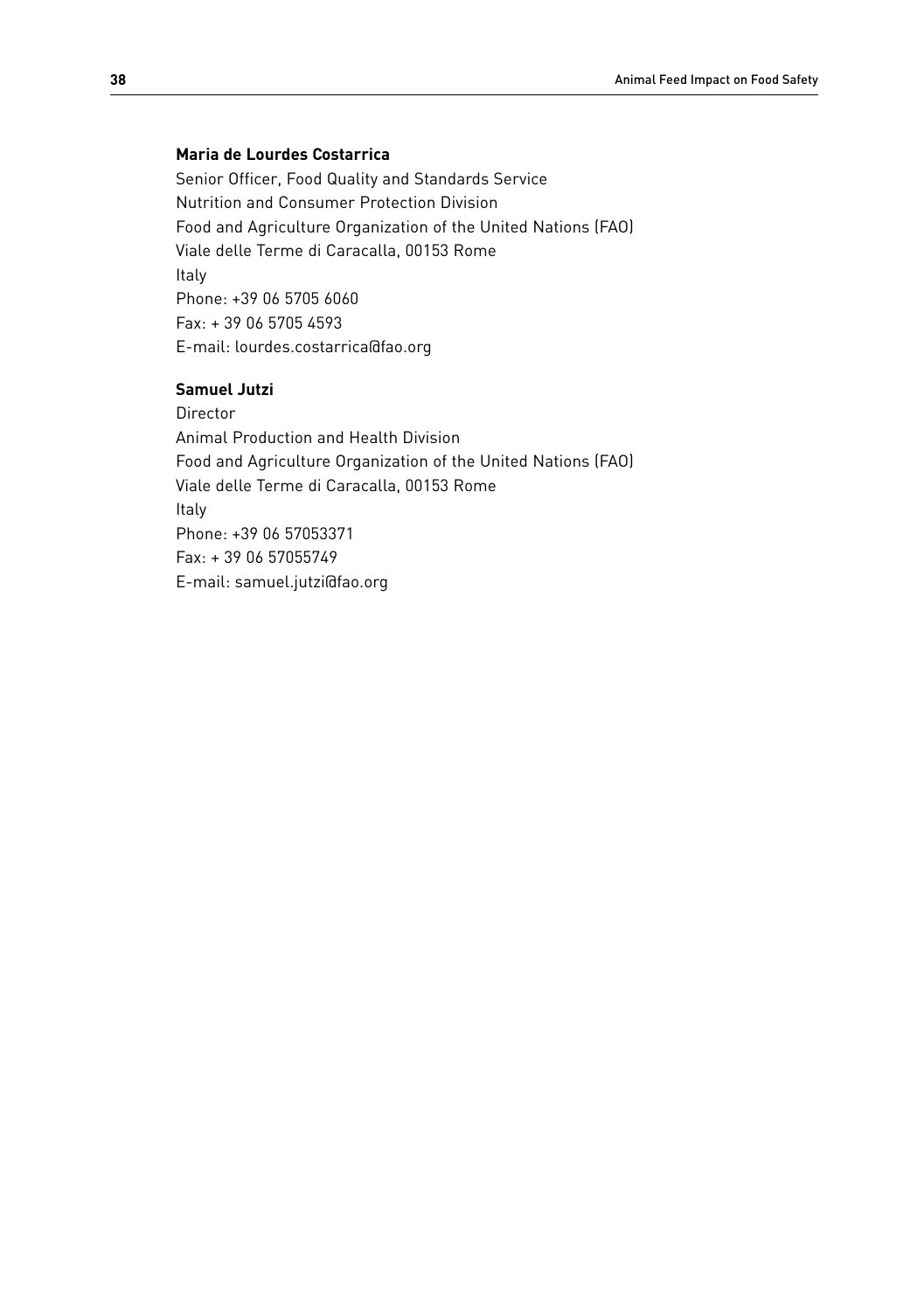## Appendix C **Experts' Résumés**

#### **Keith Behnke**

Dr. Keith Behnke is Professor of Feed Science in the Department of Grain Science and Industry at Kansas State University, Manhattan, Kansas (United States of America). His education includes a BS degree in Feed Technology, MS in Grain Science and a PhD in Grain Science all from Kansas State University. His responsibilities at the University include teaching two feed processing related courses and a course dealing with the quality of feed ingredients. In addition to teaching, his research focuses on the effect of feed processing on animal nutrition and feed quality and safety. He is often asked to consult with companies in the livestock feed industry regarding technical issues and compliance with State and Federal regulations.

#### **Michel Bellaiche**

Has a BA in Agriculture (Animal Science) and a DVM in Veterinary Medicine from the Hebrew University of Jerusalem, and an MSc in Epidemiology and Preventive Medicine from Tel Aviv University. He has a specialization in veterinary physiology under the aegis of the Kimron Veterinary Institute and has to finalize his specialization in veterinary toxicology. Since November 1991, he is employed in the Israeli Veterinary Services and Animal Health. He started his career in the Department of Toxicology, as a veterinary toxicologist. In the framework of this function, he performed epidemiologic investigations in veterinary toxicological outbreaks dealing with public health issues, connected with toxicology and food-borne diseases. Now, he is the Head of the Epidemiology Department of the Israeli Veterinary Services. During 2003-2004, he edited a booklet about "Chemical and microbiological hazards in human food, introduced maliciously through animals in the farms". He is now also responsible for all the emergency preparations of the Israeli Veterinary Services.

### **Birgitte Broesbøl-Jensen**

Birgitte Broesbøl-Jensen is an agronomist (MSc in Agriculture). She graduated in 1985 from the Royal Veterinary and Agricultural University (now Faculty of Life Sciences, University of Copenhagen). In 1989 she joined a permanent post in the Danish Plant Directorate (the competent authority on feed legislation in Denmark). She is involved in a project on risk assessment of by-products from the food and non-food industries used for food producing animals in relation to human and animal health. She also is dealing with questions concerning the legislation on feedingstuffs, e.g. classification of different types of feed and products lying on the borderline between feedingstuffs and medicine, and guidance of feed establishments and farmers on the legislation, e.g. on feed additives. She performs audits of feedingstuff processing units in relation to Regulation (EC)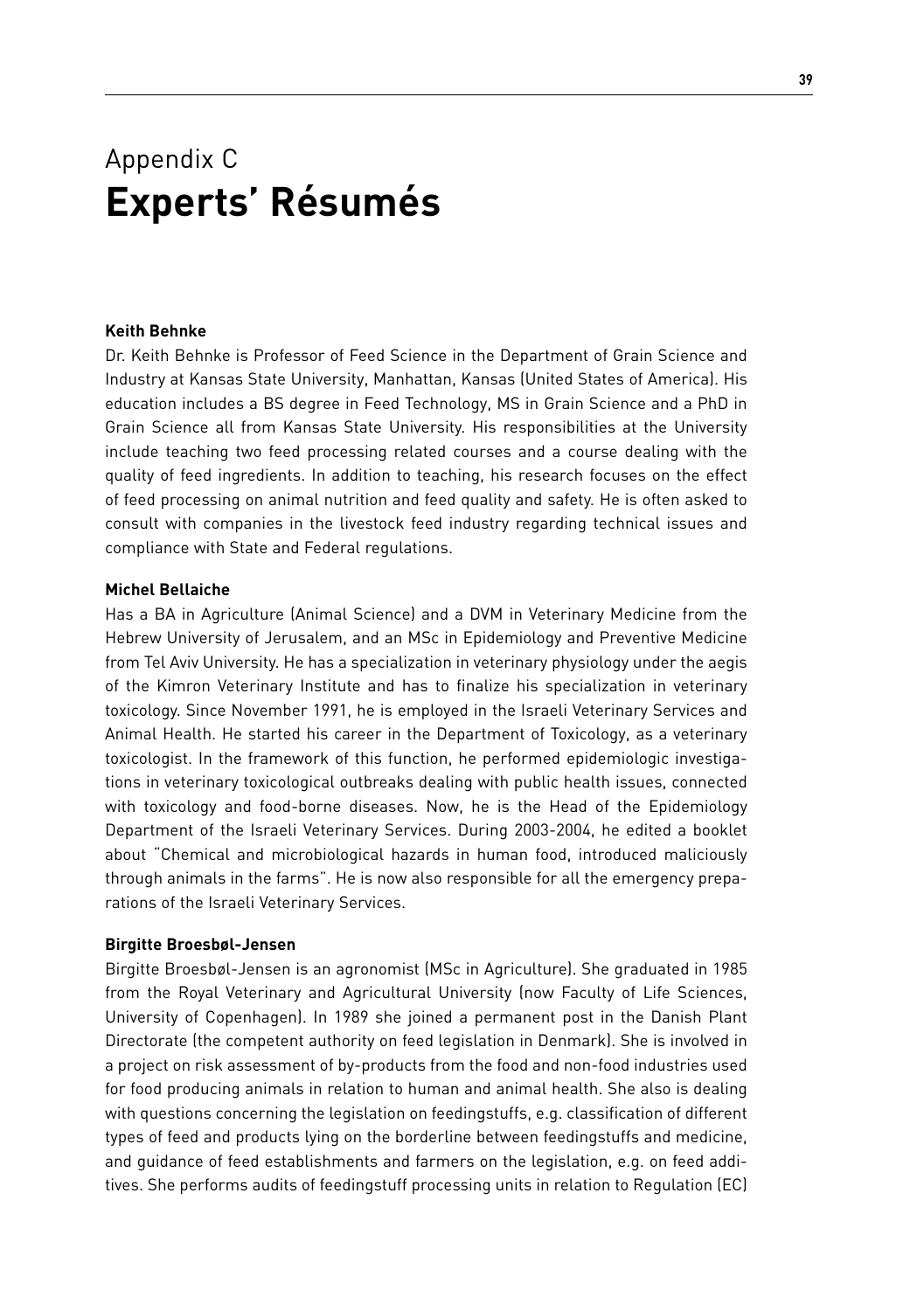183/2005 on Feed Hygiene. She was a member of the Danish secretariat (2002-2004) when Denmark hosted the Task Force on Animal Feeding (Copenhagen 2000-2004).

#### **Jacob De Jong**

Dr Jacob de Jong is an analytical chemist and the coordinator of the regulatory programme for feed at RIKILT - Institute of Food Safety, Wageningen, the Netherlands. He received his PhD in Analytical Chemistry at the University of Leiden. He chairs the CEN-Committee TC 327 "Animal feedingstuffs - methods of analysis and sampling" and the ISO-Committee TC 34/SC 10 "Animal feedingstuffs", aimed at standardization of methods of analysis. He is the head of the Dutch delegation in the EC-Expert Committee for methods of analysis for feed. He has coordinated two EC-supported research projects to develop and validate methods for banned antibiotics and growth promoters and registered coccidiostats in feed. He is also involved in EC-projects aimed to develop and validate methods for meat-and-bone meal and other animal proteins.

#### **Miguel Angel Granero Rosell**

Miguel Angel Granero Rosell is a Spanish agronomic engineer, specialized in food technology/food industry. From 1983-1988 he worked at a university and later in an engineering company. Working since 1988 for the European Commission, Mr Granero was involved until 1997 in the preparation, development and adoption of several pieces of EU food legislation, such as those related to contaminants in food and mineral waters. From 1997 to 2003, he worked in the risk assessment area, dedicated to the preparation of the scientific basis for a broad range of EU food safety legislation. Since 2003 he has been working on feed legislation with particular attention to feed additives.

#### **Catherine Italiano**

Catherine Italiano is the Toxicology Coordinator for the Livestock Feed Program at the Canadian Food Inspection Agency in Canada and has been with the Agency for 15 years, acting under the federal Feeds Act and Regulations. She is involved in developing and administering policy and regulations for the safety standards for feeds and contaminants in feeds including novel feeds. Catherine is also responsible for the risk assessment and management of contamination issues that arise from feed and is in the process of drafting guidelines for the mitigation of emergencies involving feeds. Catherine graduated with a BSc in Cell, Molecular and Developmental Biology from McGill University, and a Graduate Diploma in Ecotoxicology from Concordia University, both in Montreal. She worked for a number of years in research labs primarily in the field of molecular and developmental biology before moving to the regulatory world.

#### **Alexander Komarov**

Alexander Komarov is Head of the Food and Feed Safety Department at the All-Russia State Centre for Quality and Standardization of Veterinary Drugs and Feed in Moscow. The Centre has the official status as the OIE Collaborating Centre in Eastern Europe, Central Asia and Transcaucasia for Diagnosis, Control of Animal Diseases and Food Safety. He graduated from a veterinary-biological faculty of the Moscow Veterinary Academy in 1987 as a veterinary doctor and biochemist. He gained a PhD in 1991 and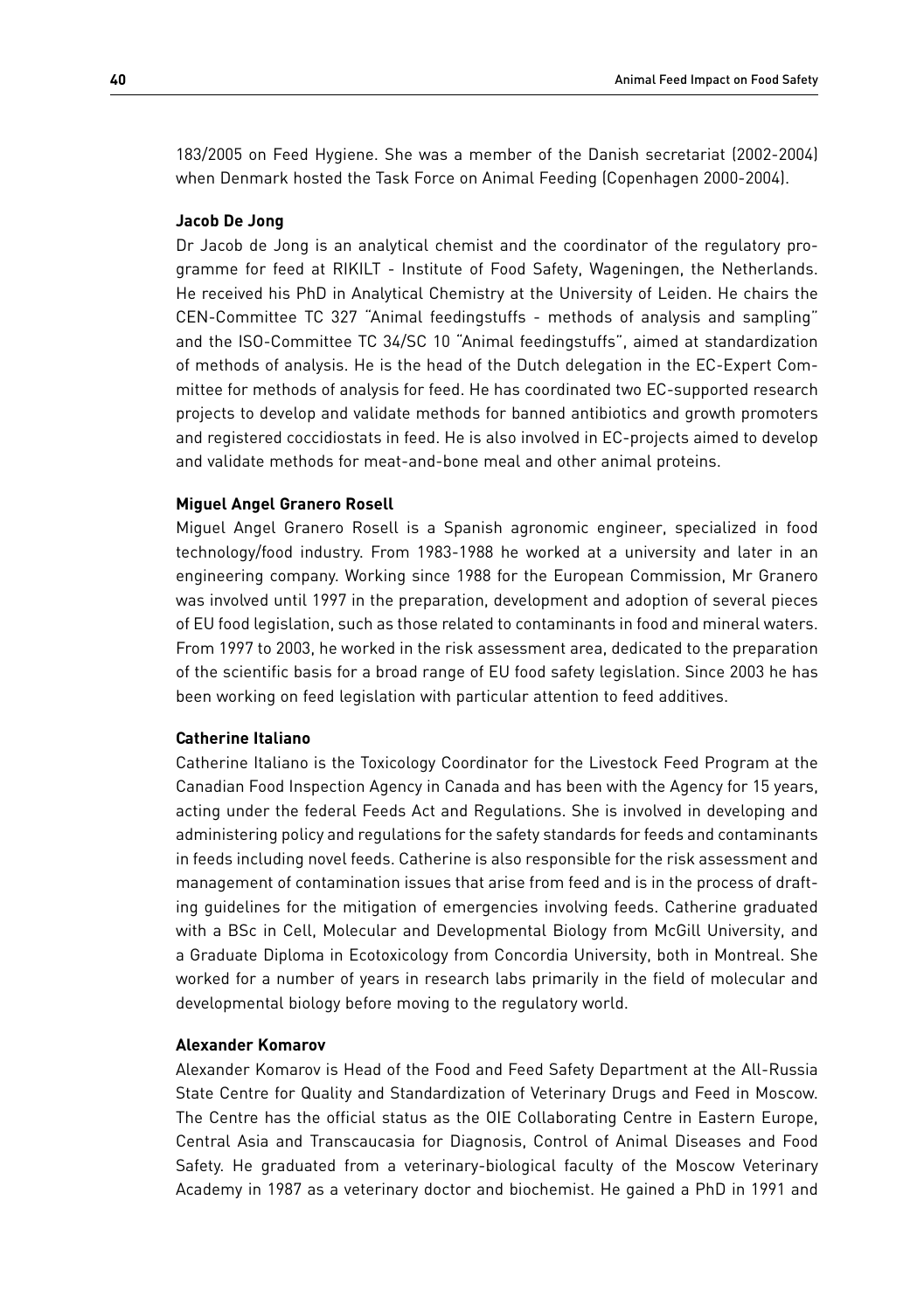a DSc in 2006. Dr. Komarov has been a supervisor of 3 PhD researchers and has had 5 PhD students. He has been working in this field for 20 years. Since 1987 he has worked on quality and safety control strategies for feed and food. His research interests lie in the development of residue analysis methodologies, particularly in the application of screening (immunochemical, GC, HPLC) and confirmatory (GC-MC/MC, LC-MC/MC) methods for detection of growth promoters, pesticides, PCB, heavy metals, mycotoxins and veterinary drugs in food and feed products. He also works as an expert in the evaluation of the safety of GM-feeds, feed additives and drugs for animals under registration procedure in the Russian Federation.

#### **Sabine Kruse**

Dr Sabine Kruse has a PhD in agricultural economics from Humbolt University Berlin. She worked as a scientist at the Institute of Agricultural Economics in Berlin from 1979 to 1990. In 1991 she moved to the Federal Ministry of Food, Agriculture and Consumer Protection, first in the business economics unit and then in the animal nutrition unit. She is responsible for all legislation relating to feed safety and animal nutrition in Germany. In particular she deals with all matters relating to undesirable substances and feed hygiene. She also coordinates feed control in Germany. She has been the Head of the German delegation to the Standing Committee for Animal Nutrition of the European Commission and head of the German delegation to the Codex Alimentarius Task Force on Animal Nutrition in Copenhagen, which developed the code of practice on good animal feeding. She has also acted as an expert consultant in the field of feed legislation, feed hygiene and feed control in different countries in Europe before their accession to the European Union. She has publications on feed legislation in the EU and in Germany, and other management measures in particular with regard to undesirable substances in feed.

#### **Fernanda Marussi Tucci**

Fernanda Marussi Tucci graduated in Animal Science in 1992 from the Universidade Estadual Paulista, Jaboticabal, São Paulo and received an MS in Animal Nutrition in 1999 from the Universidade de São Paolo and the Ph.D. in Animal Production in 2002 from the Universidade Estadual Paulista. Fernanda worked as a consultant in swine production and nutrition from 1992 to 2000. Since 2002, she is Federal Inspector at the Secretary of Animal and Plant Health, the competent authority on feed legislation of the Ministry of Agriculture, Livestock and Food Supply in Brazil.

#### **Daniel G. McChesney**

Dr Daniel G. McChesney is the Director of the Office of Surveillance and Compliance in FDA's Center for Veterinary Medicine. He has served in this position since October 2003. Prior to becoming the Director, he served as the Deputy Director for the Office of Surveillance and Compliance (1999-2003) and as the Acting Director of the Division of Compliance. His Office is responsible for developing and implementing surveillance and compliance policy concerning FDA regulatory responsibility with respect to animal drugs, feeds, food additives, veterinary medical devices, and other veterinary medical products. He joined FDA's Center for Veterinary Medicine (CVM) as a microbiologist in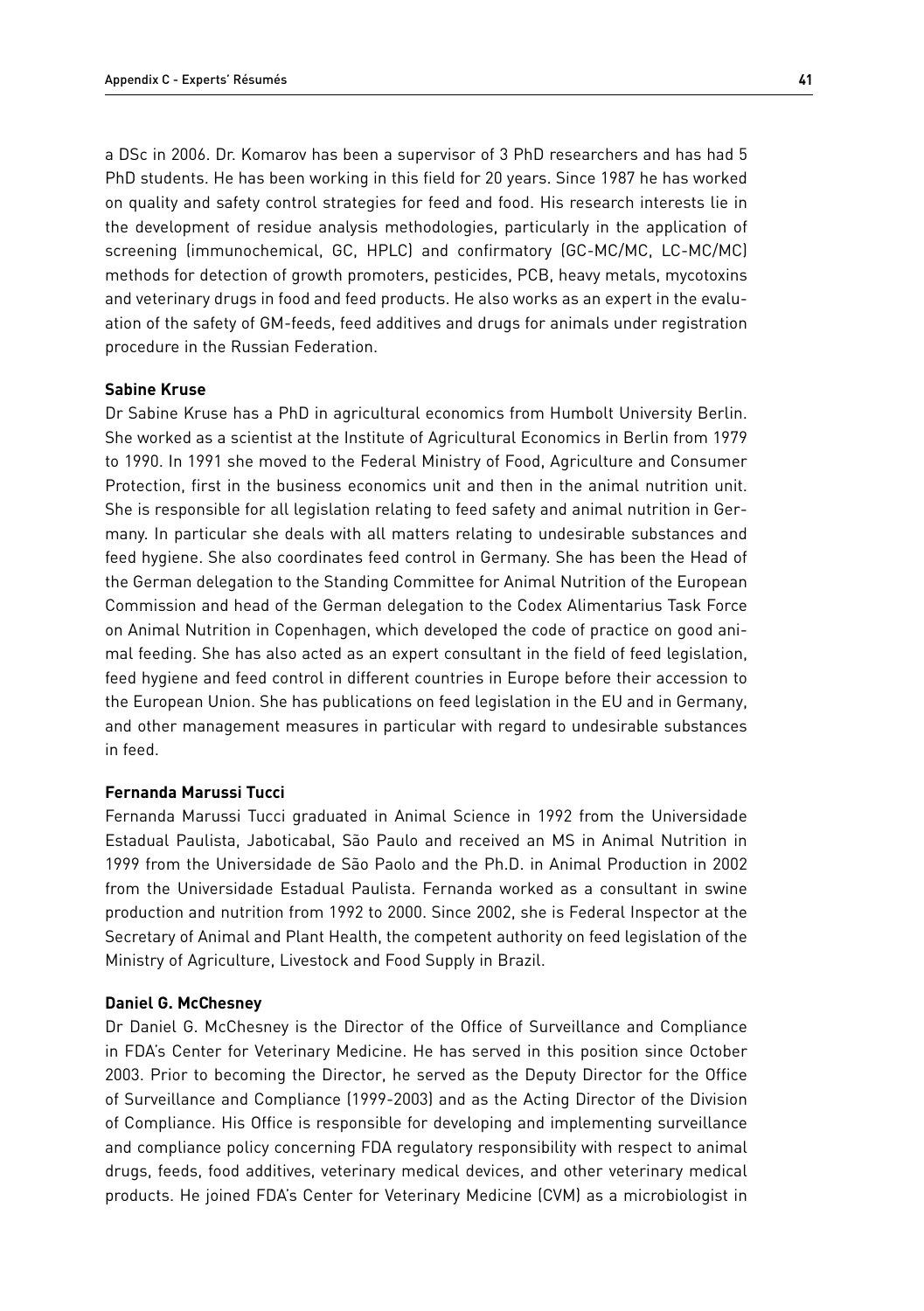1990 and served as the Center's expert on microbial contaminants of animal feed, and application of HACCP programmes to the feed industry. He received a BS in Biology from Mercer University in Macon, Georgia and his MS and PhD in Cell and Molecular Biology from the Medical College of Georgia, Augusta, Georgia. Upon completing his degree, he entered the U.S. Army and was stationed at the Walter Reed Army Institute of Research (1978-1987) where he served as a research microbiologist. After completing his active military service, he was a senior investigator at the Armed Forces Radiobiology Research Institute responsible for determining the mechanism involved in increasing survival after radiation injury.

#### **Sergio Carlo Franco Morgulis**

Sergio Carlo Franco Morgulis graduated in Veterinary Medicine from the University of São Paulo (USP) with a master's degree in animal nutrition also from USP. He gained work experience in dairy and beef cattle farms, lived and worked in the University of São Paulo's Campus of Pirassununga, working mainly with livestock production, agricultural production, slaughter houses, campus feed plant, and infrastructure assistance for teaching and research. He taught animal nutrition in veterinary school (USP). Since 1994, he has been Technical Director of Minerthal, a company with 3 divisions: animal nutrition, animal health and pet animals. Currently he is Director President of ASBRAM (Brazilian Association of Mineral Supplement Industries) and Director of Sindirações (Feed Industry Union). His technical focus is in ruminant nutrition and mineral supplements for cattle (production and use). He collaborates with the Ministry of Agriculture, participating in commissions and public inquiries about animal feed regulation.

## **Lea Pallaroni**

Lea Pallaroni received a MS in Agriculture Science (Università Cattolica del Sacro Cuore - Italy) and graduated in Agricultural Science at the Technische Universität München (Germany), defending a thesis on a mycotoxin detection method which was developed in collaboration with the European Commission - Joint Research Centre. She developed knowledge and carried out projects on food and feed control analytical techniques, on mycotoxin detoxification and mycotoxin toxicity tests (in vivo and in vitro), and on environmental contaminants metabolism (Texas A&M - United States of America). Working for Assalzoo - Italian Feed Manufacturer Association since 2003, she is mainly dealing with legal requirements for feed production and with the development and application of a national GMP programme in the feed industries. Since 2006, Lea has been the General Secretary of Assalzoo.

#### **Narinder Singh Sharma**

Dr Narinder Singh Sharma started his career as Veterinary Officer in 1984, joined Punjab Agricultural University as Assistant Professor in the Department of Veterinary Public Health and Epidemiology in 1988, and in 1990 joined as Assistant Scientist (Bacteriology). He was selected as Bacteriologist in the Department of Veterinary Microbiology in 1998. He established a Clinical Bacteriology Laboratory, a Mycology and Mycotoxin Laboratory and a Molecular Laboratory in the department. He was instrumental in adopting and popularizing a rapid and simple test for the detection of aflatoxins in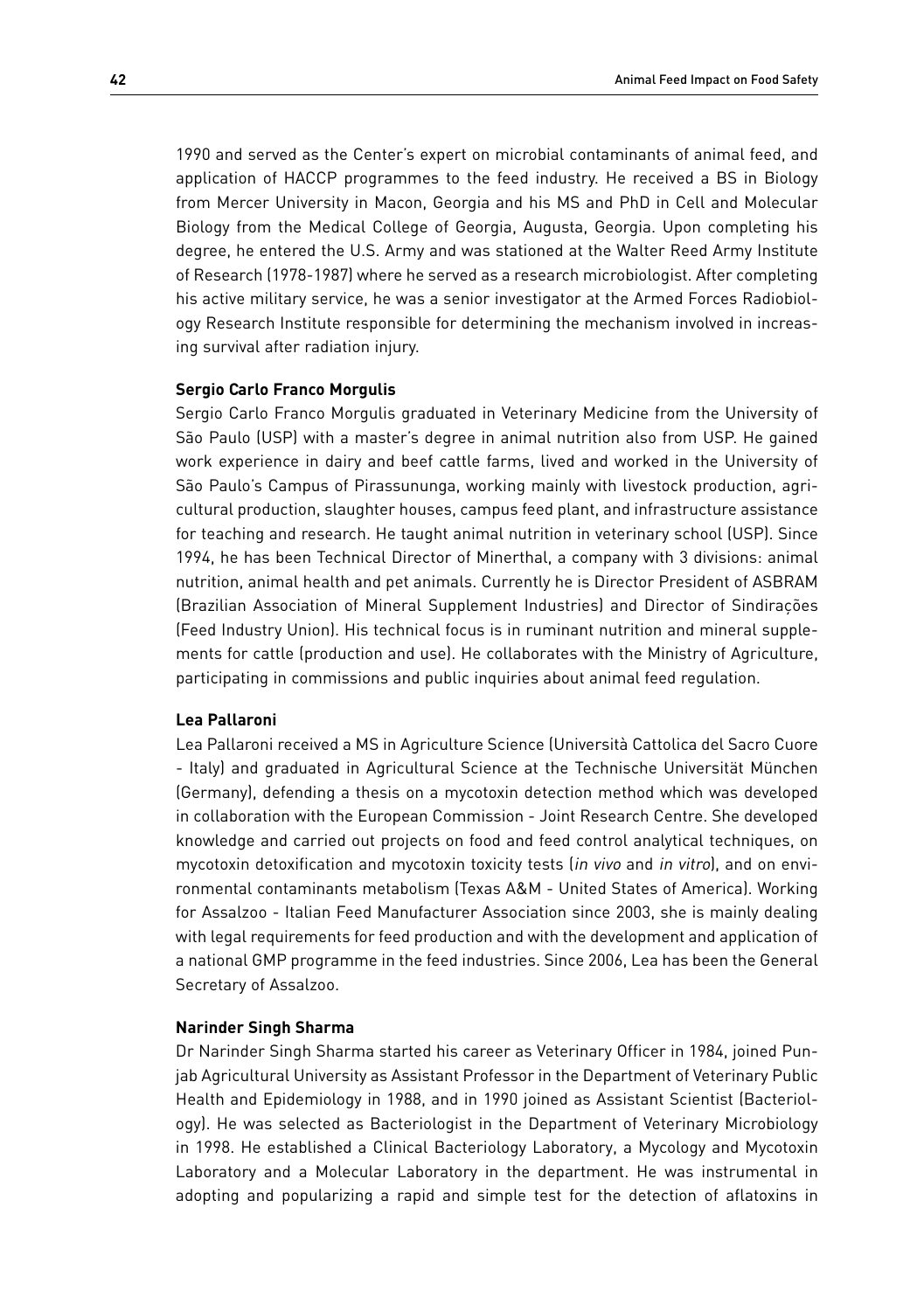different types of cattle and poultry feeds for the benefit of farmers. He is the Co-Principle Investigator for two research projects. Dr Sharma has been engaged in teaching and research in Veterinary Microbiology for the last 19 years. He has guided 4 MVSc. students in Veterinary Bacteriology. He has to his credit two laboratory manuals in the fields of veterinary microbiology, and chapters on veterinary mycology in a book. He has 48 research publications, 4 review papers, 13 scientific papers, 9 popular articles and has made 58 conference presentations. He remains associated with the Aflatoxin Check Sample Survey Programme of the International Agency for Research on Cancer (WHO).

#### **Bill Spooncer**

Bill Spooncer is Managing Director of consulting company Kurrajong Meat Technology. He graduated with a BSc in biochemistry from London University and had a 37 year career in the food industry, particularly the meat industry. His specialties have been in packaging, refrigeration, hygiene and meat safety. Since 1990, he has specialized in the rendering sector of the meat industry. He has developed university-based training programmes that provide accreditation for rendering plant operators and an auditing system that provides accreditation of rendering plants. He has developed codes of practice and standards for the rendering industry and has managed research programmes aimed at minimizing risks to animal and human health from the use of rendered products in animal feed. His consulting activities include advice to government departments on issues related to rendered products in animal feed, auditing of rendering plants and feed mills, training of rendering plant staff, and evaluation and development of rendering plant processes.

#### **Liying Zhang**

Dr Liying Zhang is the chief of laboratory of the Ministry of Agriculture Feed Industry Center, People's Republic of China, and also the professor of the Animal Science and Technology Department, China Agricultural University (Beijing). Since her graduation in 1985, she has been engaged in teaching and research in animal nutrition and feed analysis (1985-1998) at Laiyang Agricultural College and feed quality and safety analysis and evaluation at China Agricultural University (1999 to present). She was involved in the activities of the National Feed Industry Standardization Technology Committee, China, as a member for the last ten years. She has established eight methods for determination of antibiotics and prohibited drugs in feeds, some of which have been published as national standards or agriculture industry standards. She was also a member of the Evaluation Committee for Premix and Feed Additive Production Approval under the Ministry of Agriculture. She has been involved in the Annual Programme of Feed Quality and Safety Inspection of the Ministry of Agriculture since 2005.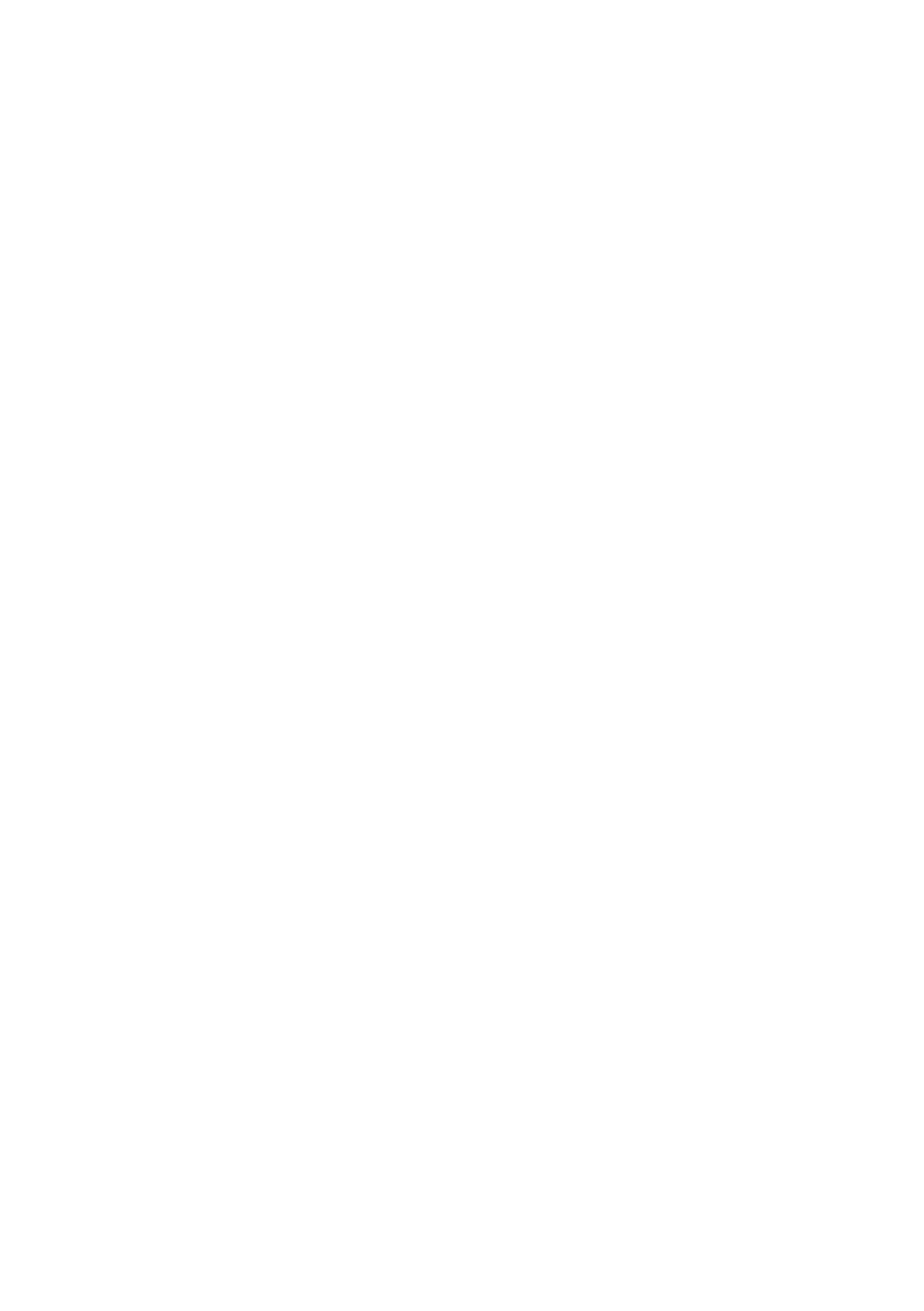## Appendix D **List of documents**

## **1. Papers submitted by experts1**

**Behnke, K.** 2007. Quality and safety of feed and feed ingredients.

**Bellaiche, M.** 2007. Public health problems associated with animal feed. Chemical and microbiological hazards, sources and routes of contamination.

**De Jong, J.** 2007. Detection of chemical hazards in animal feed and feed ingredients related to public health.

**Granero Rosell, M.A.** 2007. Prevention and control hazards associated with public health in animal feed: the EC approach.

**Italiano, C.** 2007. Safety assessment of new feed ingredients. Regulatory scheme for assessing novel feeds from plants derived from biotechnology.

**Kruse, S.** 2007. Feed control in emergency situations.

**McChesney, D., Hooberman, B. & Graber, G.** 2007. Prevention and control hazards associated with public health in animal feed: the USA approach.

**Pallaroni, L.** 2007. Risk management including GMP and HACCP in the feed industry.

## **2. Documents submitted in response to the FAO/WHO call for data and information**

**Assalzoo.** 2007. Codex Assalzoo. Rome, Associazione Nazionale tra i Produttori di Alimenti Zootecnici.

**Aumaitre, L.A.** 2002. Les aliments issus de plantes génétiquement modifiées. INRA Prod. Anim., 15: 97-108.

**Aumaitre**, **L.A.** no date**.** References on oilmeals in pig diets. France.

**Brazilian animal feed legislation.** (available at http://www.sindiracoes.org.br/produtos\_ servicos/default.asp?cod=36&flag=cont) (last accessed 9.11.2007)

**CEN.** 2006. Report of the Secretariat CEN/TC 327: Animal feedingstuffs - methods of analysis and sampling. Brussels, European Committee for Standardization.

**CEN.** 2006. Report of the Secretariat ISO\_TC 34\_SC10 Animal Feeding stuffs December 2006. Brussels, European Committee for Standardization.

**Czech Republic - Ministry of Agriculture.** Data on feed safety from the Czech Republic. Food Production Department.

 $1$  The papers can be requested directly from the authors.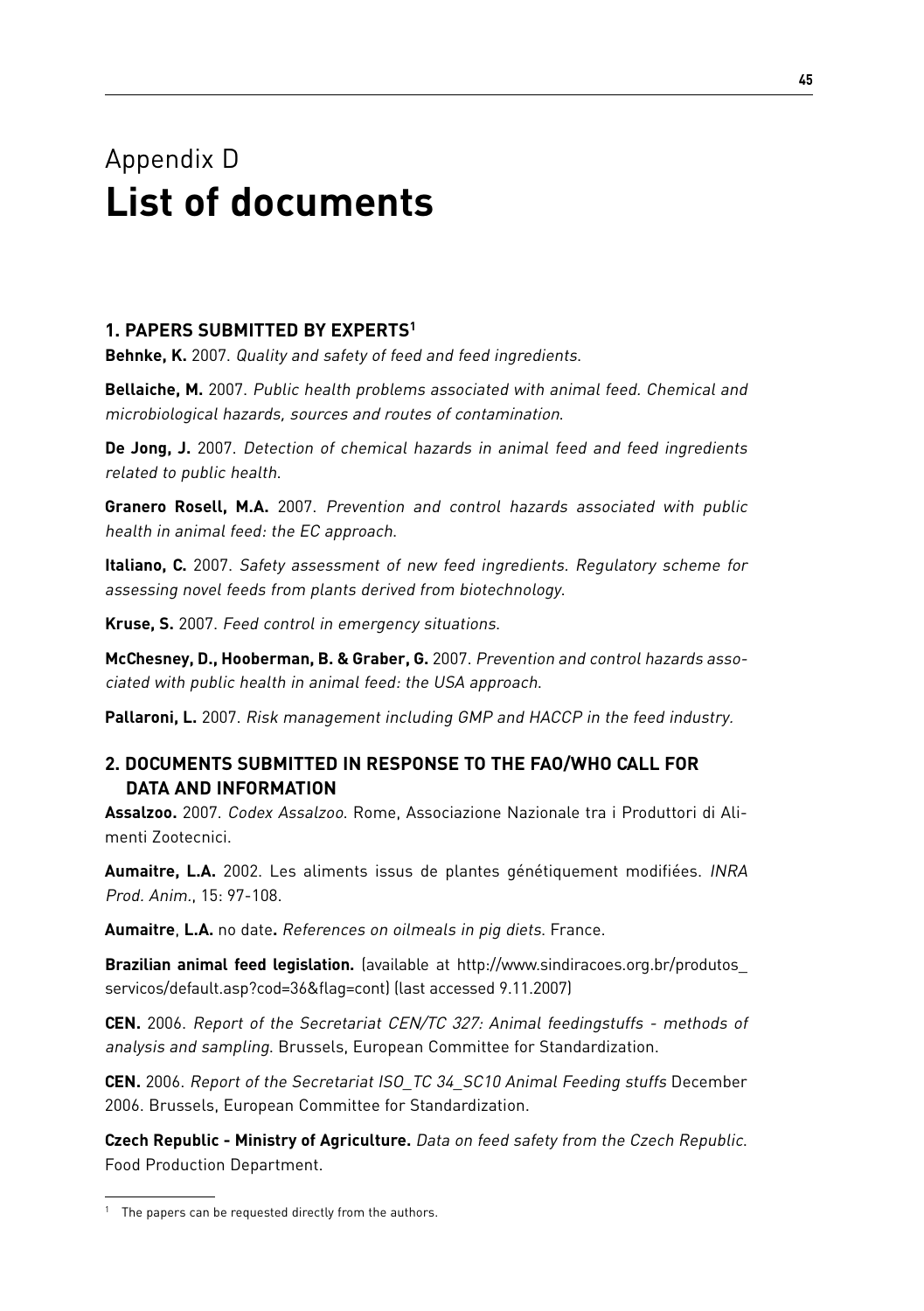**Danish Plant Directorate.** Data and information from Denmark.

**De Jong, J**. no date. Method protocol for the detection of TLC - TYL SPIR and VIRG in animal feedingstuffs, SIMBAG-FEED. Wageningen, the Netherlands, RIKILT - Institute of Food Safety, Analytical Services and Development.

**De Jong, J**. no date. Method protocol for the determination of HPLC - CARB and OLA in animal feedingstuffs, SIMBAG-FEED. Wageningen, the Netherlands, RIKILT - Institute of Food Safety, Analytical Services and Development.

**De Jong, J**. no date. Method protocol for the determination of 5 Comp by LCMS in animal feeds SIMBAG-FEED. Wageningen, the Netherlands, RIKILT - Institute of Food Safety, Analytical Services and Development.

**De Jong, J**. no date. Method protocol for screening on banned antibiotics in complete feedingstuffs by the microbiological plate test, SIMBAG-FEED. Wageningen, the Netherlands, RIKILT - Institute of Food Safety, Analytical Services and Development.

**FAMI-QS.** 2004. European code of practice for feed additive and premixture operators. Brussels, European Feed Additives and Premixtures Quality System.

**FAMI-QS.** 2004. Guidance on the implementation of the FAMI-QS code of practice. Brussels, European Feed Additives and Premixtures Quality System.

**FEFAC.** 2004. European feed manufacturer code. Brussels, Federation Europeenne Des Fabricants D'aliments Composes Pour Animaux.

**Hoogenboom, L.A.P.** 2005. Behaviour of polyhalogenated and polycyclic haromatic hydrocarbons in food-producing animals. In V.R. Preedy & R.R. Watson, eds. Reviews in food and nutrition toxicity, vol. 2, pp. 269-299. London, Taylor and Francis.

**Hoogenboom, L.A.P, Kan, C.A., Zeilmaker, M.J, Van Eijkeren, J. &. Traag, W.A.** 2006. Carry-over of dioxins and PCBs from feed and soil to eggs at low contamination levels - influence of mycotoxin binders on the carry-over from feed to eggs. Food Additives and Contaminants, 23(5): 518-527.

**Hoogenboom, L.A.P., Van Eijkeren, J.C.H., Zeilmaker, M.J., Mengelers, M.J.B., Herbes R., Immerzeel, J. & Traag W.A.** 2007. A novel source for dioxins present in recycled fat from gelatin production. Chemosphere, 68: 814-823.

**IFIF.** 2007. Comments of the International Feed Industry Federation (IFIF) to the Joint FAO/WHO Expert Meeting on Animal Feed Impact on Food Safety Meeting at FAO in Rome, Italy. Cheltenham UK, International Feed Industry Federation.

**Italiano**. **C.** no date. Generic data requirements for safety evaluations of single ingredients intended for animal feed. Ottawa**,** Canadian Food Inspection Agency.

**Italiano, C.** no date. Tolerances for contaminants in feeds. Ottawa, Canadian Food Inspection Agency.

**Joshi, D.D.** no date. Animal feed impact on food safety in Nepal. Kathmandu, National Zoonoses and Food Hygiene Research Centre.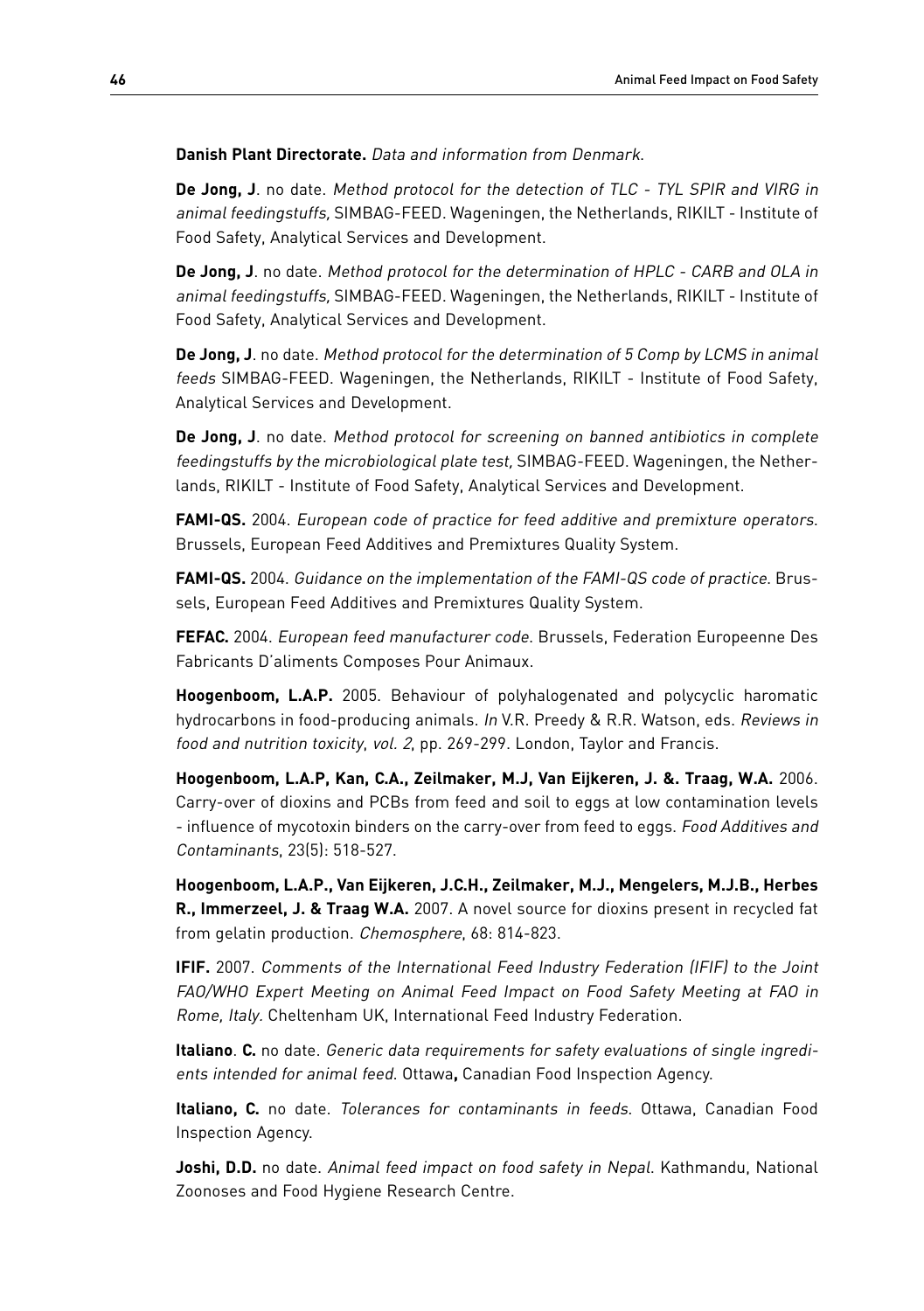Layson, A. no date. Animal feed standards in the Philippines. Quezon City, the Philippines, Animal Feeds Standard Division.

**Layson, A.** no date. Legal Bases for the regulatory framework for feed safety in the Philippines. Quezon City, the Philippines, Animal Feeds Standard Division.

**Layson, A.** no date. Nutrient standards for animal and aquaculture feeds. Quezon City, the Philippines, Animal Feeds Standard Division.

**Layson, A.** no date. Rational veterinary drug use monitoring form. Quezon City, the Philippines, Animal Feeds Standard Division.

**Leeman, W.R., Renner, M. & Bouwman, T.** 2007. Consumer risk assessment of contaminants and residues in animal feed using transfer factors. (Poster). Zeist, the Netherlands, TNO Quality of Life, Department of Food and Chemical Risk Analysis.

**Leeman, W.R., van der Berg, K.J. & Houben, G.F.** 2007. Transfer of chemicals from feed to animal products: the use of transfer factors in risk assessment. Food additives and contaminants, 24(1): 1-13.

**Mbambo, S.** no date. Guidelines farm feeds in South Africa. South Africa, Publisher unknown.

**Sindirações.** 2006a. Feed and food safety manual. São Paulo, Brazil, Sindicato Nacional da Indústria de Alimentação Animal.

**Sindirações.** 2006b. Feed and food safety checklist. São Paulo, Brazil, Sindicato Nacional da Indústria de Alimentação Animal.

**Van Eijkeren, J.C.H., Zeilmaker, M.J., Kan, C.A,. Traag, W.A & Hoogenboom, L.A.P.** 2006. A toxicokinetic model for the carry-over of dioxins and PCBs from feed and soil to eggs. Food Additives and Contaminants, 23(5): 509-517.

## **3. Other references**

**Battaglia, D., Costarrica, M.L. & Aidara-Kane, A.** 2007. FAO and WHO activities related to animal feeding. Paper presented at the FAO/WHO Expert Meeting on Animal Feed Impact on Food Safety, FAO headquarters, Rome, 8-12 October, 2007. Unpublished.

**Bruno, A.** 2007. Codex work related to animal feeding. Paper presented at the FAO/WHO Expert Meeting on Animal Feed Impact on Food Safety, FAO headquarters, Rome, 8-12 October, 2007. Unpublished.

**Kahn, S.** 2007. The OIE Working Group on Animal Feed and other OIE relevant activities. Paper presented at the FAO/WHO Expert Meeting on Animal Feed Impact on Food Safety, FAO headquarters, Rome, 8-12 October, 2007. Unpublished.

**FAO.** 1993. Sampling plans for aflatoxin analysis in peanuts and corn. FAO Food and Nutrition Paper No. 55. Rome**.**

**FAO.** 1997. Worldwide regulations for mycotoxins 1995. A compendium. FAO Food and Nutrition Paper No. 64. Rome.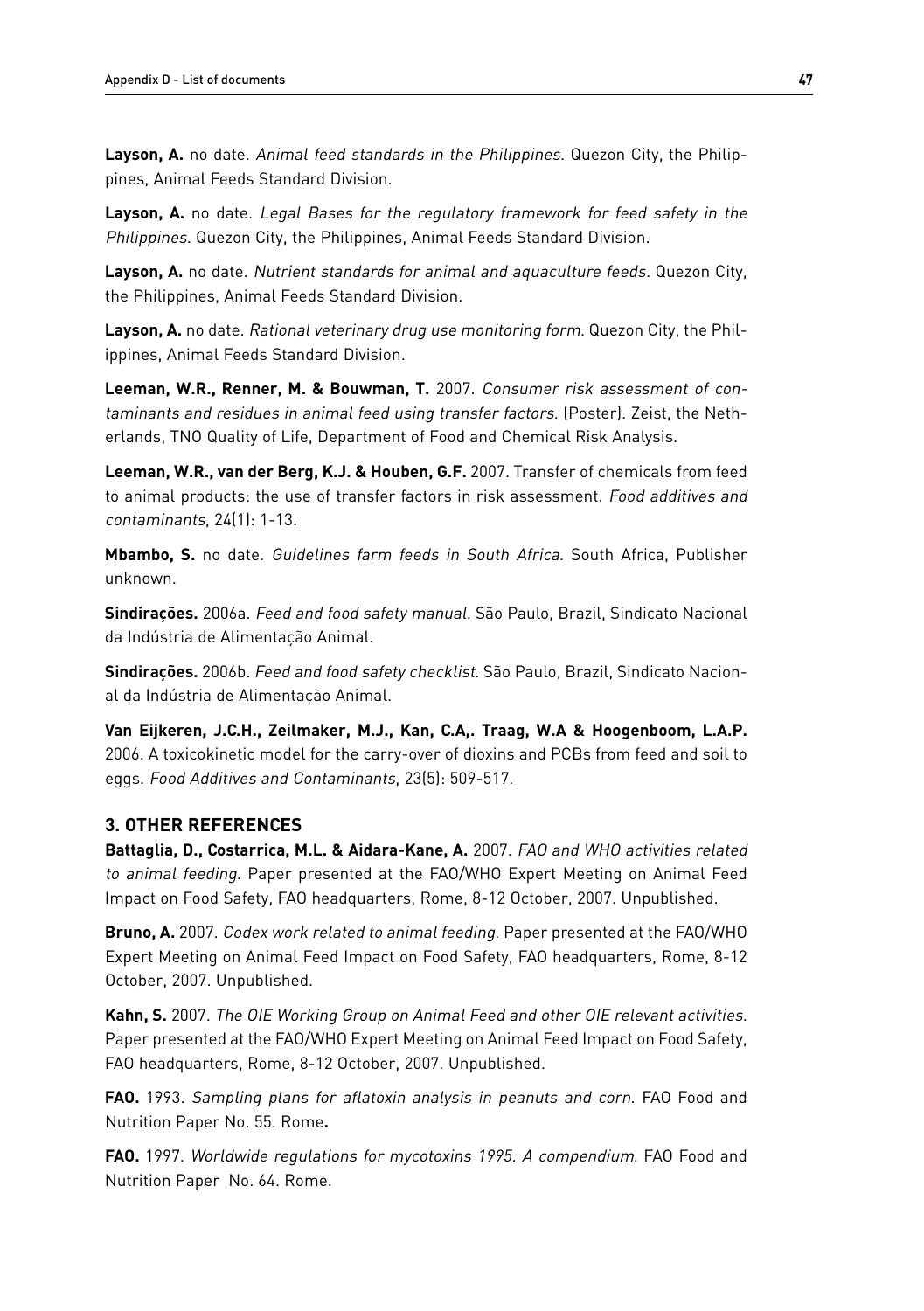**FAO.** 1998 Animal feeding and food safety. Report of an FAO Expert Consultation Rome, 10-14 March 1997. FAO Food and Nutrition Paper No. 69. Rome.

**FAO.** 1998. Food quality and safety systems - a training manual on food hygiene and the hazard analysis and critical control point (HACCP) system. Rome.

**FAO.** 1998. Report of the FAO animal feeding and food safety. Report of an FAO Expert Consultation. Rome.

**FAO.** 1999. The application of risk communication to food standards and safety matters. Report of a Joint FAO/WHO Expert Consultation Rome, 2-6 February 1998. FAO Food and Nutrition Paper No. 70. Rome.

**FAO.** 2001**.** Manual on the application of the HACCP system in mycotoxins prevention and control. FAO Food and Nutrition Paper No. 73. Rome

**FAO.** 2001. Safety evaluation of certain mycotoxins in food. FAO Food and Nutrition Paper No. 74. Rome.

**FAO.** 2003. Guidelines for coordinated human and animal brucellosis surveillance, by A. Robinson. Animal Production and Health Paper No 156. Rome.

**FAO.** 2004. Assessing quality and safety of animal feed. Animal Production and Health Paper No. 160. Rome.

**FAO.** 2004. Code of practice on good animal feeding, (CAC/RCP 54-2004) Codex Alimentarius Commission. Rome.

**FAO.** 2004 Protein sources for the animal feed industry. Expert Consultation and Workshop Bangkok, 29 April - 3 May 2002 Animal Production and Health Proceedings. No 1. Rome.

**FAO.** 2004. Worldwide regulations for mycotoxins in food and feeds in 2003. FAO Food and Nutrition Paper No. 81. Rome.

**FAO.** 2004 Worldwide regulations for mycotoxins in food and feed in 2003. FAO Food and Nutrition Paper No. 81. Rome.

**FAO.** 2006. Use of fishery resources as feed inputs for aquaculture development: trends and policy implications, by A.G.J. Tacon, M.R. Hasan & R.P. Subasinghe. FAO Fisheries Circular No. C1018. Rome.

**FAO.** 2006. Use of fishery resources as feed inputs for aquaculture development: trends and policy implications, by A.G.J. Tacon, M.R. Hasan, & R.P. Subasinghe**.** FAO Fisheries Circular. No. 1018. Rome.

**FAO.** 2007. Analysis of feeds and fertilizers for sustainable aquaculture development in the Philippines**,** by N.S. Sumagaysay-Chavoso**.** In M.R. Hasan, T. Hecht, S.S. De Silva & A.G.J. Tacon, eds. Study and analysis of feeds and fertilizers for sustainable aquaculture development. FAO Fisheries Technical Paper. No. 497, pp. 237-306. Rome.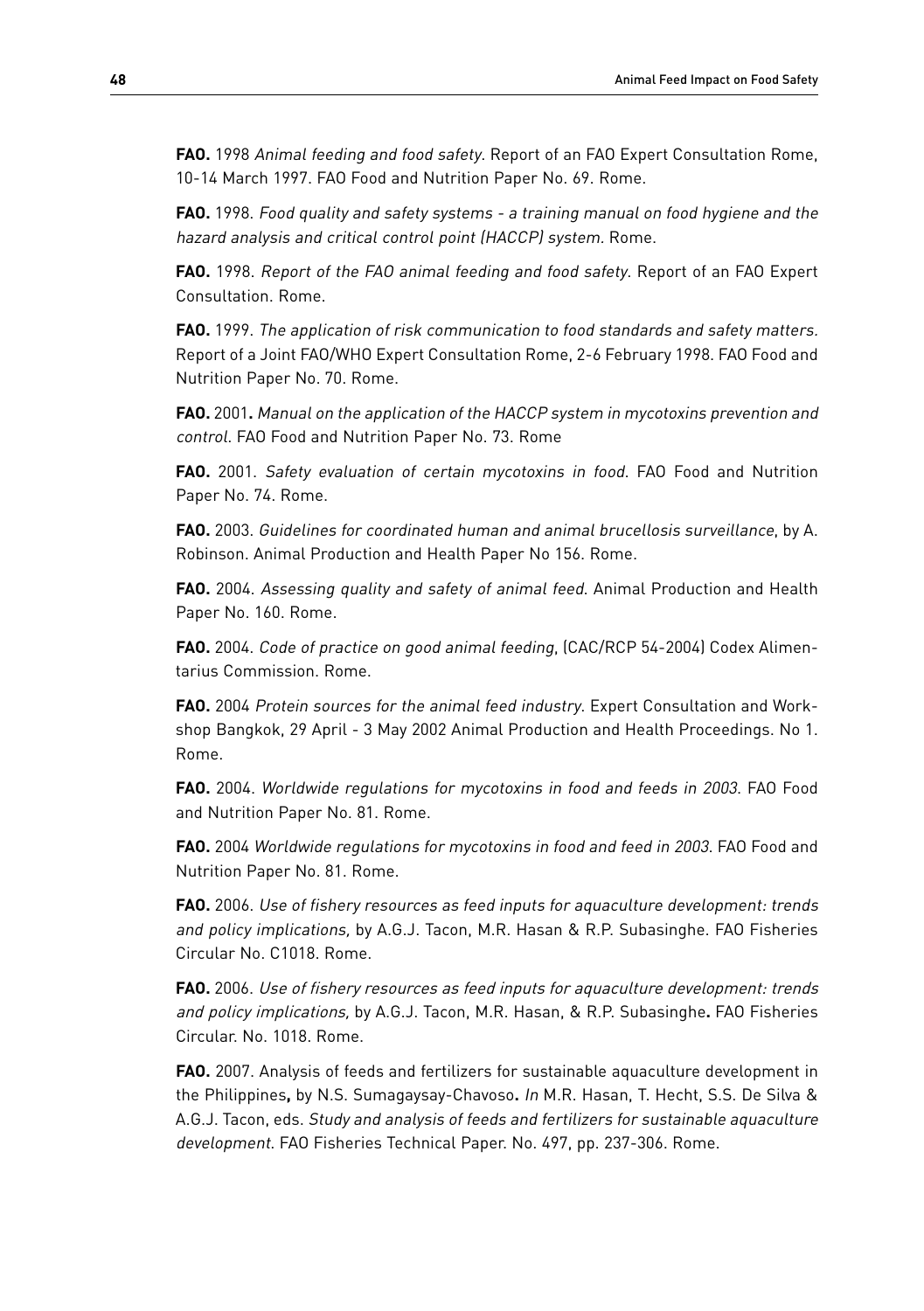**FAO.** 2007. Analysis of feeds and fertilizers for sustainable aquaculture development in Viet Nam, by L.T. Hung, & H.P.V. Huy. In M.R. Hasan, T. Hecht, S.S. De Silva & A.G.J. Tacon, eds. Study and analysis of feeds and fertilizers for sustainable aquaculture developmen<sup>t</sup>. FAO Fisheries Technical Paper. No. 497. pp. 329-360. Rome.

**FAO.** 2007. Management of transmissible spongiform encephalopathies in livestock feed and feeding. Capacity Building for Surveillance and Prevention of BSE and other Zoonotic Disease: course manual, by O. Fumière, D. Guidon, D. Heim, E. Nef, L. Perler & A. Speedy. Rome.

**FAO.** 2007. Study and analysis of feeds and fertilizers for sustainable aquaculture developmen<sup>t</sup>, edited by M.R. Hasan, T. Hecht, S.S. De Silva & A.G.J. Tacon. FAO Fisheries Technical Paper. No. 497. Rome.

**FAO.** undated. Animal health disease card on bovine brucellosis, (available at http:// www.fao.org/ag/againfo/subjects/en/health/diseases-cards/brucellosi-bo.html)

**FAO.** undated. Animal health disease card on ovine and caprine brucellosis, (available at http://www.fao.org/ag/againfo/subjects/en/health/diseases-cards/brucellosi-ov.html)

**FAO/WHO.** 2001. Principles and guidelines for the conduct of microbiological risk assessment, CAC/GL-30 (1999). Codex Alimentarius - Joint FAO/WHO Food Standards Programme. Rome.

**FAO/WHO.** 2001. Risk characterization of Salmonella spp. in eggs and broiler chickens and Listeria monocytogenes in ready-to-eat foods**.** Report of a joint FAO/WHO expert consultation, Rome, Italy, 30 April - 4 May 2001. Rome.

**FAO/WHO.** 2002. Principles and guidelines for incorporating microbiological risk assessment in the development of food safety standards, guidelines and related texts. Report of, a joint FAO/WHO consultation, Kiel, Germany, 18-22 March 2002. Rome.

**FAO/WHO.** 2003. Risk assessment of Campylobacter spp. in broiler chickens and Vibrio spp. in seafood. Report of a joint FAO/WHO consultation, Bangkok, Thailand, 5-9 August 2002. WHO Food Safety Consultations. Rome.

**FAO/WHO.** 2004. Safety assessment of foods derived from genetically modified animals, including fish. Report of the FAO/WHO Expert Consultation Rome, 17-21 November 2003. FAO Food and Nutrition Papers No 79. Rome.

**FAO/WHO.** 2005. Guidelines for the exchange of information between countries on rejections of imported food (CAC/GL 25-1997). In Codex Alimentarius - food import and export inspection systems, combined texts, Second Edition. Rome.

**FAO/WHO.** 2005. Principles and guidelines for the exchange of information in food safety emergency situations (CAC/GL 19-1995, Rev 1-2004), In Codex Alimentarius - food import and export inspection systems, combined texts, Second Edition. Rome.

**FAO/WHO.** 2006. Principles for traceability/product tracing as a tool within a food inspection and certification system (CAC/GL 60-2006).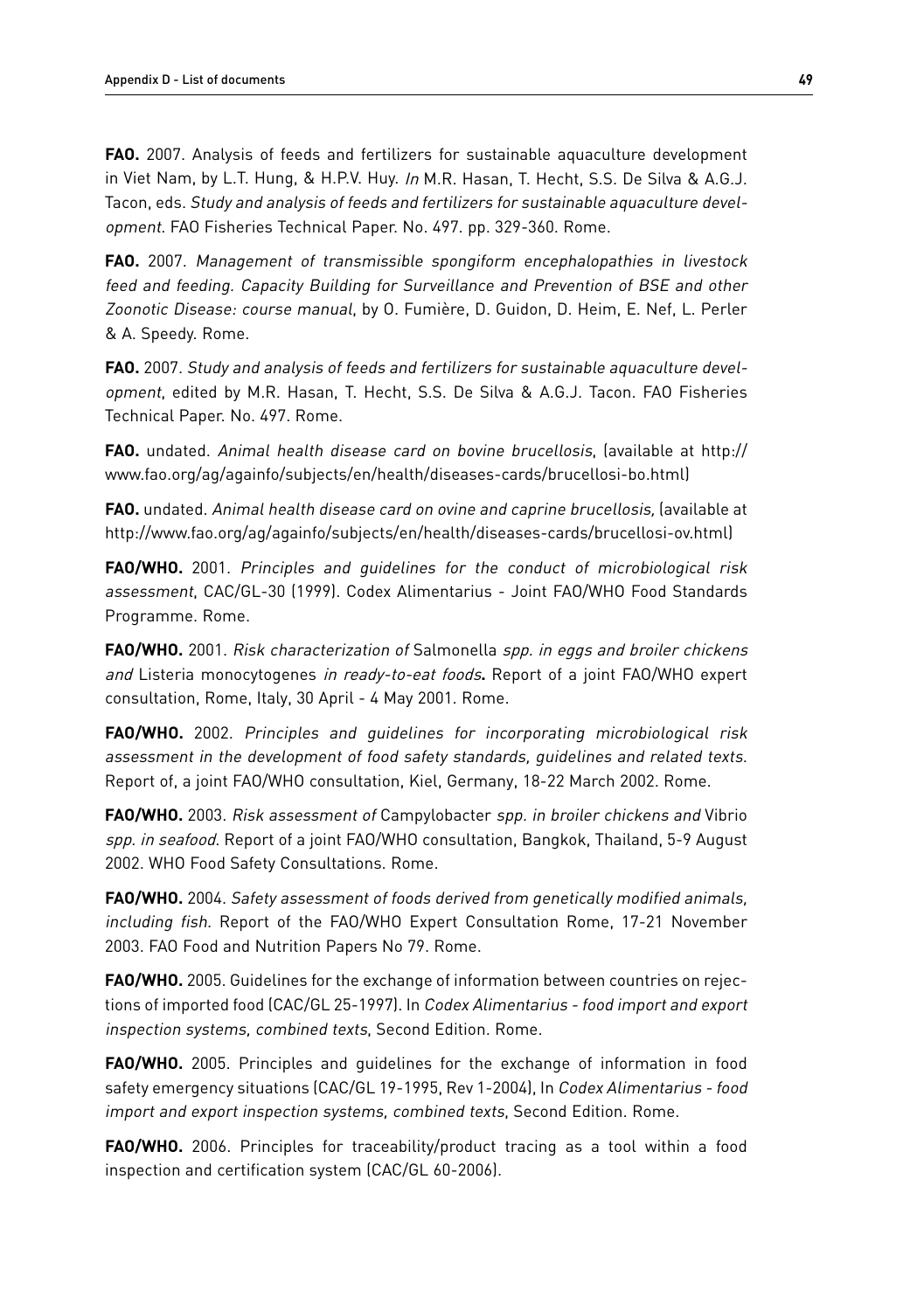**FAO/WHO.** 2006. FAO/WHO guidance to governments on the application of HACCP in small and/or less-developed food business. FAO Food and Nutrition Papers No. 86. Rome.

**FAO/WHO.** 2006. Food safety risk analysis. A guide for national food safety authorities. FAO Food and Nutrition Paper No. 87. Rome.

**FAO/WHO.** 2007**.** Codex Alimentarius principles for risk analysis, (Procedural manual of the Codex Alimentarius Commission), Seventeenth Edition. Joint FAO/WHO Food Standards Programme. Rome.

**FAO/WHO.** 2007. Framework for the provision of scientific advice on food safety and nutrition. Rome.

**FAO/WHO.** 2007. Summary report of the Joint FAO/WHO Expert Committee on Food Additives, 68th Meeting, Geneva, 19-28 June 2007. Rome.

**IFIF.** 2007. Position paper. Paper submitted for the stakeholders meeting. Unpublished.

**NACA/FAO** 2001. Nutrition and feeding for sustainable aquaculture development in the third millennium, by M.R. Hassan. In R.P. Subasinghe, P. Bueno, M.J. Phillips, C. Hough, S.E. McGladdery and J.R. Arthur, eds. Aquaculture in the third millennium. Technical Proceedings of the Conference on Aquaculture in the Third Millennium, Bangkok, Thailand, 20-25 February 2000, pp. 193-219. NACA, Bangkok and FAO, Rome.

**FEFANA/FAMI-QS.** 2007 Position paper on animal feed and FAMI-QS code of practice - guidance on implementation. Paper submitted for the stakeholders meeting. Unpublished.

**NRC.** 2005. Mineral tolerance of animals. Washington DC, National Research Council.

**OIE.** 2007. Draft guidelines for the control of aquatic animal health hazards in aquatic animal feeds. Paris, World Organisation for Animal Health.

**OIE.** 2007. Draft guidelines for the control of hazards of animal health and public health importance in animal feed. Paris, World Organisation for Animal Health.

**WHO/FAO.** 2001. Hazard identification, exposure assessment and hazard characterization of Campylobacter spp. in broiler chickens and Vibrio spp. in seafood. Report of a joint FAO/WHO expert consultation, Geneva, Switzerland, 23-27 July 2001. Geneva.

**WHO/FAO.** 2002. Risk assessments of Salmonella in eggs and broiler chickens - 1. Interpretative summary. Microbiological Risk Assessment Series No. 1. Geneva.

**WHO/FAO.** 2002. Risk assessments of Salmonella in eggs and broiler chickens - 2. Microbiological Risk Assessment Series No. 2. Geneva.

**Van Eijkeren, J.C.H., Zeilmaker, M.J., Kan, C.A.; Traag, W.A. & Hoogenboom, L.** 2006. A toxicokinetic model for the carry-over of dioxins and PCBs from feed and soil to eggs. Food Additives and Contaminants, 23: 509-517.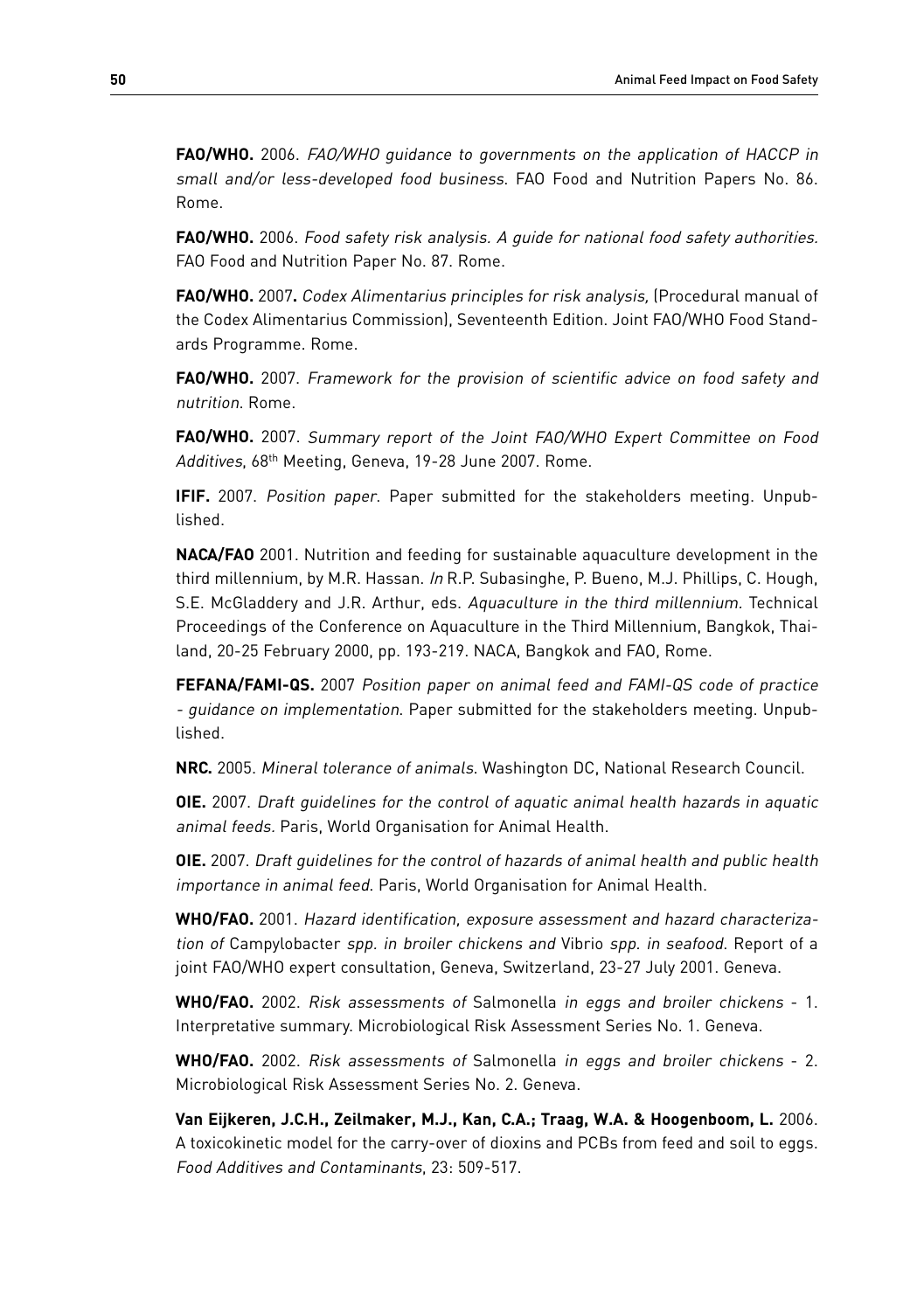## **4. Methods of Analysis**

**AOAC.** 2000. Official methods of analysis, Seventeenth Edition. Gaithersburg, MD, USA, AOAC International.

#### Microorgansims

**ISO.** 2001. Microbiology of food and animal feeding stuffs - Horizontal method for the detection of Escherichia coli 0157 ISO 16654:2001. Geneva, International Organization for Standardization.

**ISO.** 2002. Microbiology of food and animal feeding stuffs - Horizontal method for the detection of Salmonella spp., ISO 6579:2002. Geneva, International Organization for Standardization.

**ISO.** 2005. Microbiology of food and animal feeding stuffs - Horizontal method for the detection and enumeration of presumptive Escherichia coli - Most probable number technique, ISO 7251:2005. Geneva, International Organization for Standardization.

**ISO.** 2005. Microbiology of food and animal feeding stuffs - Horizontal method for the detection of Escherichia coli O157, ISO 16654:2001. Geneva, International Organization for Standardization.

**ISO.** 2006. Microbiology of food and animal feeding stuffs - Horizontal method for the detection and enumeration of coliforms - Most probable number technique, ISO 4831:2006. Geneva, International Organization for Standardization.

**OIE.** 2004. Chapter 2.3.1 Bovine brucellosis, In Manual of diagnostic tests and vaccines for terrestrial animals, Fifth Edition. Paris.

**OIE.** 2004. Chapter 2.10.1 Cysticercosis, In Manual of diagnostic tests and vaccines for terrestrial animals, Fifth Edition. Paris.

**OIE.** 2004. Chapter 2.10.3 Salmonellosis, In Manual of diagnostic tests and vaccines for terrestrial animals, Fifth Edition. Paris.

**OIE.** 2004. Chapter 2.10.13 Verocytotoxigenic E. Coli, In Manual of diagnostic tests and vaccines for terrestrial animals, Fifth Edition. Paris.

**USDA.** 2002. Chapter 4a. Diarrheagenic Escherichia coli, by P. Feng & S.D. Weagant, In Bacteriological analytical manual online. Washington DC, United States Food and Drug Administration. (available at http://www.cfsan.fda.gov/~ebam/bam-4a.html#authors)

**USDA.** 2003. Chapter 5. Salmonella, by W.H. Andrews & T.S. Hammack, In Bacteriological analytical manual online (updated June 2006). Washington DC, United States Food and Drug Administration. (available at http://www.cfsan.fda.gov/~ebam/bam-5.html)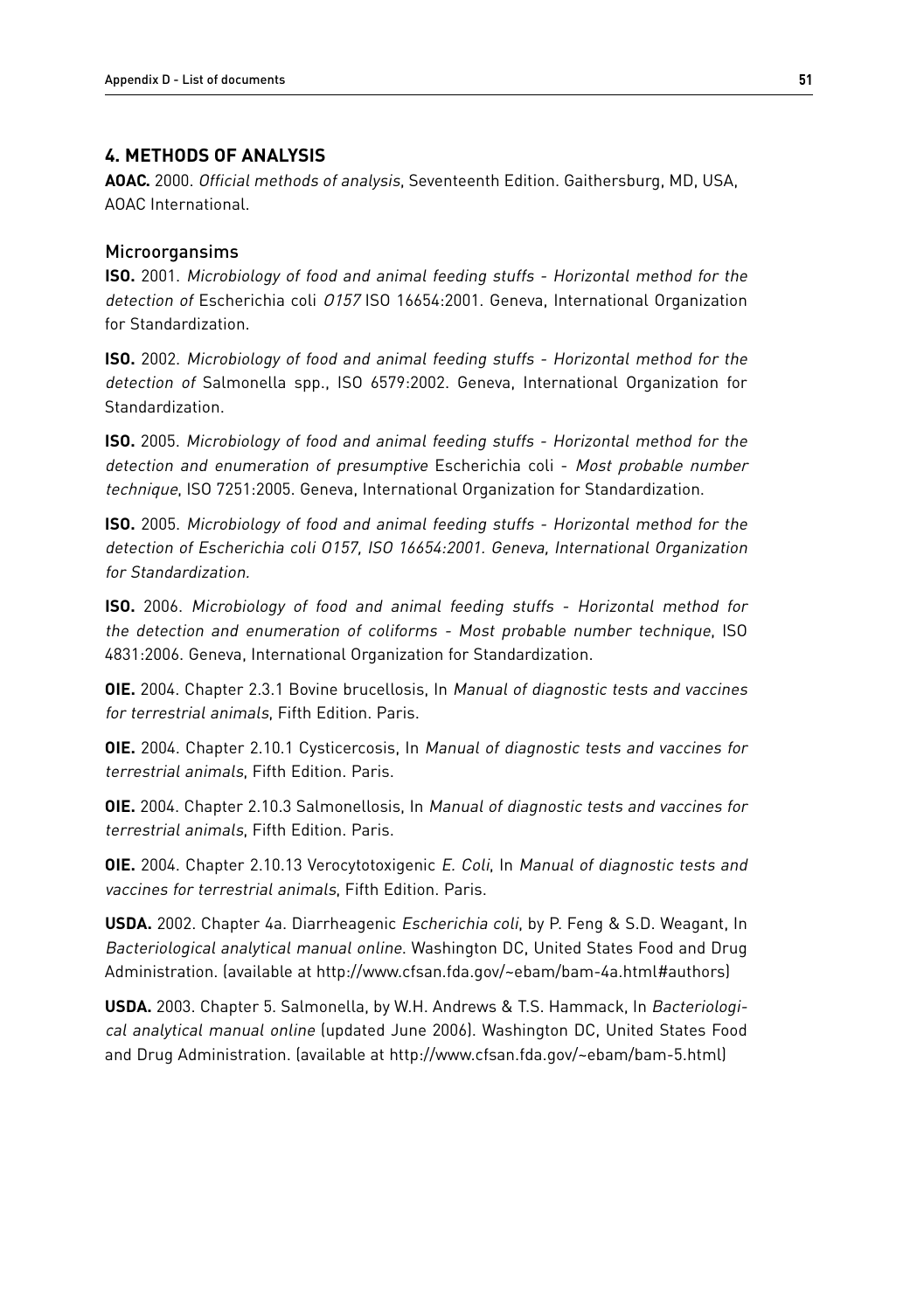## Mycotoxins

**AOAC.** 2000. General procedures Chapter 49, In Official methods of analysis, Seventeenth Edition. Gaithersburg, MD, USA, AOAC International.

**AOAC.** 2000. Section 49.2.01 (AOAC Method 977.16) Sampling and preparation of sample and safety precaution. In Official methods of analysis, Seventeenth Edition. Gaithersburg, MD, USA, AOAC International.

**AOAC.** 2000. Section 49.2.02 (AOAC Method 971.22) Preparation of standards. In Official methods of analysis, Seventeenth Edition. Gaithersburg, MD, USA, AOAC International.

## **Aflatoxins (B1, B2, G1, and G2)**

**AOAC.** 2000. Initial screening: LIB 3555, A flatest method (manual or robotic). In Official methods of analysis, Seventeenth Edition. Gaithersburg, MD, USA, AOAC International.

**AOAC.** 2000. Section 49.2.03 (AOAC Method 971.22) Standards for aflatoxins. In Official methods of analysis, Seventeenth Edition. Gaithersburg, MD, USA, AOAC International.

#### Official Methods

**AOAC.** 2000. Section 49.2.04 (AOAC Method 975.35) identification of aflatoxins by TLC. In Official methods of analysis, Seventeenth Edition. Gaithersburg, MD, USA, AOAC International.

**AOAC.** 2000. Section 49.2.08 (AOAC Method 968.22) for peanut products. In Official methods of analysis, Seventeenth Edition. Gaithersburg, MD, USA, AOAC International.

**AOAC.** 2000. Section 49.2.15 (AOAC Method 993.17) for corn and peanuts by TLC. In Official methods of analysis, Seventeenth Edition. Gaithersburg, MD, USA, AOAC International.

**AOAC.** 2000. Section 49.2.17 (AOAC Method 990.33) for corn and peanut butter by LC. In Official methods of analysis, Seventeenth Edition. Gaithersburg, MD, USA, AOAC International.

**AOAC.** 2000. Section 49.2.18 (AOAC Method 991.31) for corn, raw peanuts and butter. In Official methods of analysis, Seventeenth Edition. Gaithersburg, MD, USA, AOAC International.

**AOAC.** 2000. Section 49.2.19 (AOAC Method 980.20) for cotton seeds. In Official methods of analysis, Seventeenth Edition. Gaithersburg, MD, USA, AOAC International.

**AOAC.** 2000. Section 49.2.26 (AOAC Method 975.37) identification of aflatoxins by TFA derivative formation on TLC plate. In Official methods of analysis, Seventeenth Edition. Gaithersburg, MD, USA, AOAC International.

**AOAC.** 2000. Section 49.2.27 (AOAC Method 985.17) identification of aflatoxin B<sub>1</sub> by mass spec. In Official methods of analysis, Seventeenth Edition. Gaithersburg, MD, USA, AOAC International.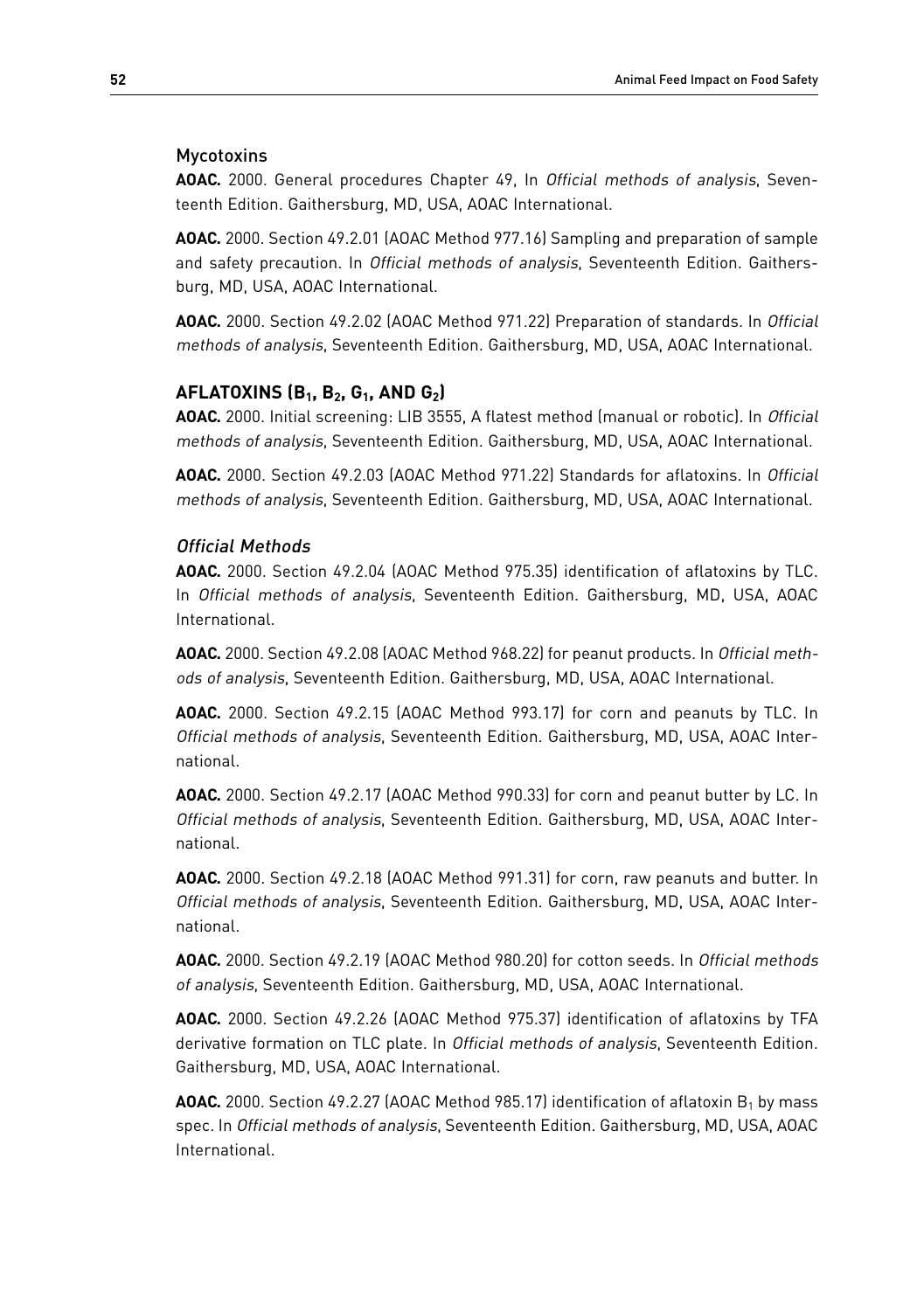## Zearalenone

Rapid Test Kits in Grains, Cereals and/or Feed: (see http://www.aoac.org/testkits/kits-toxins.htm)

Veratox® for ZearalenoneL (see http://www.neogen.com/pdf/FS\_CatalogPages/VeratoxZearalenone.pdf)

## Official Methods

**AOAC.** 2000. Section 49.9.02 (AOAC Method 985.18),-Zearalenol and Zearalenone in Corn. In Official methods of analysis, Seventeenth Edition. Gaithersburg, MD, USA, AOAC International.

**Bagneris, R.W., Gaul, J.A., Ware, G.M.** 1986. Liquid chromatographic determination of zearalenone and zearalenol in animal feeds and grains, using fluorescence detection.. Journal of the Association of Official Analytical Chemists, 69(5): 894-898.

## Ochratoxin A

Rapid Test Kits in Grains, Cereals and/or Feed. (see http://www.aoac.org/testkits/kitstoxins.htm)

Veratox® for Ochratoxin. (see http://www.neogen.com/pdf/FS\_CatalogPages/VeratoxOchratoxin.pdf)

## Official Methods

**AOAC.** 2000. Section 49.6.03 (AOAC Method 991.44) for corn and barley. In Official methods of analysis, Seventeenth Edition. Gaithersburg, MD, USA, AOAC International.

**AOAC.** 2000. Section 49.6.04 (AOAC 2000.03) Immunoaffinity column for ochratoxin A. In Official methods of analysis, Seventeenth Edition. Gaithersburg, MD, USA, AOAC International.

**Larson, K, & Möller T.** 1996. Liquid chromatographic determination of ochratoxin A in barley, wheat bran, and rye by the AOAC/IUPAC/NMKL method: NMKL collaborative study. Journal of the Association of Official Analytical Chemists, 79(5): 1102-1105.

## Fumonisins  $(B_1, B_2, A_3)$

**LIB.** no date. (LC/fluorescence detector) (Fumonisin  $B_1$  in corn). LIB 3621 FDA Laboratory Information Bulletin. Washington DC., US Food and Drugs Administration.

**Trucksess, M.W., Stack, M.E, Allen, S. & Barrion, N** 1995. Immunoaffinity column coupled with liquid chromatography for determination of fumonisin B1 in canned and frozen sweet corn. Journal of the Association of Official Analytical Chemists, 78(3): 705-710.

**Ware, GM., Umrigar, P.P., Carman, A.S.(Jr) & Kuan, SS.** 1994. Evaluation of fumonitest immunoaffinity columns Analytical Letters, 1994, 27 (4): 693-715.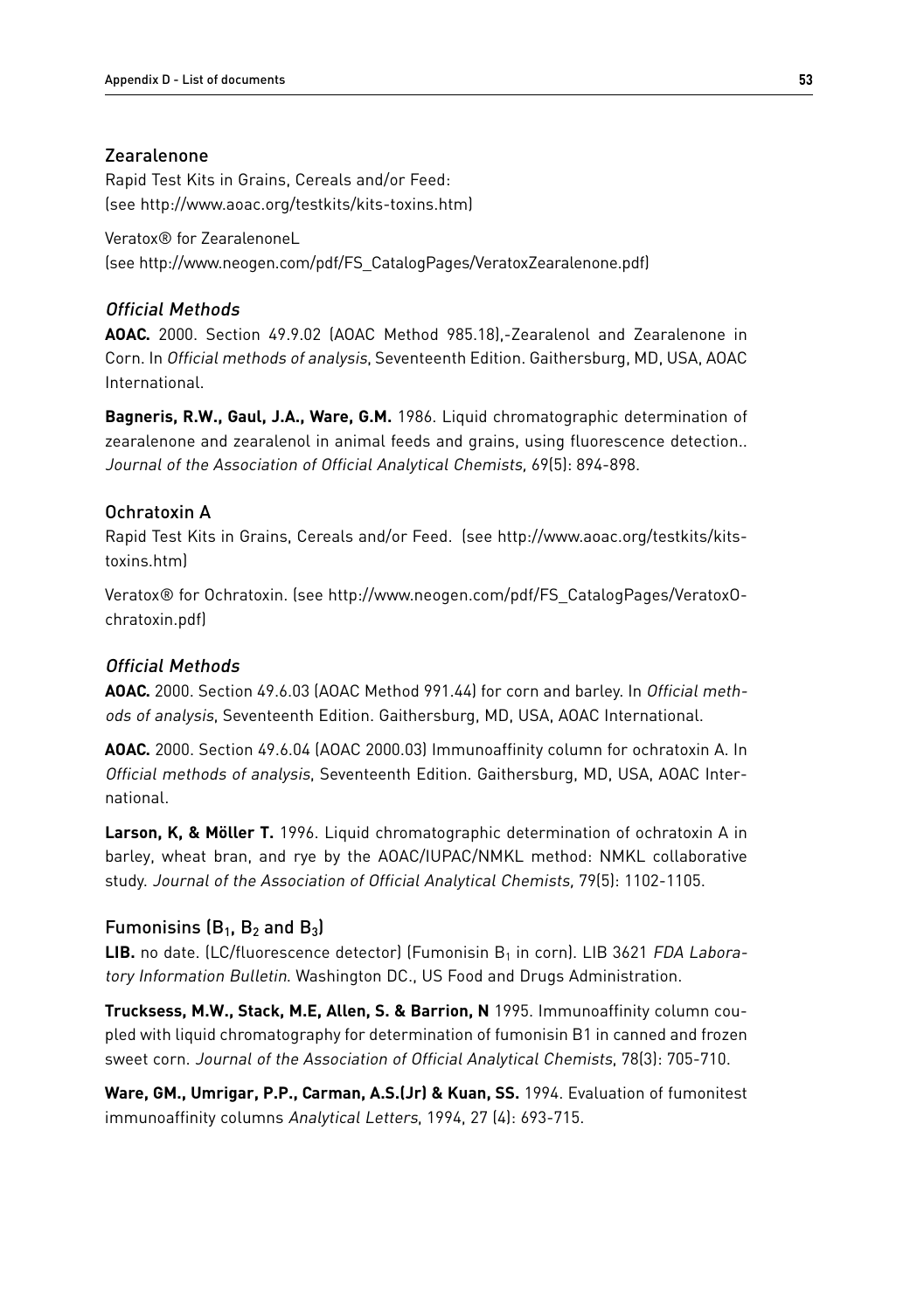## Official Methods

**AOAC.** 2000. Section 49.5.01 (AOAC Method 995.15) OPA Fumonisins  $B_1$ ,  $B_2$ , and  $B_3$  in Corn. In Official methods of analysis, Seventeenth Edition. Gaithersburg, MD, USA, AOAC International.

**AOAC.** 2000. Section 49.5.02 (AOAC 2001.04) Immunoaffinity column for fumonisins. In Official methods of analysis, Seventeenth Edition. Gaithersburg, MD, USA, AOAC International.

## Vomitoxin (DON)

Rapid Test Kits in Grains that are performance verified by USDA/GIPSA. (see http://151.121.3.117/tech-servsup/metheqp/testkit.htm)

**Trucksess, M.W., Ready, D.W., Pender, M.K., Ligmond, C.A., Wood, G.E. & Page, S.W.** 1996. Determination and survey of deoxynivalenol in white flour, whole wheat flour, and bran. Journal of the Association of Official Analytical Chemists, 79: 883-887.

## Official Method

**AOAC.** 2000. Section 49.4.02 (AOAC Method 986.18) Deoxynivalenol in Wheat. In Official methods of analysis, Seventeenth Edition. Gaithersburg, MD, USA, AOAC International.